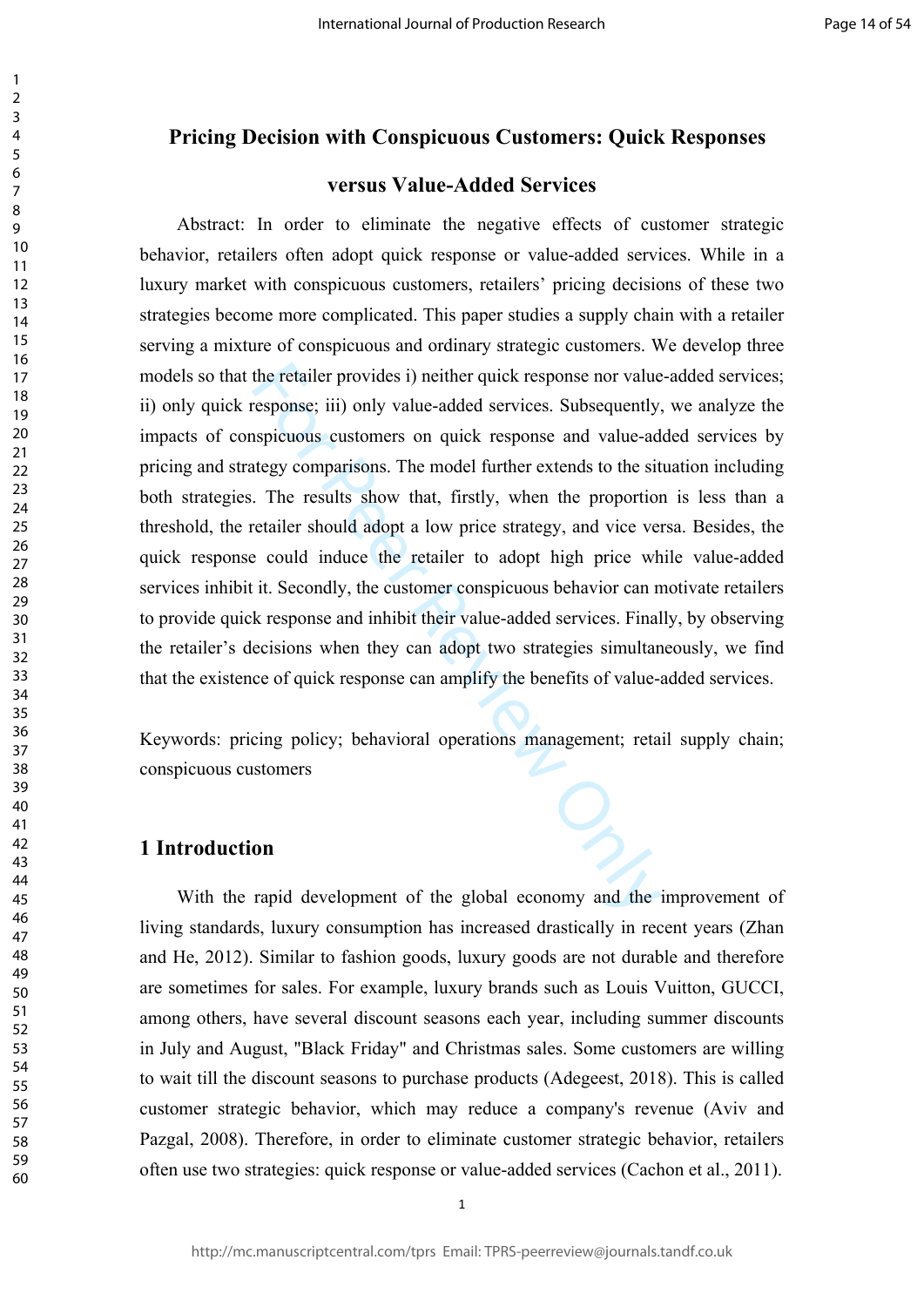$\mathbf{1}$ 

ver-order and discount (Yang et al., 2015). Studies *i* is an important mean to mitigate customer strategic At present, quick response has gradually gained the attry fashion retailers. For example, SMCP's two luxury xamine Quick response is an operational strategy that increases supply flexibility by reducing lead times (Cachon and Swinney, 2009). It is not only beneficial for companies who integrate producing and selling activities, like ZARA (Rohwedder and Johnson, 2008), but also useful for companies with solely retailing business (Yang et al., 2015), for example, H&M is outsourcing production to independent suppliers (H&M Group, 2019), but it is still famous for its fast-responding supply chain. Retailers with quick response can adjust order quantities based on timely collected market information. In spite of the extra quick response cost, it reduces the necessity of over-order and discount (Yang et al., 2015). Studies have shown that quick response is an important mean to mitigate customer strategic behavior (Shen and Su, 2007). At present, quick response has gradually gained the attention and been adopted in luxury fashion retailers. For example, SMCP's two luxury brands, Sandro and Maje, re-examined the business model in difficult sale periods, adopted quick response strategy and finally transformed to "accessible luxury" which exhibits both characteristics of luxury and fast fashion goods (SMCP Group, 2019). In the case of SMCP, although the production is outsourced, and only sale remains in-house (SCMP Group, 2019), its quick response strategy enables quick replenishment to prevent from out-of-stocks when the retail link faces shortages. Currently, the SMCP's cycle time is about 3 months comparing to 6-12 months of traditional luxury brands (Liu, 2017). Hence, the number of stockouts has been significantly reduced.

Providing value-added services, on the other hand, can increase the customers' valuation and purchase intentions, and make them less willingness to wait for a sale if items have a risk of stockout (Cachon et al., 2011). Value-added services include activities that enhance product design and visibility of brands such as better packaging, brand story, customers service before and after sales, advertising, and product placement (Zhao and Wang, 2015). For example, L&C Leather Workshop opens stores in high-end clubs or high-end shopping malls, provides Japanese-style private butler services and invites customers to participate in the services in a regular basis. In order to attract more high-end consumers, L&C Leather Workshop has also expanded its service scope and gradually cultivated high-end service functions such as flight service and yacht interior (Bonnie Luxury Care Training, 2014).

As we described above, quick response and value-added services address customer strategic behavior concerns with different principles. Specifically, quick response reduces the chance of sales in discount seasons by quickly matching supply and demand (Yang et al., 2015). Therefore, it prompts customers to purchase at a full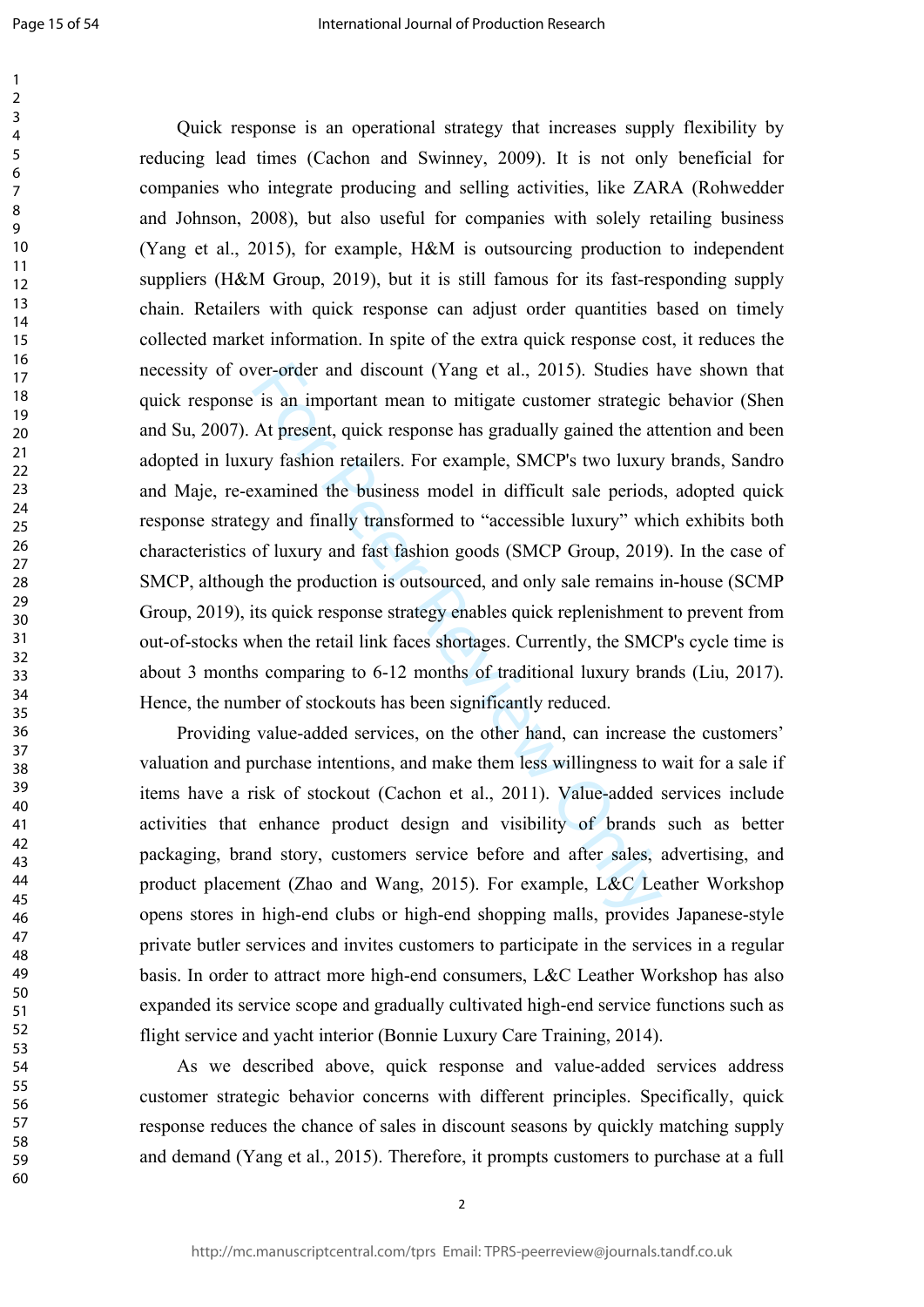price (Cachon et al., 2011). Whereas value-added services increase the customers' valuation of the goods, which increases the customers' expected loss if stockout occurs in discount seasons (Cachon et al., 2011), thereby it may change the customer strategic behavior.

123456789

 $\mathbf{1}$  $\overline{2}$  $\overline{3}$  $\overline{4}$ 5 6  $\overline{7}$ 8  $\mathsf{Q}$ 

Quick response and value-added services can both eliminate customer strategic behavior. Different luxury retailers have adopted different strategies. For example, traditional luxury brands such as Louis Vuitton and GUCCI emphasize brand value and focus on providing value-added services. However, more luxury brands learn from fast fashion and adopt the strategy of quick response, such as Sandro and Maje. They have combined the characteristics of the high-end luxury brands and fast fashion brands and form a new mode called "accessible luxury". This phenomenon has motivated us to investigate the following question: in the context of strategic customers, should luxury retailers learn from fast fashion brands and make the transition to "accessible luxury", or continue to emphasize value-added services?

on and adopt the strategy of quick response, such as S.<br>bined the characteristics of the high-end luxury brands<br>rm a new mode called "accessible luxury". This p<br>to investigate the following question: in the cont<br>and luxury An important factor influencing luxury retailers' choice of these two strategies is customer conspicuous behavior, which is very common in luxury industry (Chiu et al., 2018). Customers with conspicuous behavior are more inclined to purchase immediately when goods are first launched in order to satisfy their psychological needs. And if the possibility of stockout in the second period (discount seasons) is large, the utility of purchasing immediately in the first period (at full price) of the conspicuous customers will be higher. Therefore, customer conspicuous behavior greatly affects the luxury retailer's pricing strategy under the strategies of quick response and value-added services, which in turn affects the luxury retailer's choice of these two strategies. Some scholars explored the impacts of quick response or/and value-added services in the context of customer strategic behavior (Cachon et al, 2011; Yang et al, 2015), but with the focus on fast fashion retailers. Their study results cannot be applied to luxury retailers facing with conspicuous customers. Therefore, we combine quick response, value-added service and customer strategic behavior together with the characteristics of the luxury industry—customer conspicuous behavior, to study the impact of customer conspicuous behavior on the luxury retailer' pricing decision and the optimal strategy, and subsequently to provide guidance for decision making in luxury retailers.

Based on the above background, as the main part of study, we develop three models dedicating to three scenarios for the retailers to provide i) neither quick response nor value-added services; ii) only quick response; and iii) only value-added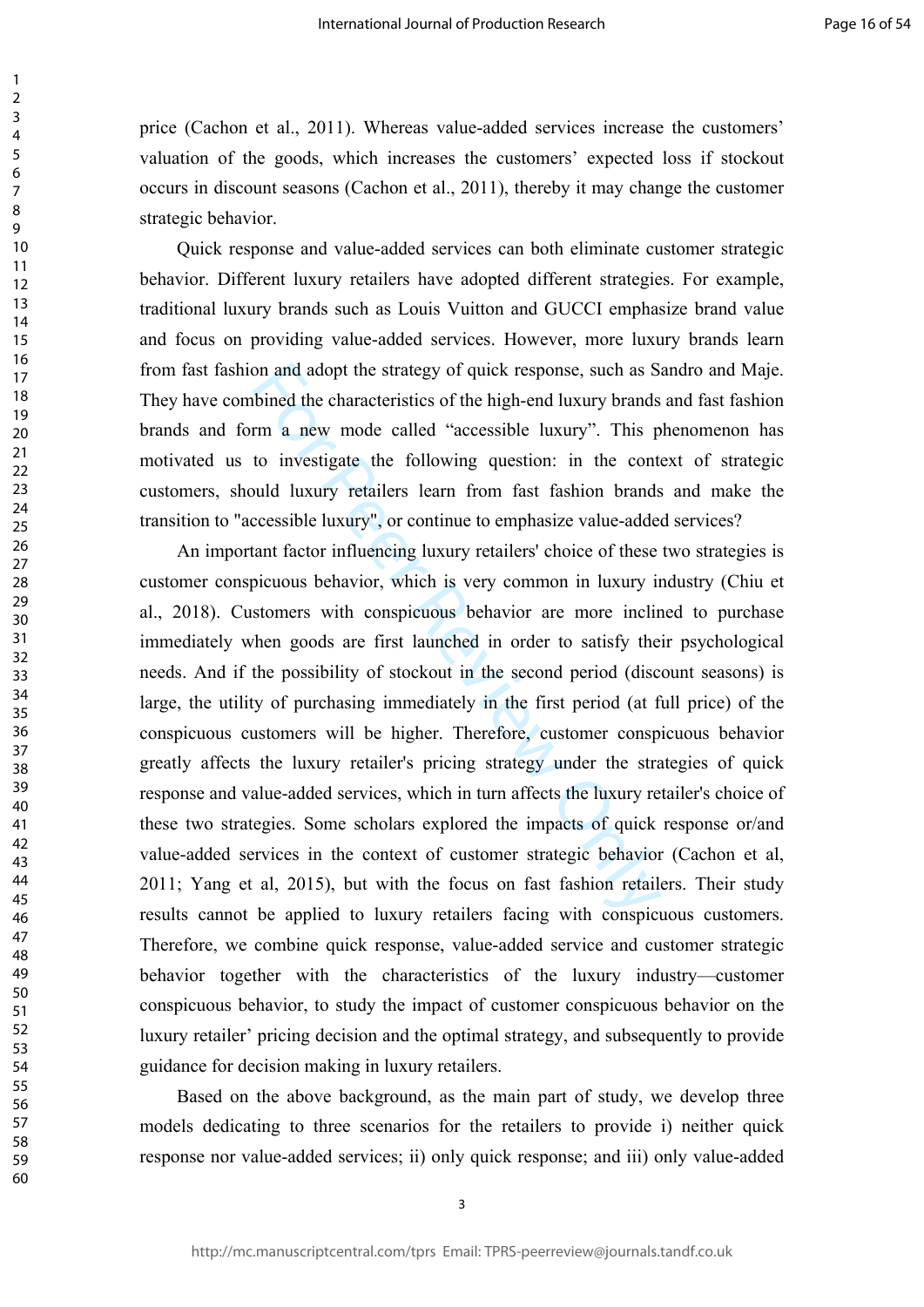$\mathbf{1}$  $\overline{2}$  $\overline{3}$  $\overline{4}$ 5 6  $\overline{7}$ 8  $\mathsf{Q}$ 

services. We aim to answer three research questions: First, how do the retailers optimize pricing decisions when both customer strategic behaviors and conspicuous customers exist? Second, what impacts do the conspicuous customers have on the strategic choices of quick response and value-added services? Third, how should the retailers choose the optimal combination of pricing decision and strategy with different proportions of conspicuous customers?

 In extension, we establish the fourth model that considers both value-added services and quick response as a complementary analysis. This is based on the assumption that the company has sufficient resources such as funds and manpower to implement both strategies simultaneously. For example, Burberry, a luxury brand in the UK, while emphasizing value-added services (Burberry, 2019), adopted quick response and launched the mode of 'See Now Buy Now' (Bianca, 2017).Therefore, we further study the impacts of value-added services and quick response on pricing decisions, and investigate the relationship between these two strategies.

the company has sufficient resources such as funds a<br>h strategies simultaneously. For example, Burberry, a<br>emphasizing value-added services (Burberry, 2019)<br>uunched the mode of 'See Now Buy Now' (Bianca, 201'<br>he impacts of This study contributes the followings to the literature and practice. Firstly, compared with the existing studies (Fisher and Raman, 1996; Dumrongsiri et al., 2008; Cachon et al, 2011; Tereyağoğlu and Veeraraghavan, 2012), this paper provides an in-depth investigation of the pricing decision with highlights on conspicuous customers, quick response and value-added services. The results show that with the conspicuous customers, the quick response could induce the retailer to adopt high price while value-added services inhibit it. Therefore, this study enriches the related theoretical research and provides the decision basis for luxury retailers with conspicuous customers.

Secondly, this paper innovatively discovers the impact of conspicuous customers on the quick response and value-added services strategies when customers have strategic behaviors. Specifically, when luxury retailers sell products, the more conspicuous customers, the more they are inclined to choose quick respond rather than value-added services. This finding complements the literature on customer strategy behavior (Su and Zhang, 2008; Feng and Zhang., 2017).

Thirdly, our research offers important guidance for practice. For luxury retailers, both quick response and value-added services can improve profits when costs are sufficient low. However, considering the conspicuous customers, when their proportion in a market is high, retailers should adopt a quick response strategy and timely replenish goods with market demand, so as to reduce the possibility of selling goods at a reduced price, and adopt high-price strategy to meet the needs of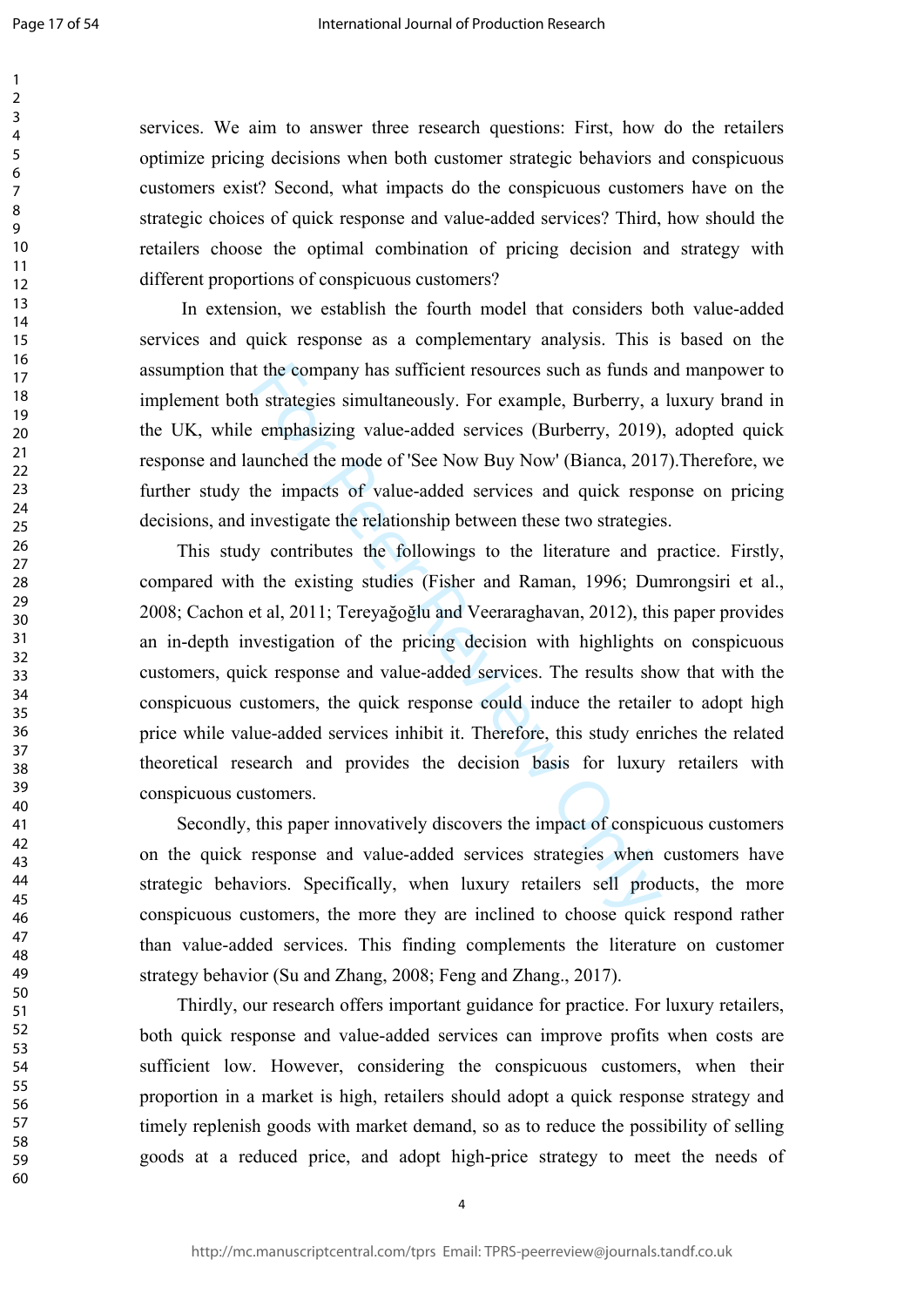conspicuous customers.

123456789

 $\mathbf{1}$  $\overline{2}$  $\overline{3}$  $\overline{4}$ 5 6  $\overline{7}$ 8  $\mathsf{Q}$ 

The rest of this paper is arranged as follows: Section 2 presents a literature review, and Section 3 provides the problem description and model building; Section 4 offers pricing decision analysis; Section 5 further investigates the quick response and value-added services strategies; Section 6 exhibits the results of numerical simulation; Section 7 is model extension and finally Section 8 draws study conclusions, management insights and limitations.

# **2 Literature review**

This paper mainly involves three aspects, namely, customer behavior, quick response, and value-added services. Therefore, the literature review will focus and elaborate the progress of relevant research, and correspondingly the research gap.

## **2.1 Conspicuous customers and strategic customer behavior**

Fortem<br>
Formular involves three aspects, namely, customer<br>
value-added services. Therefore, the literature review<br>
rogress of relevant research, and correspondingly the re<br> **us customers and strategic customer behavior**<br>
a As the market economy has become more active, customer behavior has an increasing impact on the supply chain and companies' decision-making. There are several studies that pertain to conspicuous customers, and most of them adopt methods of economics analysis. Tereyağoğlu and Veeraraghavan (2012) analyzed production and pricing decisions of a retailer with the consideration of conspicuous customers. Most recently, Chiu et al. (2018) studied the optimal advertising budget allocation in luxury fashion markets with social influences. They considered two groups of conspicuous customers and investigated the optimal customer portfolios and budget allocation problem using the mean-variance (MV) framework. However, the interaction of pricing and the conspicuous customers is rarely studied; the gap will be filled with this study.

The customers' strategic behavior has a mechanism of affecting pricing decisions and profits of a supply chain. Coase (1972) first researched such customer behavior; he concluded that a delay in customer purchase would reduce the earnings of the company. In recent years, many scholars have conducted research on customer strategic behavior and have expanded the topic into the field of supply chains. The existing research in this direction mainly focuses on supply chain pricing and supply chain performance. For example, both Su and Zhang (2008) and Feng et al. (2017) studied supply chain coordination based on customer behavior strategy. In addition, Yang et al. (2015), Ziani et al. (2015) studied the profits of supply chain members in different modes with strategic customers. In summary, the research on customer strategic behavior mainly focuses on its negative impact on supply chain profits and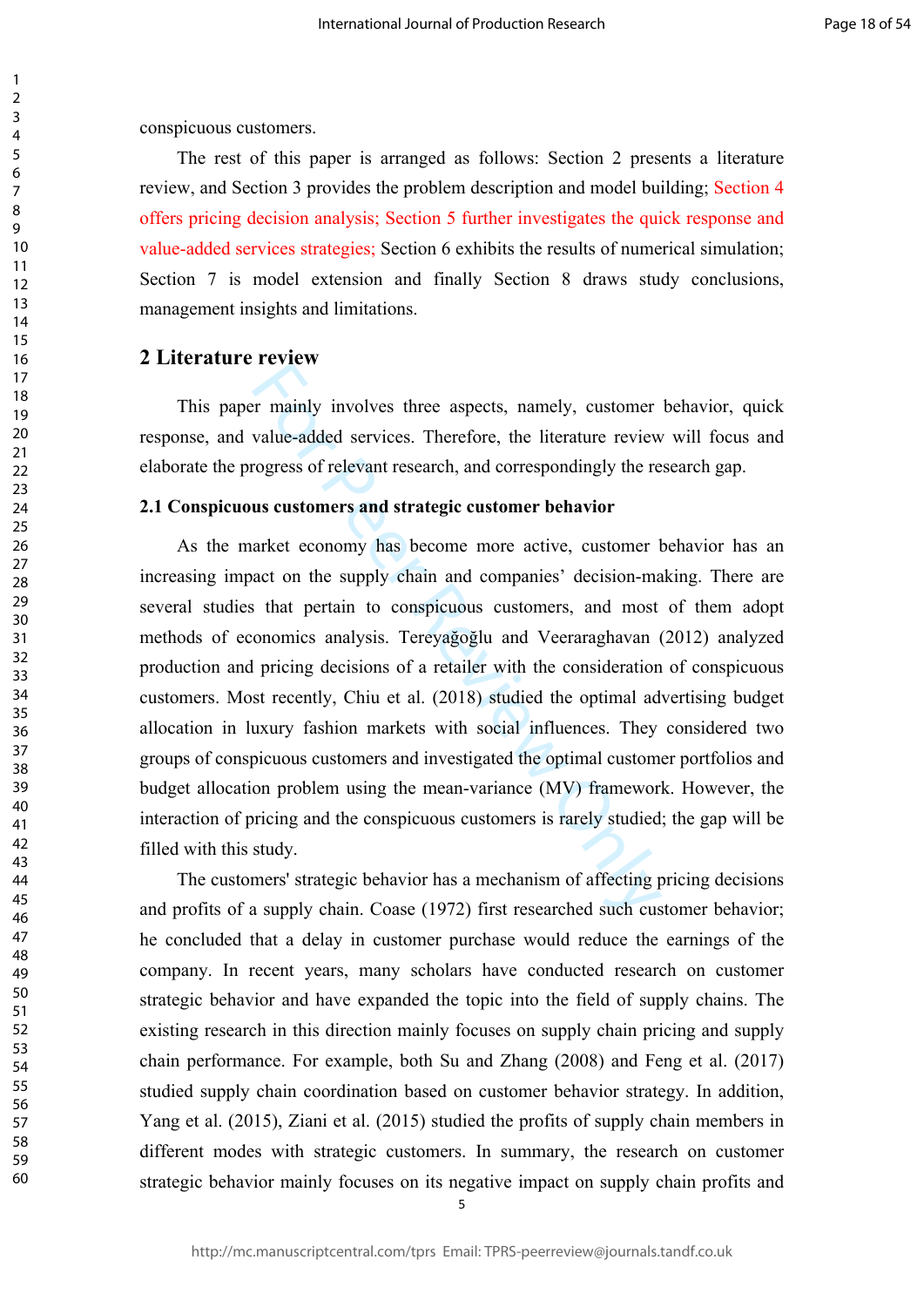$\mathbf{1}$  $\overline{2}$  $\overline{3}$  $\overline{4}$ 5 6  $\overline{7}$ 8  $\mathsf{Q}$ 

the pricing decisions.

# **2.2 Quick response**

enavor. They showed and when the esses of quiet respectively respects in a centralized system is higher than in<br>er, some authors claimed that quick response may red<br>mple, Cachon et al. (2011) suggested that quick response<br> Quick response is an effective way to deal with the uncertainty of supply and demand and is applied by many enterprises in practice. Many scholars have conducted studies on quick response, but most have studied the value of quick response and its impact on supply chain members. For example, Fisher and Raman (1996), Cachon et al. (2011), and Yang et al. (2015) all studied the value of quick response with respect to customers behavior. They showed that when the costs of quick response are low, the value of quick response in a centralized system is higher than in a decentralized system. However, some authors claimed that quick response may reduce the retailer's profit. For example, Cachon et al. (2011) suggested that quick response may increase or decrease the retailer's profit depending on the market environment. In addition, some scholars have studied the supply chain coordination mechanism with quick response, using a series of contracts (such as a wholesale price contract or a revenue sharing contract) and other policies (such as quantity commitment) to realize supply chain coordination (Iyer and Bergen, 1997; Choi and Chow, 2008).

Among the existing literature, the most relevant research to our study is Cachon et al. (2011), who studied the value of quick response combined with customer behavior strategy. They found that quick response can mitigate the adverse effects of strategic customers. Unlike their research, this paper faces the challenge of including conspicuous customers and quick response on the retailer's pricing decision; at the same time, we compare the strategies of quick response and value-added services. Therefore, our study adds new knowledge in literature.

#### **2.3 Value-added services**

As an important way for enterprises to convince customers and to increase their competitiveness, value-added services have drawn a wide attention from industry to academia. In terms of value-added services, the existing research can be divided into several types, according to the different entities that provide activities associated with value adding.

The first type pertains to value-added services provided only by manufacturers. It includes customer service before and after sales, product advertising, and delivery services. Hsu et al. (2006), Lin et al. (2007), among others, studied the impact of manufacturers' different delivery strategies, delivery efficiencies, and delivery times on consumer satisfaction and manufacturers' profit, in order to achieve coordination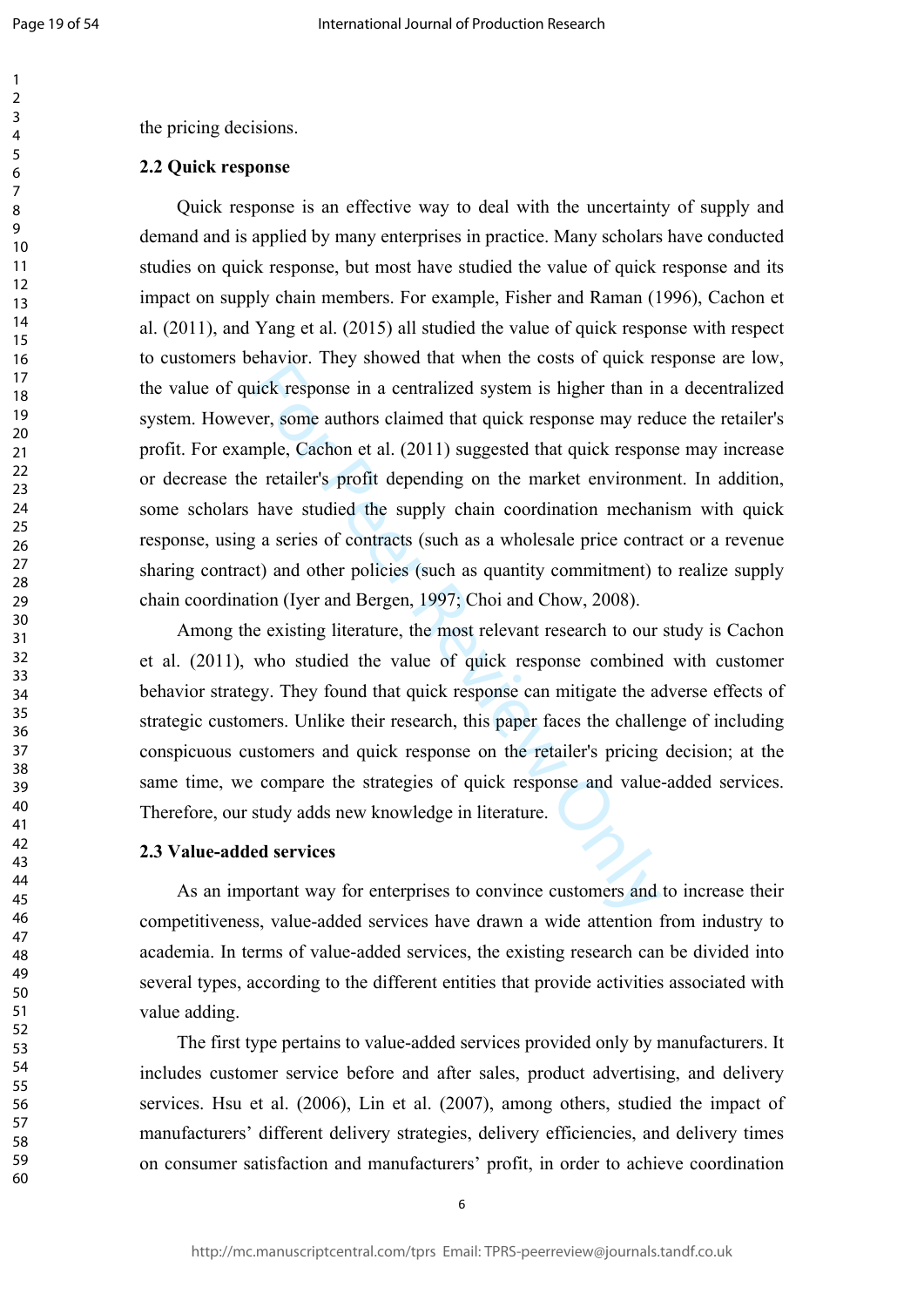e Stakelberg game to study how to choose the right<br>mize profits. There are also some researchers stud<br>are provided at the same time in two different channe<br>2007) studied the possibilities and methods of replac<br>en these two between delivery costs and services. Generally, most scholars focus on the delivery service provided by manufacturers, and few studies focus on other types of value-added services such as return or replacement products service, information consultation, after-sales service. The second type of research involves value-added services provided by retailers. This includes better packaging, gifts, product advertising, and product placement (Dumrongsiri et al., 2008; Ferno et al., 2010). Dumrongsiri et al. (2008) studied the effect of retailer service levels and customers' sensitivity on supply chain profitability in a two-channel supply chain. Ferno et al. (2010) used the Stakelberg game to study how to choose the right service level in order to maximize profits. There are also some researchers studied value-added services which are provided at the same time in two different channels. For example, Chiang et al. (2007) studied the possibilities and methods of replacing value-added services between these two channels. Generally, the existing research on value-added services focuses on channel selection or determining the service level to achieve the maximum return. Value-added services are seldom associated with conspicuous customers in literature; the gap will be filled by this paper.

### **2.4 Summary of the literature**

Table 1 lists the most relevant papers discussed in the literature review. It is clear that the existing research on conspicuous customers mainly focuses on retailers' pricing and production decisions. However, the effect of retailers' choices (such as value-added services and quick response) on pricing decisions has not been studied comprehensively. Therefore, this paper will focus on this important research gap.

 $\mathbf{1}$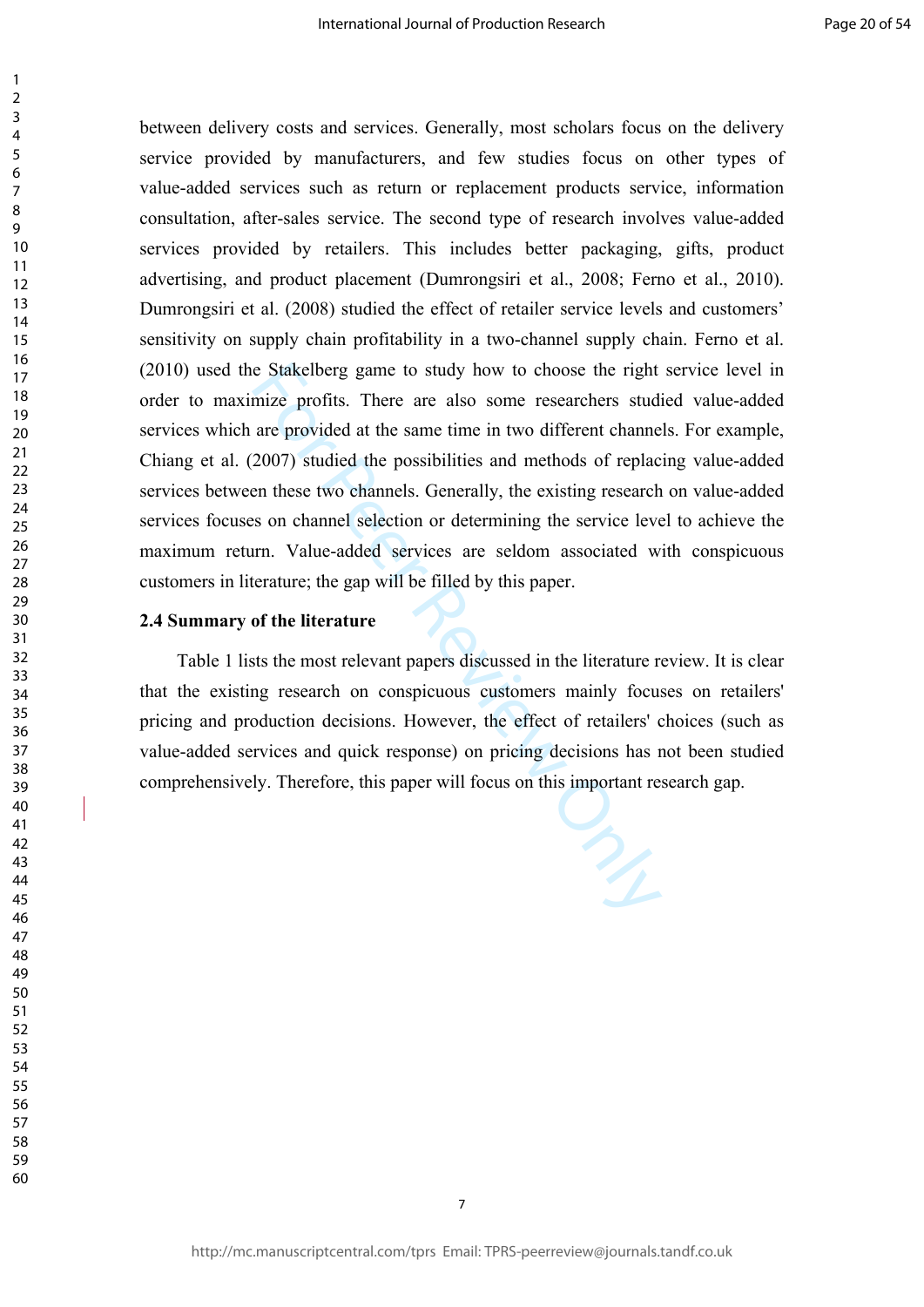$\mathbf{1}$  $\overline{2}$  $\overline{3}$  $\overline{4}$ 5 6  $\overline{7}$ 8 9

|                                   | Tereyağoğlu<br>and<br>Veeraraghav<br>an (2012)                                        | Fisher and<br>Raman<br>(1996)                                          | Cachon et<br>al.(2011)                                                                                | Dumrongsiri et<br>al.(2008)                                         | This paper                                                                          |
|-----------------------------------|---------------------------------------------------------------------------------------|------------------------------------------------------------------------|-------------------------------------------------------------------------------------------------------|---------------------------------------------------------------------|-------------------------------------------------------------------------------------|
| Research<br>objectives            | Optimal<br>pricing and<br>production<br>decisions<br>with<br>conspicuous<br>customers | Optimal<br>production<br>plan,<br>decisions<br>under quick<br>response | The value of<br>quick response<br>and enhanced<br>design in<br>dealing with<br>strategic<br>customers | Channel choice<br>considering<br>price and<br>quality of<br>Service | Optimal<br>pricing and<br>strategy of<br>retailers with<br>conspicuous<br>customers |
| Conspicuous<br>customers          | ✓                                                                                     | ×                                                                      | ×                                                                                                     | $\boldsymbol{\mathsf{x}}$                                           | ✓                                                                                   |
| Customer<br>strategic<br>behavior |                                                                                       | $\boldsymbol{\mathsf{x}}$                                              | ✓                                                                                                     | $\pmb{\times}$                                                      | ✓                                                                                   |
| Quick<br>response                 | $\boldsymbol{\mathsf{x}}$                                                             | ✓                                                                      |                                                                                                       | $\pmb{\times}$                                                      | ✓                                                                                   |
| Value-added<br>services           | $\boldsymbol{\mathsf{x}}$                                                             | ×                                                                      | $\mathbf{x}$                                                                                          | ✓                                                                   | ✓                                                                                   |
| 3.1 Problem description           | <b>3 Problem description and model building</b>                                       |                                                                        |                                                                                                       |                                                                     |                                                                                     |

Table 1. The comparisons among this paper and the relevant papers.

# **3 Problem description and model building**

### **3.1 Problem description**

This paper studies a supply chain consisting of a retailer and a group of strategic customers. Strategic customers are further divided into two groups: conspicuous strategic customers (hereinafter referred to as conspicuous customers) and ordinary strategic customers (hereinafter referred to as ordinary customers). The retailer needs to determine selling prices and order quantity. The customers determine the time point of purchasing, according to the prices offered at different times. The unit wholesale price of the product is  $w$ . The entire selling season is divided into two periods. The first period sells products at a full price  $p$ , and the second period uses a discounted price s (this assumption follows the phenomenon of discount seasons every year,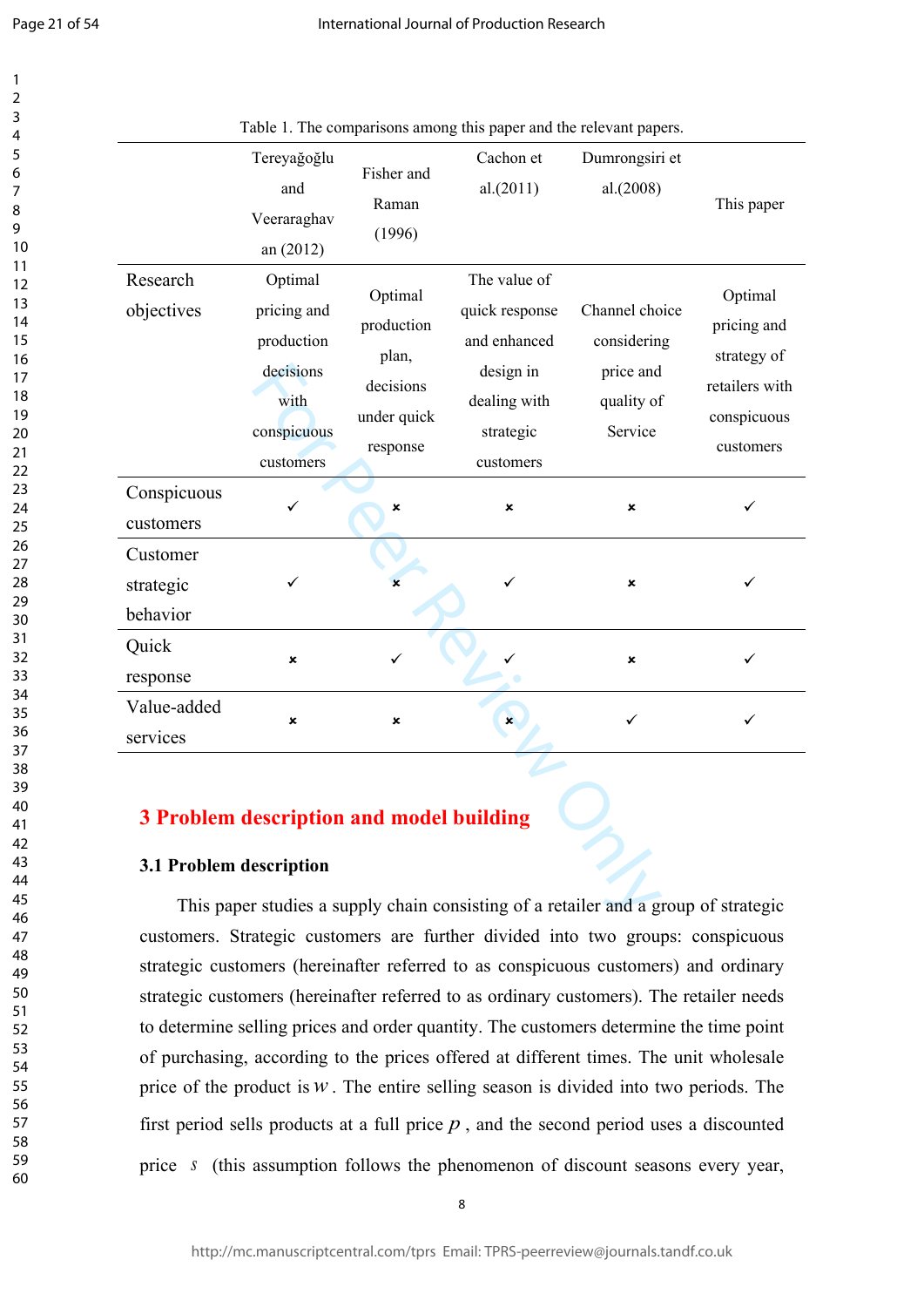such as July and Black Friday).

123456789

 $\mathbf{1}$  $\overline{2}$  $\overline{3}$  $\overline{4}$ 5 6  $\overline{7}$ 8 9

mers' valuation of the product is  $v$ , and  $r(r <$ <br>ervation price. The retailer, on the other hand, canno<br>ervation price r or estimated probability of stockou<br>use rational expectations for analysis, that is, the retail<br>the We assume that all customers are forward-looking. They know that products may be sold with discount price in the second period and therefore consider deferring purchases to maximize their utilities (Ye and Sun, 2016). But for luxury goods, the retailers sometimes supply with shortage, in order to encourage consumers to purchase as soon as possible, i.e. purchase in the first period in our setting. So, in the second period, products may be out-of-stock. We assume that the consumer's estimated probability of stockout in the second period is  $\xi$ . Furthermore the ordinary customers' valuation of the product is  $v$ , and  $r (r \le v)$  denotes the customer's reservation price. The retailer, on the other hand, cannot observe either customer's reservation price r or estimated probability of stockout in the second period  $\zeta$ . We use rational expectations for analysis, that is, the retailer will estimate *r* and  $\xi$ , and the retailer's expectations are consistent with what actually happened. The rational expectation approach is widely used in the study of strategic customers (Ye and Sun, 2016). Therefore, we use  $\xi$  to represent the actual probability of stockout for the second period, and the retail price  $p$  is equal with the customers' reservation price *r* .

The ordinary customers' valuation of the product is  $\nu$ , which is different from the conspicuous customers. This is due to the greater psychological satisfaction when a conspicuous customer receives a luxury product in its new launch, which is called the flaunting effect. Therefore, the conspicuous customers' valuation of the unit product will be higher than the ordinary customers' valuation. In addition, the conspicuous customers' valuation is related to the probability of stockout for the second period  $\xi$ . A high value of  $\xi$  will enlarge the conspicuous customer's valuation of product, thus the conspicuous customers' valuation becomes  $v + k\xi$ , where  $k$  is the sensitivity coefficient for conspicuous customers concerning the stockout in the second period. We have  $k > 0$ .

The proportion of conspicuous customers is defined as  $\alpha$ ,  $\alpha \in (0,1)$ . The customers determine the purchase period by comparing the consumer surplus obtained in the first and second period. Consumer surplus value refers to the difference between consumers' willingness to pay and the price actually paid in purchasing (Hitt

 $\overline{a}$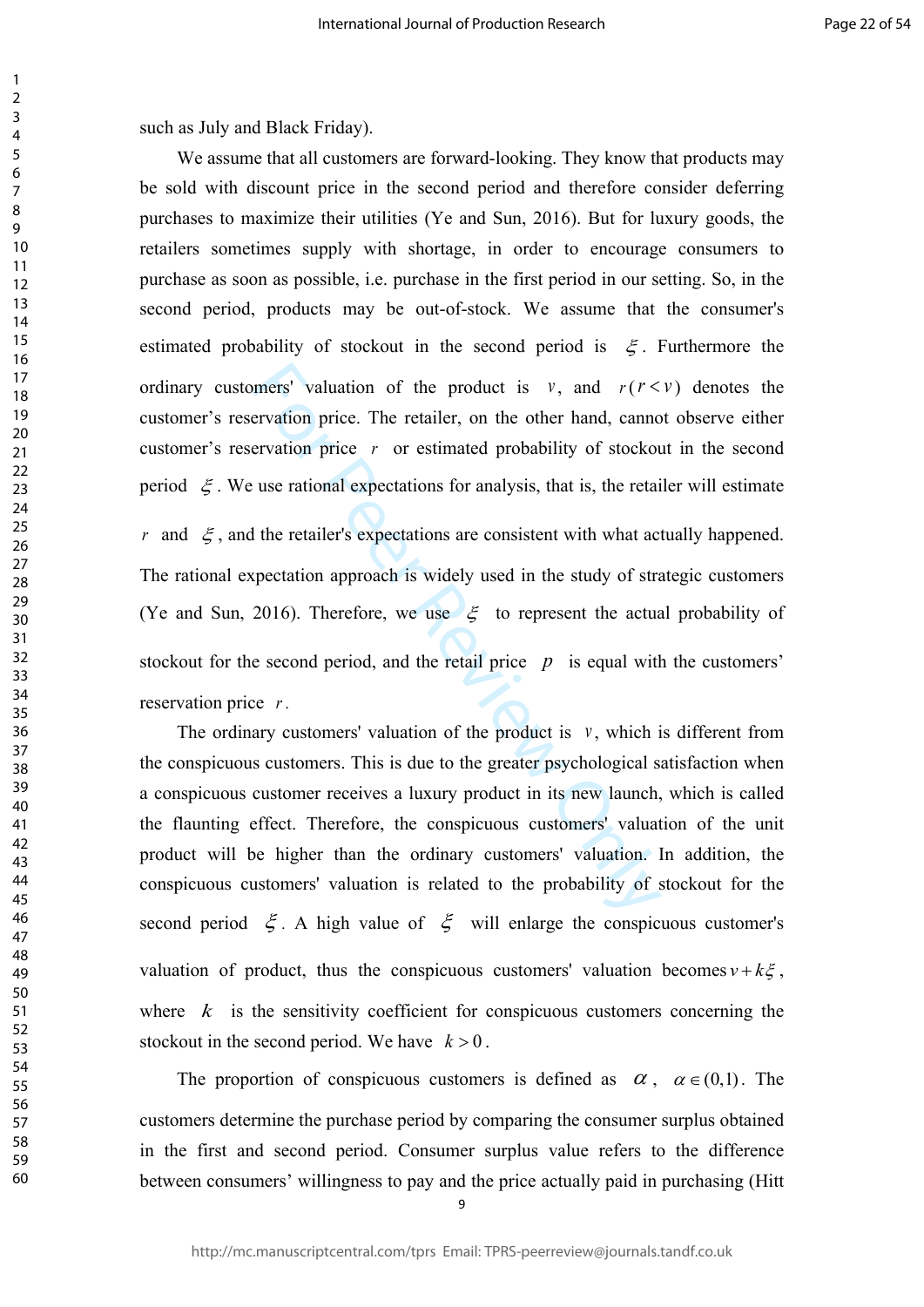$\mathbf{1}$  $\overline{2}$ 3  $\overline{4}$ 5 6  $\overline{7}$ 8 9

and Brynjolfsson, 1996). Consumer surplus reflects the psychological satisfaction. This measure is widely used to indicate the consumer purchase decisions. Furthermore, the market demand faced by the retailer is assumed to be a random variable  $d$  with the mean  $\mu$ , the distribution function and the probability density function are represented as  $F(x)$  and  $f(x)$ , respectively. The notations used in this paper are shown in Table 2.

|                                  | $1$ avit $2.1$ argued to $10$ uns paper.                                 |  |
|----------------------------------|--------------------------------------------------------------------------|--|
| parameters                       | Description                                                              |  |
| $\overline{d}$                   | Market demand                                                            |  |
| f(x)                             | Probability density function of market demand, $X \sim N(\mu, \sigma^2)$ |  |
|                                  |                                                                          |  |
| F(x)                             | The distribution function of market demand, $0 \le F(x) \le 1$           |  |
| $\boldsymbol{p}$                 | The unit retail price                                                    |  |
| Q                                | Order quantity                                                           |  |
| r                                | The reservation price of customers in the first stage                    |  |
| $\boldsymbol{S}$                 | The discounted price in the second period                                |  |
| $\dot{i}$                        | Subscript, $i=1, 2, 3, 4$ represent the Models 1, 2, 3, 4, respectively  |  |
|                                  | Subscript, $j=1$ , 2 represent the cases where all the customers or      |  |
| j                                | only the conspicuous customers buy in the first period, respectively     |  |
|                                  | The profit, price, order quantity of the retailer of Model $i$ in the    |  |
| $\pi_{ij}$ , $p_{ij}$ , $Q_{ij}$ | case $j$ , superscript $*$ indicates the optimal decision                |  |
| v                                | Ordinary customer's valuation (willingness to pay) for unit product      |  |
| W                                | The unit wholesale price                                                 |  |
|                                  |                                                                          |  |
| $\alpha$                         | The proportion of conspicuous customers, $\alpha \in (0,1)$              |  |
|                                  |                                                                          |  |
| $W_q$                            | The cost of quick response                                               |  |
| $\xi$                            |                                                                          |  |
|                                  | The probability of out of stock in the second period                     |  |
| $\boldsymbol{k}$                 | The sensitivity of conspicuous customers on out-of-stock                 |  |
| $\ell$                           | Service level when providing value-added services                        |  |
|                                  |                                                                          |  |
| $\theta$                         | The parameter of customer utility increase when providing                |  |
|                                  | value-added services                                                     |  |
| $\tau$                           | The parameter of cost increase when providing value-added services       |  |

Table 2. Parameters of this paper.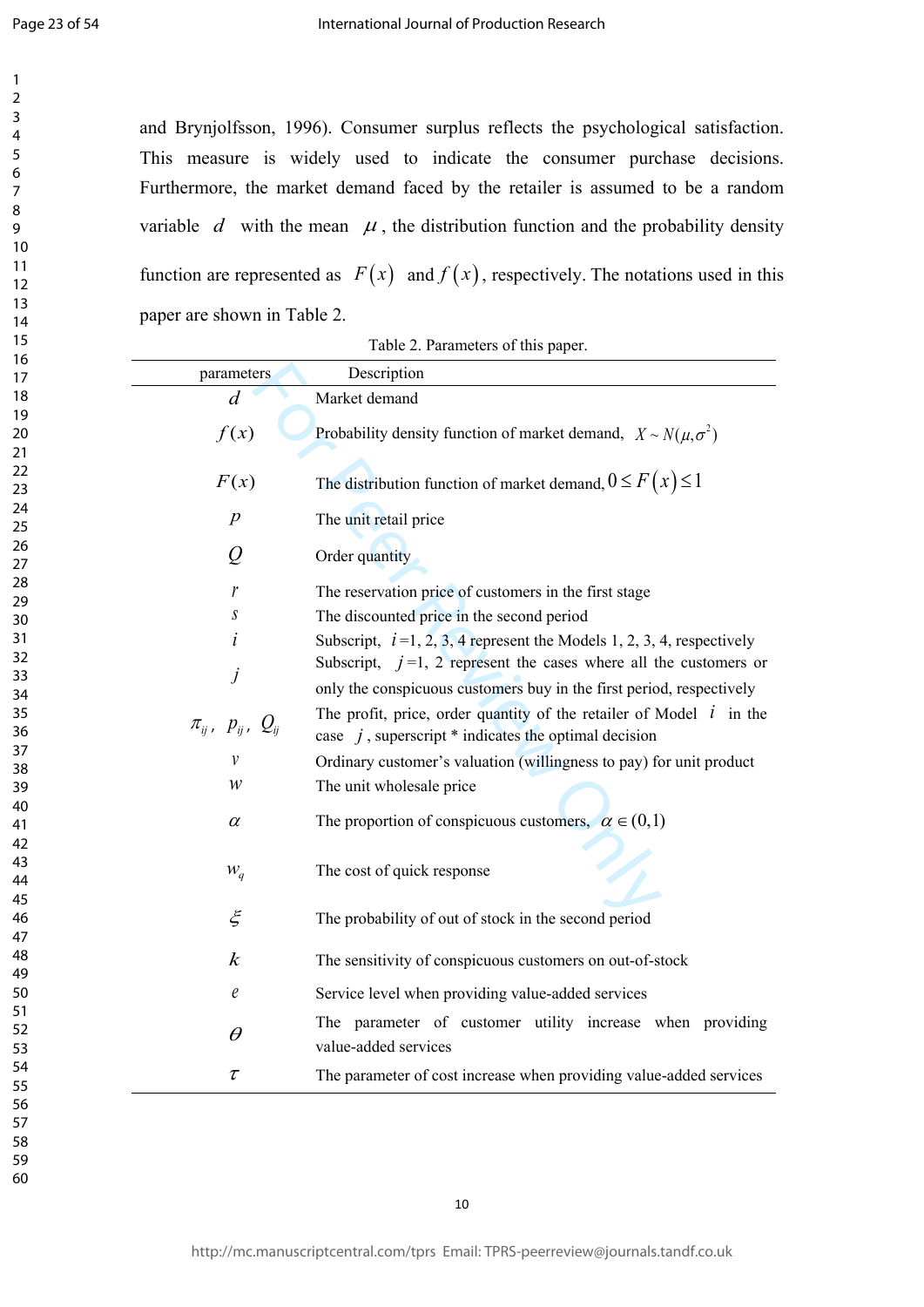#### **3.2 Basic model (model 1)**

 $\mathbf{1}$  $\overline{2}$  $\overline{3}$  $\overline{4}$  $\overline{7}$ 

In this section, we first analyze the intertemporal decision-making of different customers in the market, then construct the basic model without considering quick response and value-added services. This basic model serves as a benchmark for later analyses.

For ordinary customers, if a purchase is made in the first period, the consumer surplus is  $v - p$ . If a purchase is made in the second period, considering the possible stockouts, the consumer surplus is  $(v-s)(1-\xi)$ . Therefore, the indifference condition between the first and second period is  $v - p = (v - s)(1 - \xi)$ .

consumer surplus is  $(v-s)(1-\xi)$ . Therefore, then the first and second period is  $v-p=(v-s)(1-\xi)$ <br>spicuous customers buy in the first period, they obtain<br>there is a greater satisfaction. The consumer surplu-<br>onspicuous customers If the conspicuous customers buy in the first period, they obtain products in the first hand, and there is a greater satisfaction. The consumer surplus is  $v + k\xi - p$ . However, if conspicuous customers wait for until the second period, they cannot obtain products in the first hand, the flaunting effect does not exist anymore, so the consumer surplus of the second period is  $(v-s)(1-\xi)$  (Tereyağoğlu and Veeraraghavan, 2012). Therefore, the indifference condition for buying in the first and second period is  $v + k\xi - p = (v - s)(1 - \xi)$ .

If the retailer only has one opportunity for placing an order, two possible optimal pricing options are available: (1) Set a low price as  $v - (v - s)(1 - \xi)$ , so both the conspicuous and ordinary customers will purchase in the first period; (2) Set a high price as  $v + k \xi - (v - s)(1 - \xi)$ , so conspicuous customers will buy in the first period and ordinary customers will wait until the second period.

The retailer's expected profit when all customers buy in the first period:

$$
\pi_{11}(Q) = pE \min\left(d, Q\right) + s\left(Q - E \min\left(d, Q\right)\right) - wQ. \tag{1}
$$

The retailer's expected profit when only conspicuous customers buy in the first period:

$$
\pi_{12}(Q) = pE \min(\alpha d, Q) + s(Q - E \min(\alpha d, Q)) - wQ. \tag{2}
$$

In the expected profit functions, the first term is the sales revenue in the first period, the second term is the residual revenue in the second period, and the third term is the procurement cost.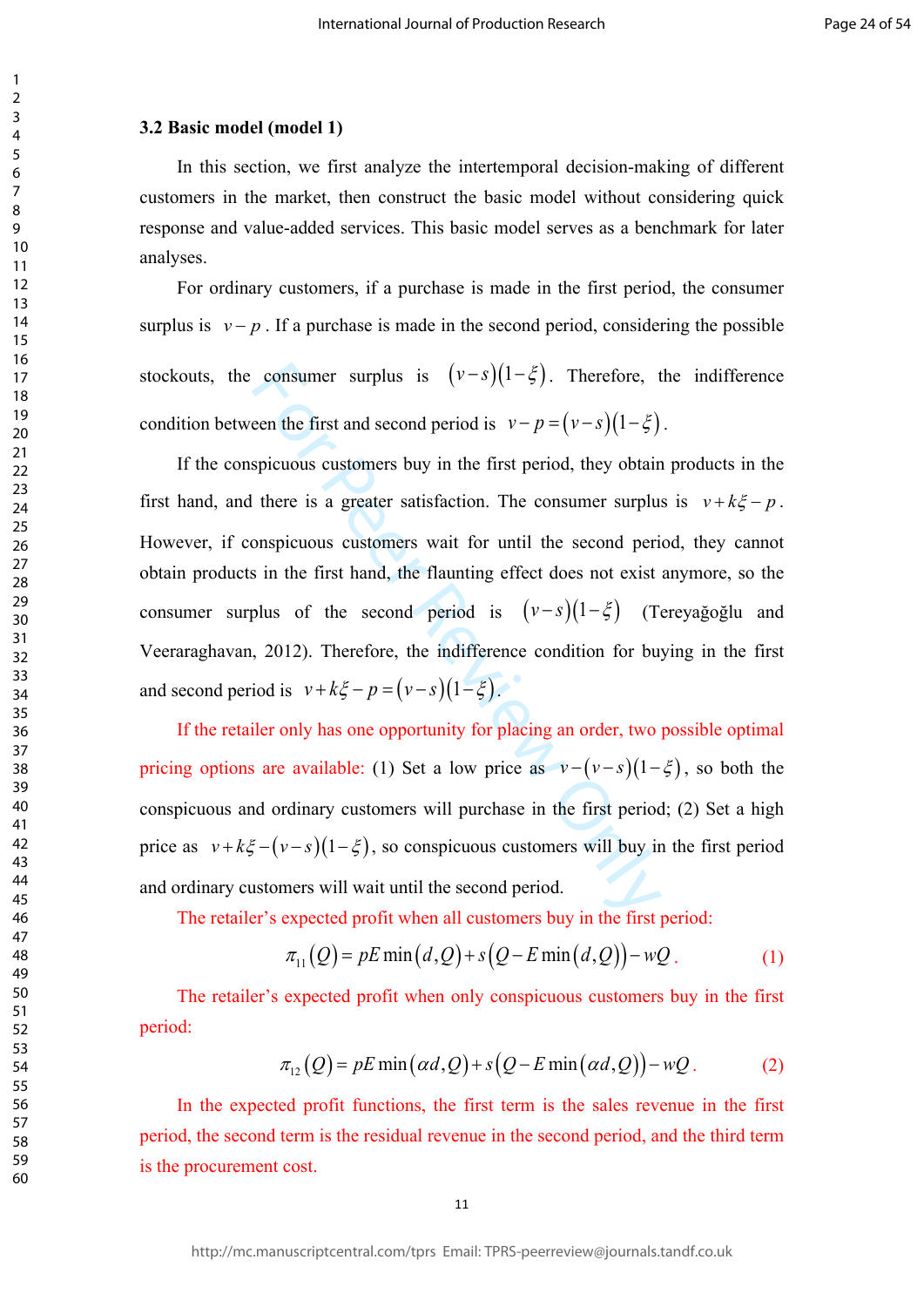Page 25 of 54

# **3.3 Model with quick response (model 2)**

When a retailer has quick response ability, in addition to one ordering opportunity before the selling season, the retailer has another order opportunity in the beginning of the first period as the market demand updates. The unit cost of the first order is *w*, whereas the unit cost of the second order is  $W + W_q$ , where  $W_q$  refers to the extra cost due to quick response. If the initial order quantity is less than the market demand, a second replenishment is needed. The replenishment quantity is  $d - Q$  $(\alpha d - Q)$  when all customers (only conspicuous customers) buy in the first period.

The retailer's expected profit when all customers buy in the first period:

$$
\pi_{21}(Q) = (p-w)E(d) - w_qE(d-Q)^+ + (s-w)E(Q-d)^+.
$$
 (3)

The retailer's expected profit when only conspicuous customers buy in the first period:

$$
\pi_{22}(Q) = (p-w)E(\alpha d) - w_qE(\alpha d - Q)^+ + (s-w)E(Q - \alpha d)^+.
$$
 (4)

In the expected profit functions, the three terms on the right refer to the profit by meeting the demand of customers in the first period, the additional cost due to quick response, and the profit obtained in the second period, respectively.

# **3.4 Model with value-added services (model 3)**

all customers (only conspicuous customers) buy in the<br>
er's expected profit when all customers buy in the first  $\pi_{21}(Q) = (p-w)E(d) - w_qE(d-Q)^+ + (s-w)E(Q-a)$ <br>
er's expected profit when only conspicuous customers<br>  $\pi_{22}(Q) = (p-w)E(\alpha d$ This section assumes that the retailer provides value-added services to customers, and the service level is  $e$ . In this paper, we assume  $e$  exogenous for following three reasons. Firstly, many value-added services provided by luxury retailers are unified in the luxury brands, for instance, extending the return and exchange time to 30 days (e.g. GUCC, LV); highly qualified staffs to provide high standard service. Secondly, some value-added services provided by luxury retailers, such as maintenance and repair, require investment in personnel and equipment at early stage. Therefore, retailers cannot easily change their value-added services at operational stage once early investment is made. Lastly, our research aims at studying the retailer's optimal pricing decisions under the two strategies of quick response and value-added services, and further investigating the optimal strategy. This assumption is essential in highlighting our research focus.

The unit cost of value-added services is  $\tau e$ . Similar linear cost assumption can be found in Huang et al. (2017). In addition, since  $e$  is an exogenous variable, the linear cost assumption does not affect the final result of this paper. By providing the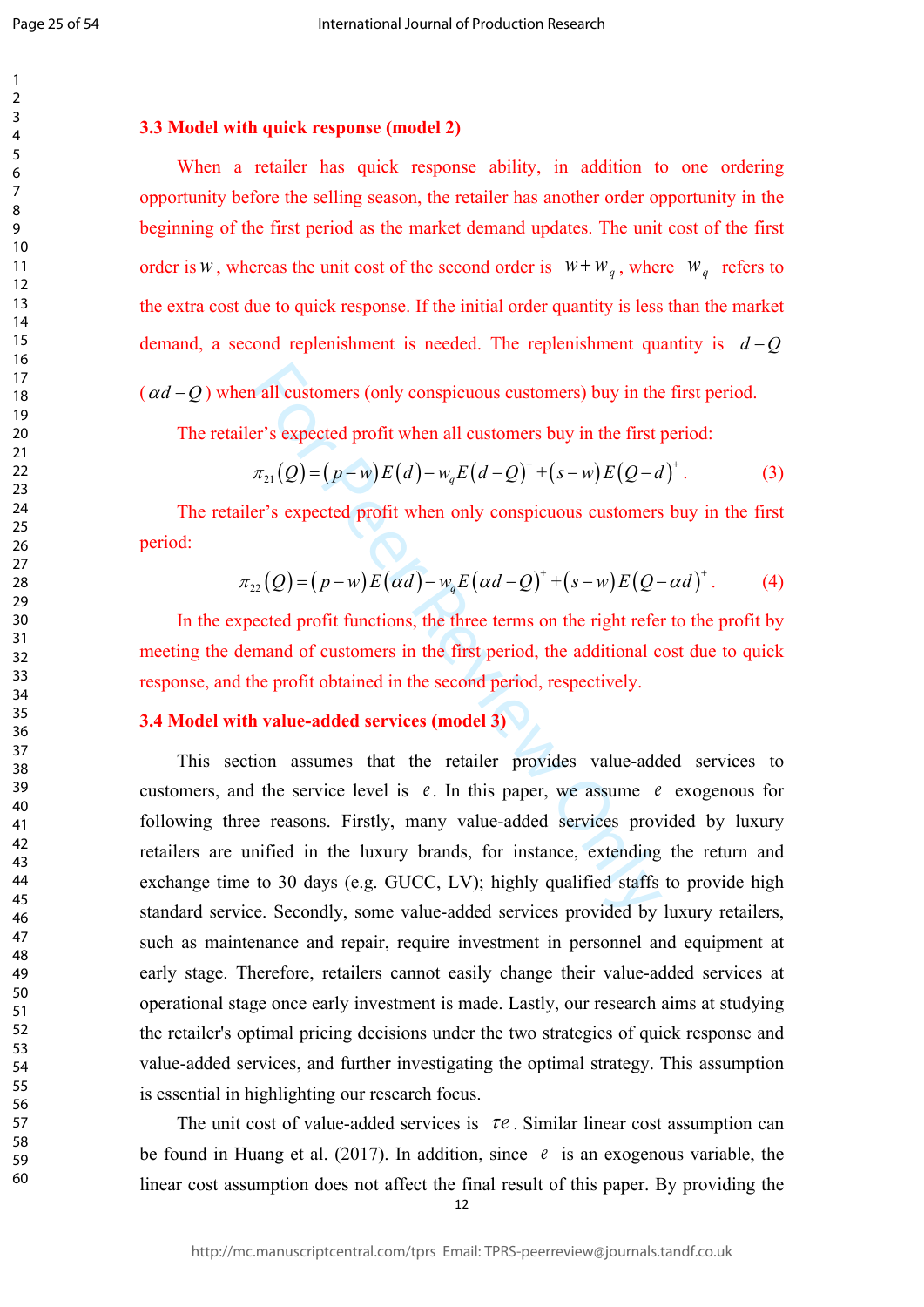$\mathbf{1}$ 

value-added services, the customers' willingness to pay will increase to  $v+\theta e$ .

For ordinary customers, the consumer surplus obtained in the first period is  $v+\theta e$  – p, and in the second period, it is  $(v+\theta e$  – s) $(1-\xi)$ . Therefore, the indifference condition between the first and second period is:  $v+\theta e-p=(v+\theta e-s)(1-\xi)$ .

The conspicuous customers' surplus of the first period is  $v+\theta e+k\xi-p$ , and that of the second period is  $(v+\theta e-s)(1-\xi)$ . Therefore, the indifference condition between the first and second period is:  $v+\theta e+k\xi-p=(v+\theta e-s)(1-\xi)$ .

st and second period is:  $v+\theta e + k\xi - p = (v+\theta e - s)(1$ <br>the retailer only has one ordering opportunity. A<br>retailer has two pricing options: (1) Set a<br> $-s)(1-\xi)$ , with which, both the conspicuous custome<br>1 choose to buy in the first Suppose the retailer only has one ordering opportunity. According to the analysis, the retailer has two pricing options: (1) Set a low price as  $v+\theta e-(v+\theta e-s)(1-\xi)$ , with which, both the conspicuous customers and ordinary customers will choose to buy in the first period; (2) Set a high price as  $v+\theta e+k\xi-(v+\theta e-s)(1-\xi)$ , with which, the conspicuous customers will purchase in the first period and the ordinary customers will wait until the second period.

The retailer's expected profit when all customers buy in the first period:

$$
\pi_{31}(Q) = pE \min(d, Q) + s(Q - E \min(d, Q)) - (w + \tau e)Q. \tag{5}
$$

The retailer's expected profit when only conspicuous customers buy in the first period:

$$
\pi_{32}(Q) = pE \min(\alpha d, Q) + s(Q - E \min(\alpha d, Q)) - (w + \tau e)Q. \quad (6)
$$

In the expected profit functions, the first term is the sales revenue in the first period, the second term is the residual revenue in the second period, and the third term is the procurement and value-added services costs.

The optimal equilibriums and proofs of three models are shown in the Appendix A.

# **4 Pricing decision analysis**

In this section, we first analyze the optimal pricing decisions in three different models and further investigate the impact of quick response and value-added services on the pricing decisions.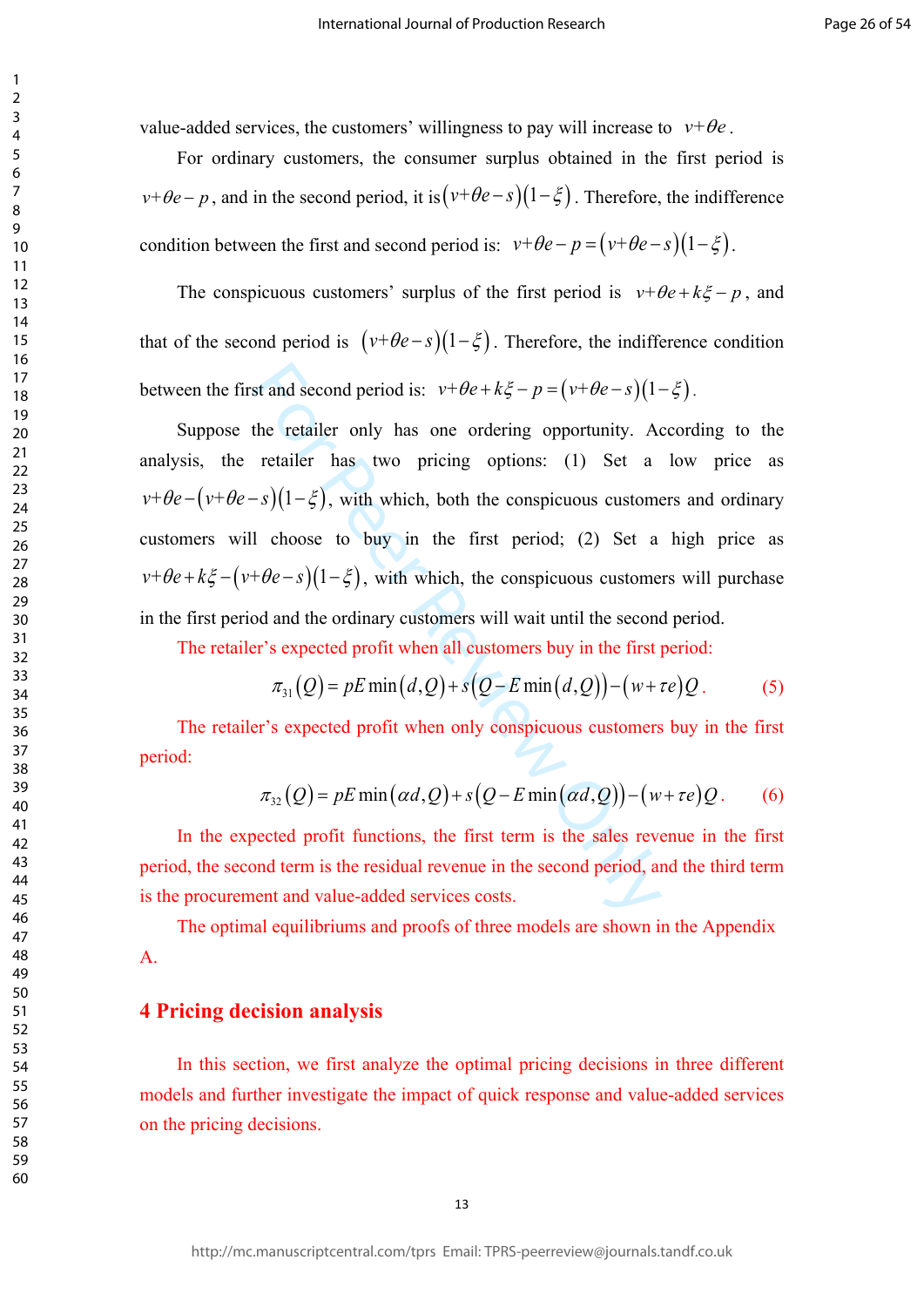$\mathbf{1}$ 

## 123456789  $\overline{2}$  $\overline{3}$  $\overline{4}$ 5 6  $\overline{7}$ 8 9 10 11 12 13 14 15 16 17 18 19 20 21 22 23 24 25 26 27 28 29 30 31 32 33 34 35 36 37 38 39 40 41 42 43 44 45 46 47 48 49 50 51 52 53 54 55 56 57 58 59

60

## **4.1 Optimal pricing decisions in three models**

By comparing the profits in the two cases where all customers buy in the first period and only conspicuous customers buy in the first period, we summarize optimal pricing decisions of three models in Theorem 1.

*Theorem 1: There exists a conspicuous customer proportion*  $a_i^*$ *, when*  $\alpha \in (0, \alpha_i^*)$ , we have  $\pi_{i2}(Q) \leq \pi_{i1}(Q)$  and the retailer should set a low price to *make all customers purchase in the first period; when*  $\alpha \in (\alpha_i^*, 1)$  , we have  $\pi_{i2}(Q)$  >  $\pi_{i1}(Q)$  and the retailer should set a high price to make only conspicuous *customers purchase in the first period, where*  $i = 1, 2, 3$  *represent models 1, 2 or 3, respectively.*

*(The proof of Theorem 1 and characterization of*  $a_i^*$  *are shown in Appendix*  $a_i^*$ 

*B.)*

fomers purchase in the first period; when  $\alpha \in (\alpha_i^r)$ <br>
2) and the retailer should set a high price to make of<br>
chase in the first period, where  $i = 1, 2, 3$  represent n<br>
of of Theorem 1 and characterization of  $\alpha_i^*$  ar Theorem 1 shows that no matter what strategy the retailer adopts, when the number of conspicuous customers is large, that is,  $\alpha > \alpha_i^*$ , the retailer should set a higher selling price, otherwise the retailer should choose low price strategy. Because only when there are enough conspicuous customers in the market, a high-margin strategy can make up for the sales loss of ordinary customers. This finding provides an explanation for the practices in luxury industry. For example, in China where materialism and conspicuous consumption are much more obvious (Podoshen et al., 2010), the prices of luxury goods are on average over 50 per cent higher than those in Italy and France, according to the "Global Powers of Luxury Goods 2017" report of Deloitte (Deloitte, 2017). Theorem 1 inspires luxury retailers in two aspects. On one hand, before making the pricing strategy, luxury retailers should do deep analysis of market conditions and customer consumption behavior, based on which the they can set different prices for the same product in different markets to maximize profits. On the other hand, for retailers who want to adopt a high price strategy, they can use advertisements or other publicity methods to induce consumers to buy products at once. For example, many retailers motivate consumers to buy immediately by showing a low inventory.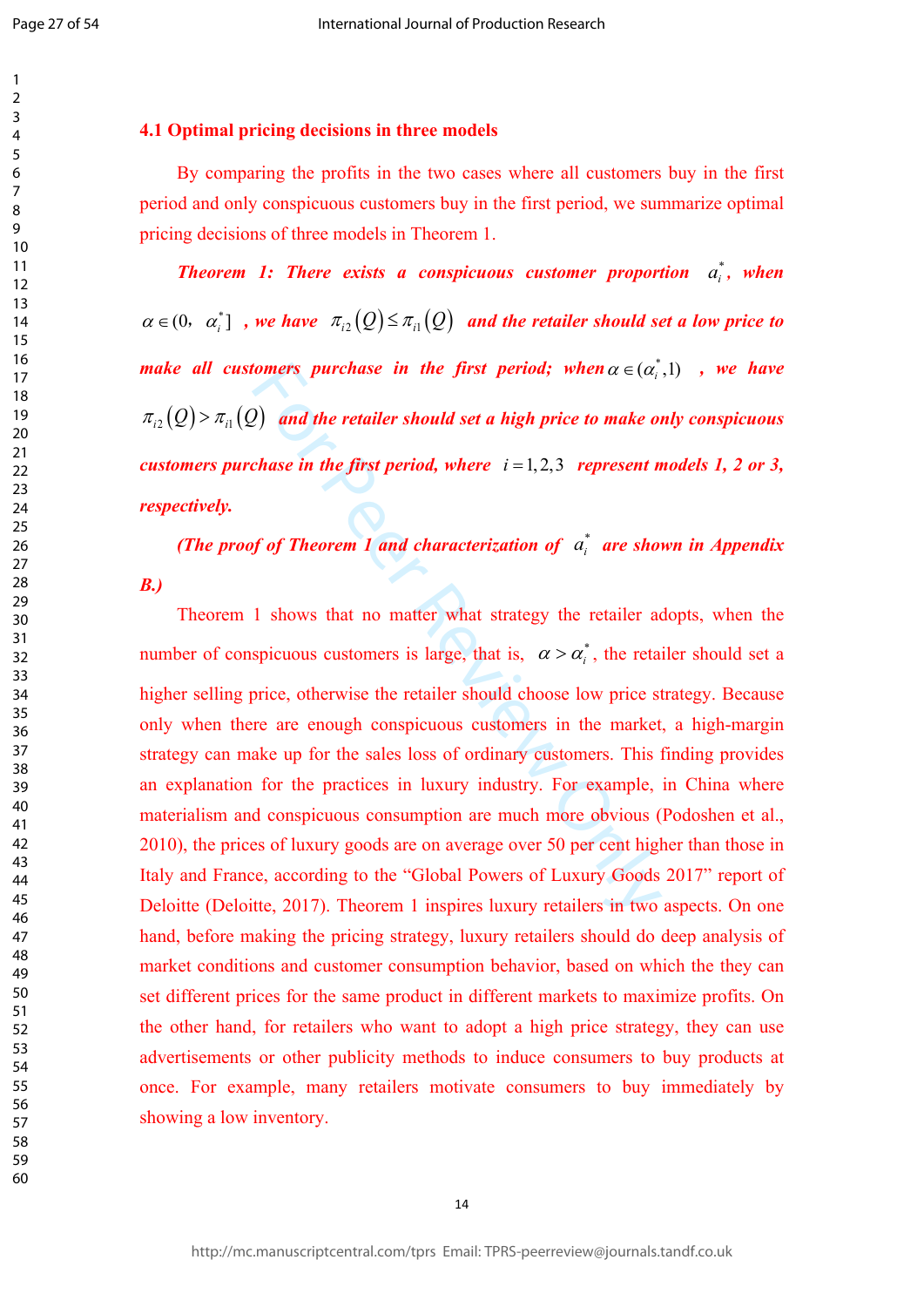# **4.2 The impact of strategy on pricing decision**

In this section, we compare the threshold  $\alpha^*$  of three models and propose Theorem 2, based on which we summarize the optimal pricing strategies and corresponding optimal profits under different proportions of conspicuous customers in Table 3.

*Theorem 2: comparing the thresholds of different pricing strategies of three models, we have*  $\alpha_2^* < \alpha_1^* < \alpha_3^*$ .

# *(The proof of Theorem 2 is shown in Appendix C.)*

of of Theorem 2 is shown in Appendix C.)<br>
2 indicates that, with the conspicuous customers in<br>
e could induce the retailer to adopt high price wh<br>
rvices inhibit it. Quick response can only increase the<br>
spicuous customer Theorem 2 indicates that, with the conspicuous customers in the market, the quick response could induce the retailer to adopt high price while surprisingly, value-added services inhibit it. Quick response can only increase the willingness to pay of the conspicuous customers by reducing the probability of discounted sales. However, the value-added services increase the willingness to pay of all customers. In this way, target customers for quick response and value-added services should be conspicuous customers and all customers, respectively. Intuitively, luxury retailers that provide value-added services will have higher market positioning, therefore should set higher prices. Our finding shows it exactly oppositely. This provides an important insight for luxury retailers adopting value-added services such as L&C Leather Workshop: positing the products to all customers may be more profitable than market segmentation strategy.

|         | $0 < \alpha \leq \alpha^*$ | $\alpha_2^* < \alpha < \alpha_1^*$ | $\alpha_1^* \leq \alpha \leq \alpha_3^*$ | $\alpha_3^* \leq \alpha < 1$ |
|---------|----------------------------|------------------------------------|------------------------------------------|------------------------------|
| Model 1 | Low price                  | Low price                          | High price                               | High price                   |
|         | $\pi_{11}$                 | $\pi_{11}$                         | $\pi_{12}$                               | $\pi_{12}$                   |
| Model 2 | Low price                  | High price                         | High price                               | High price                   |
|         | $\pi_{21}$                 | $\pi_{22}$                         | $\pi_{22}$                               | $\pi_{22}$                   |
| Model 3 | Low price                  | Low price                          | Low price                                | High price                   |
|         | $\pi_{31}$                 | $\pi_{31}$                         | $\pi_{31}$                               | $\pi_{32}$                   |

Table 3. Retailer's optimal pricing strategies and profits.

 $\mathbf{1}$  $\overline{2}$  $\overline{3}$  $\overline{4}$  $\overline{7}$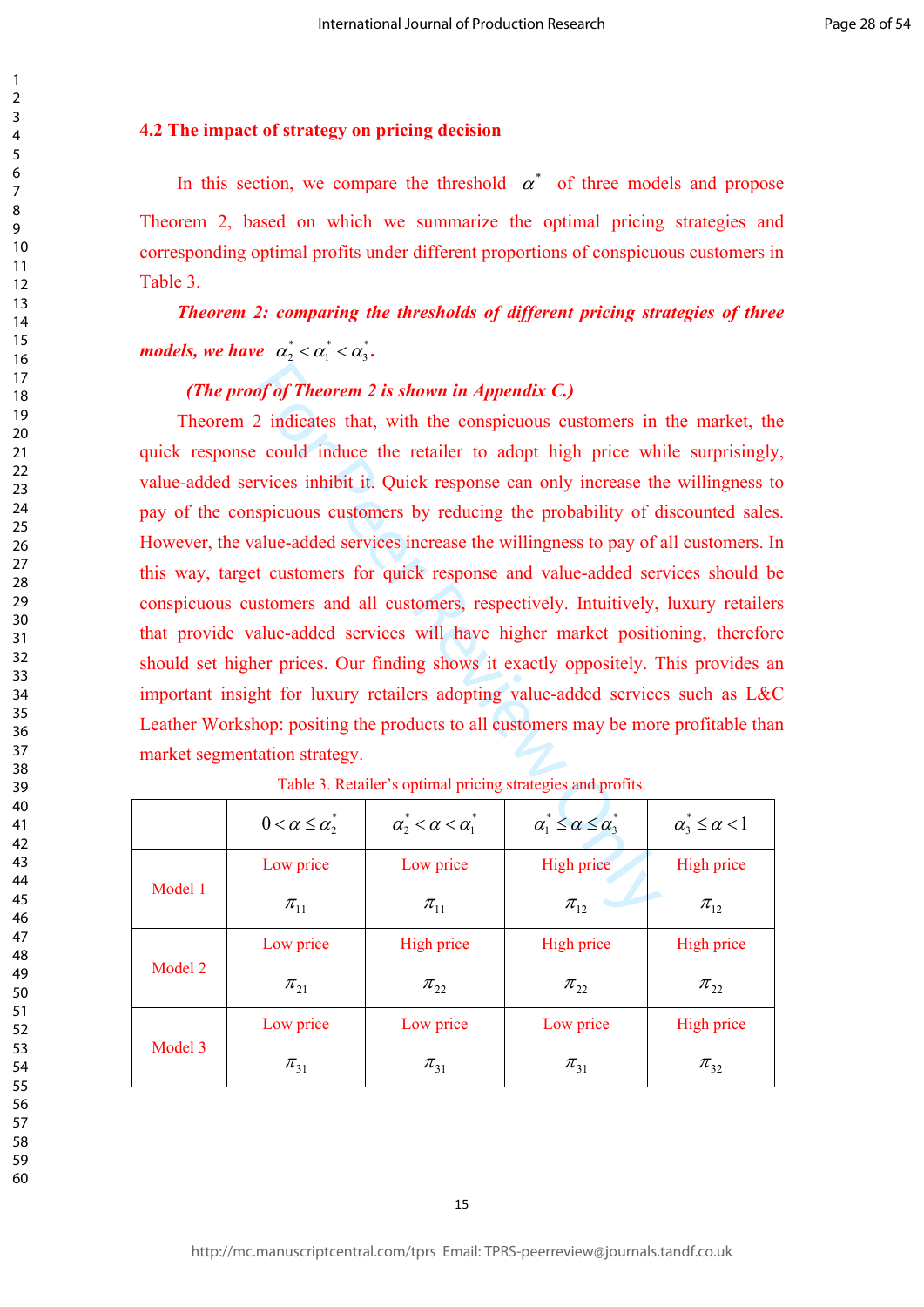$\mathbf{1}$  $\overline{2}$  $\overline{3}$  $\overline{4}$  $\overline{7}$ 

# **5 Analysis of quick response and value-added services**

In order to obtain insights about optimal strategy, now we further compare the profits of three models with optimal pricing decisions.

## **5.1 Analysis of quick response (model 1 vs. model 2)**

This section compares the results of models 1 and 2 to determine whether retailer should respond quickly to deal with market uncertainty and the associated customer strategic behavior.

*Theorem 3:*

*1) in the case of*  $0 < \alpha \le \alpha_2^*$ , if  $w_q < w_q^I$ , we have  $\pi_{21} > \pi_{11}$ , vice versa.

*2) in the case of*  $\alpha_2^* < \alpha < \alpha_1^*$ , if  $w_q < w_q^H$ , we have  $\pi_{22} > \pi_{11}$ , vice versa.

*3) in the case of*  $\alpha_1^* \leq \alpha < 1$ , *if*  $w_a < w_a^{\parallel \parallel}$ , we have  $\pi_{22} > \pi_{12}$ , vice versa.

*Where*  $w_q^I < w_q^I < w_q^I$ .

*(The proof of Theorem 3 and characterizations of*  $w_q^I$ *,*  $w_q^I$  *and*  $w_q^{III}$  *are shown in Appendix D.)*



Figure 1. Optimal pricing decision and strategy by comparing the models 1 and 2.

Theorem 3 indicates the conditions for adopting quick response and the optimal pricing strategy in different situations. It can be seen intuitively from Figure 1 that, regardless of the proportion of conspicuous customers, it is advantageous to have quick response strategy only when the cost is low. The quick response grants the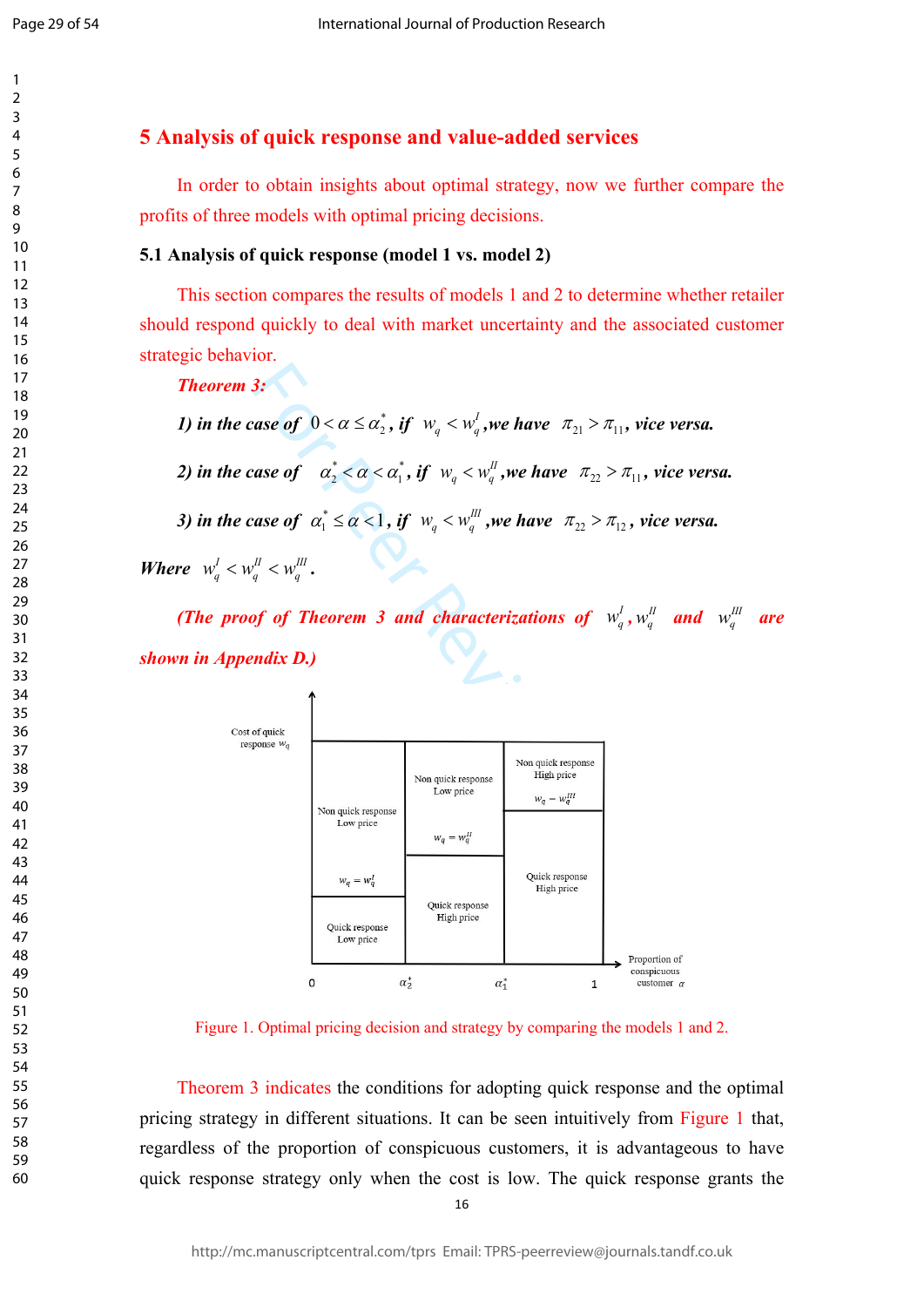retailer two opportunities to order in the first period, making the order quantity close to the actual demand in the first period. Thus, it decreases the necessity of selling goods at a discounted price, and reduces the losses of price reduction. But as the cost of the secondary ordering increases, the quick response strategy becomes less economical when the extra cost diminishes the benefits. This is of course in line with the managerial principle of companies.

hen the proportion of conspicuous customers is  $(\alpha_1^* \leq \alpha_2^*)$ <br>aking quick response is the highest. The explanation is<br>duce the probability that the goods being sold in the s<br>upply and demand of the first period, so tha Theorem 3 also shows that the higher the proportion of conspicuous customers in the market, the more incline retailers are to adopt a quick response strategy. More specifically, when the proportion of conspicuous customers is ( $\alpha_1^* \le \alpha \le 1$ ), the cost threshold for taking quick response is the highest. The explanation is that the quick response can reduce the probability that the goods being sold in the second period by matching the supply and demand of the first period, so that the probability of stockout in the second period  $\xi$  becomes higher. As for the conspicuous customers, a high probability of stockout in the second period imposes a high psychological utility of purchasing immediately. In short, when more conspicuous customers exist in the market, the retailer can withstand a higher cost of quick response, motivating the retailer to adopt quick response strategy.

An important managerial implication of Theorem 3 is that luxury retailers should adopt a combination of high price and quick-response strategies when there are more conspicuous customers. On the one hand, retailers can improve the willingness to pay of conspicuous customers through quick response, as the possibility of stockout in the second period can be higher. On the other hand, retailers can obtain the maximum surplus value of conspicuous customers by setting a high price. The existence of conspicuous customers will amplify the advantages of quick response strategy, which is a good explanation for some of the luxury brands mentioned in the introduction, such as Sandro and Maje, which have begun to incorporate the characteristics of luxury and fast fashion brands and adopted a quick response strategy.

#### **5.2 Analysis of value-added services (model 1 vs. model 3)**

This section compares the results of model 1 and 3 to determine whether the retailer should adopt value-added services.

## *Theorem 4:*

*1) in the case of*  $0 < \alpha \leq \alpha_1^*$ , if  $\tau < \tau^1$ , we have  $\pi_{31} > \pi_{11}$ , vice versa.

*2) in the case of*  $\alpha_1^* < \alpha < \alpha_3^*$ , if  $\tau < \tau^n$ , we have  $\pi_{31} > \pi_{12}$ , vice versa.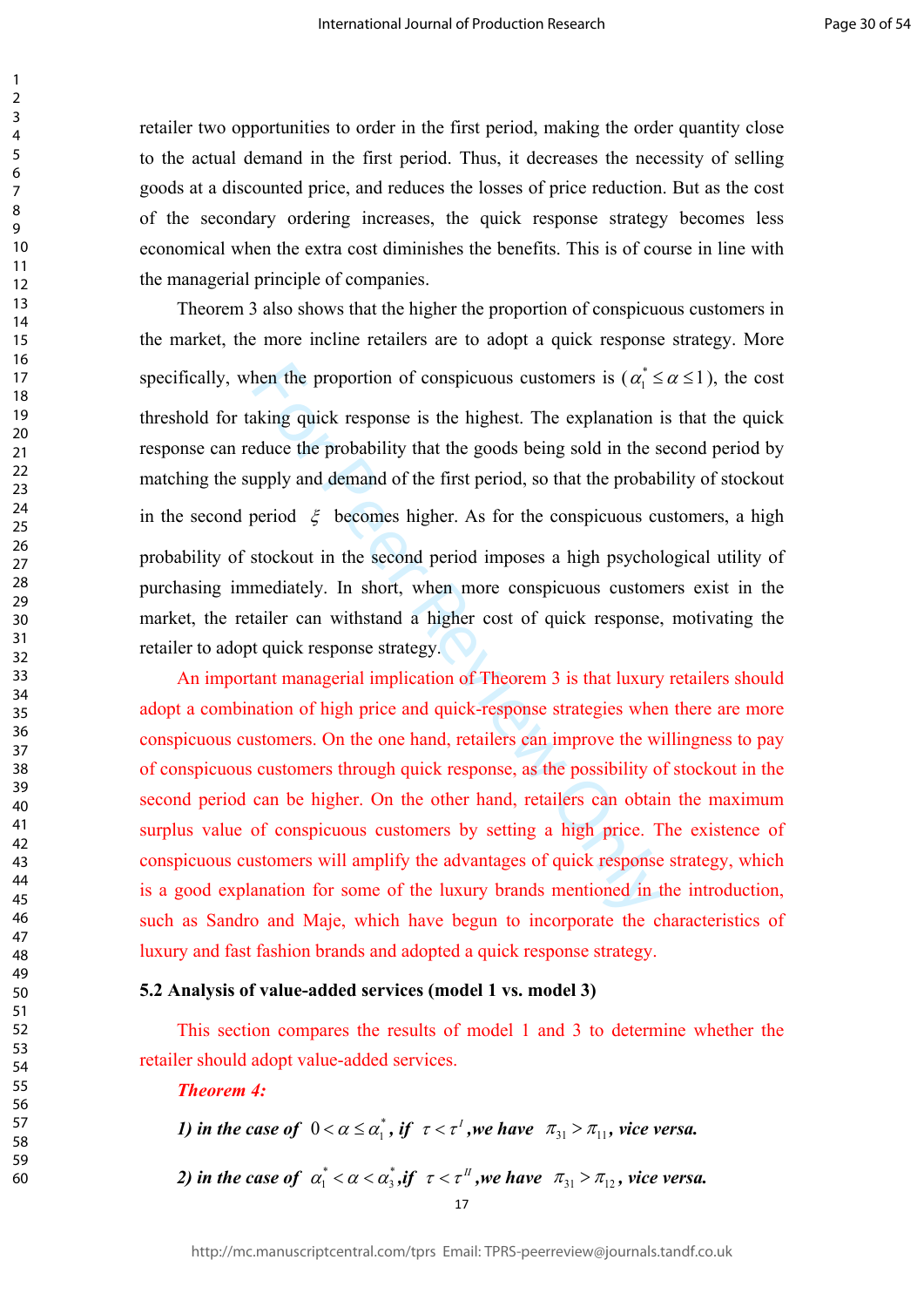$\mathbf{1}$  $\overline{2}$  $\overline{3}$  $\overline{4}$  $\overline{7}$  $\mathsf{o}$ 

*3) in the case of*  $\alpha_3^* \le \alpha < 1$ , if  $\tau < \tau^{\text{III}}$ , we have  $\pi_{32} > \pi_{12}$ , vice versa.

*Where*  $\tau^I > \tau^I \tau^I$ 

*(The proof of Theorem 4 and characterizations of*  $\tau^I$ ,  $\tau^I$  *and*  $\tau^{II}$  *are shown in Appendix E.)*



#### Figure 2. Optimal pricing decision and strategy by comparing models 1 and 3.

Similar as in Theorem 3, Theorem 4 also shows that value-added services are beneficial only when the cost is relatively low. Different from Theorem 3, Theorem 4 reflects that the existence of conspicuous customers will prevent the retailer from choosing value-added service strategy. As can be seen visually in Figure 2, when  $\alpha$ increases, the cost of value-added services needs to be reduced to a lower level to make value-added services beneficial. In the contrast, Figure 1 illustrates that as  $\alpha$ increases, even if the cost of quick response becomes higher, the quick response strategy can be profitable. Theorem 4 reminds traditional luxury retailers that a focus on value-added services may result in profit reduction when there are more conspicuous customers in the market. For example, when conspicuous markets such as China become the fastest-growing regions for luxury consumption, some traditional luxury brands focusing on value-added services cannot adjust their strategies according to market conditions, resulting in huge profit losses. In 2016, sales of the famous luxury brand Prada declined by about 10% (Deloitte, 2018).

# **5.3 Comparison of quick response and value-added services (model 2 vs. model 3)**

This section focuses on the retailer's profit comparisons when providing quick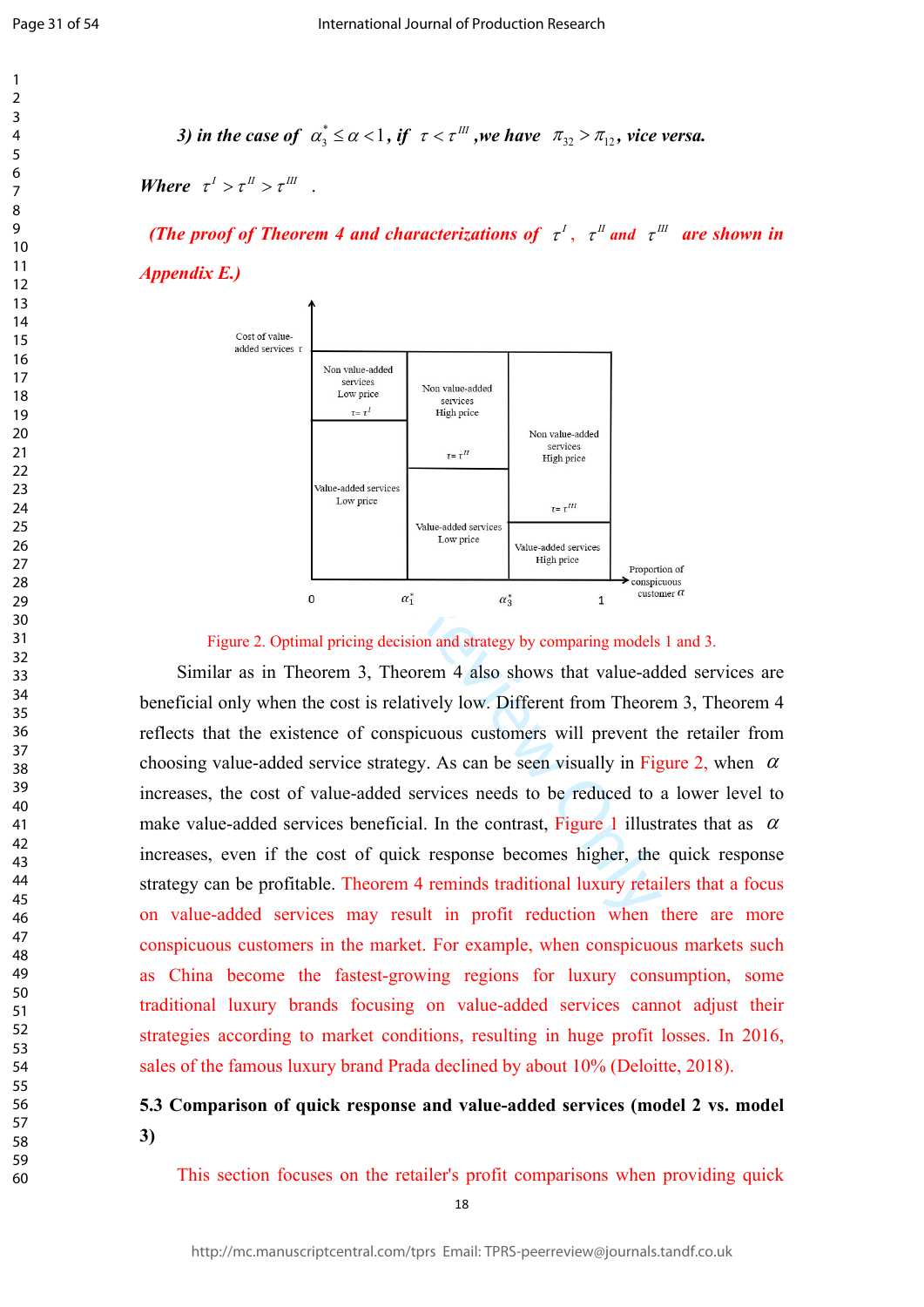response and value-added services, and analyzes the retailer's optimal strategy and pricing decision with different proportions of conspicuous customers. Therefore, we consider only the situation when providing value-added services or the quick response is better than the basic model, that is, the following analysis is based on  $w_a < w'_a$  and

 $\tau < \tau^{III}$ .

 $\mathbf{1}$  $\overline{2}$  $\overline{3}$  $\overline{4}$  $\overline{7}$ 

#### *Theorem 5:*

- *1) in the case of*  $0 < \alpha \le \alpha_2^*$ , *if*  $\tau < \tau^1$ , *we have*  $\pi_{31} > \pi_{21}$ , *vice versa.*
- *2) in the case of*  $\alpha_2^* < \alpha < \alpha_3^*$ , if  $\tau < \tau^{-II}$ , we have  $\pi_{31} > \pi_{22}$ , vice versa.

*3) in the case of*  $\alpha_3^* \le \alpha < 1$ , if  $\tau < \tau^{-III}$ , we have  $\pi_{32} > \pi_{22}$ , vice versa.

*Where*  $\tau$ <sup>*I*</sup>  $> \tau$ <sup>*III*</sup>  $> \tau$ <sup>III</sup>

*(The proof of Theorem 5 and the characterizations of*  $\vec{\tau}$ ,  $\vec{\tau}$  and  $\vec{\tau}$  are shown *in Appendix F.)*



Figure 3. Optimal pricing decision and strategy by comparing models 2 and 3.

Theorem 5 compares the profits of models 2 and 3. It can be seen intuitively from Figure 3 that there are three different thresholds for value-added service cost  $\tau$ under different proportions of conspicuous customers. When the value-added service cost is lower than the thresholds, adopting value-added services outperforms the quick response strategy. However, when the proportion of conspicuous customers is very large, setting a high price with quick response strategy is more likely profitable than providing value-added services. Theorem 5 further indicates an important implication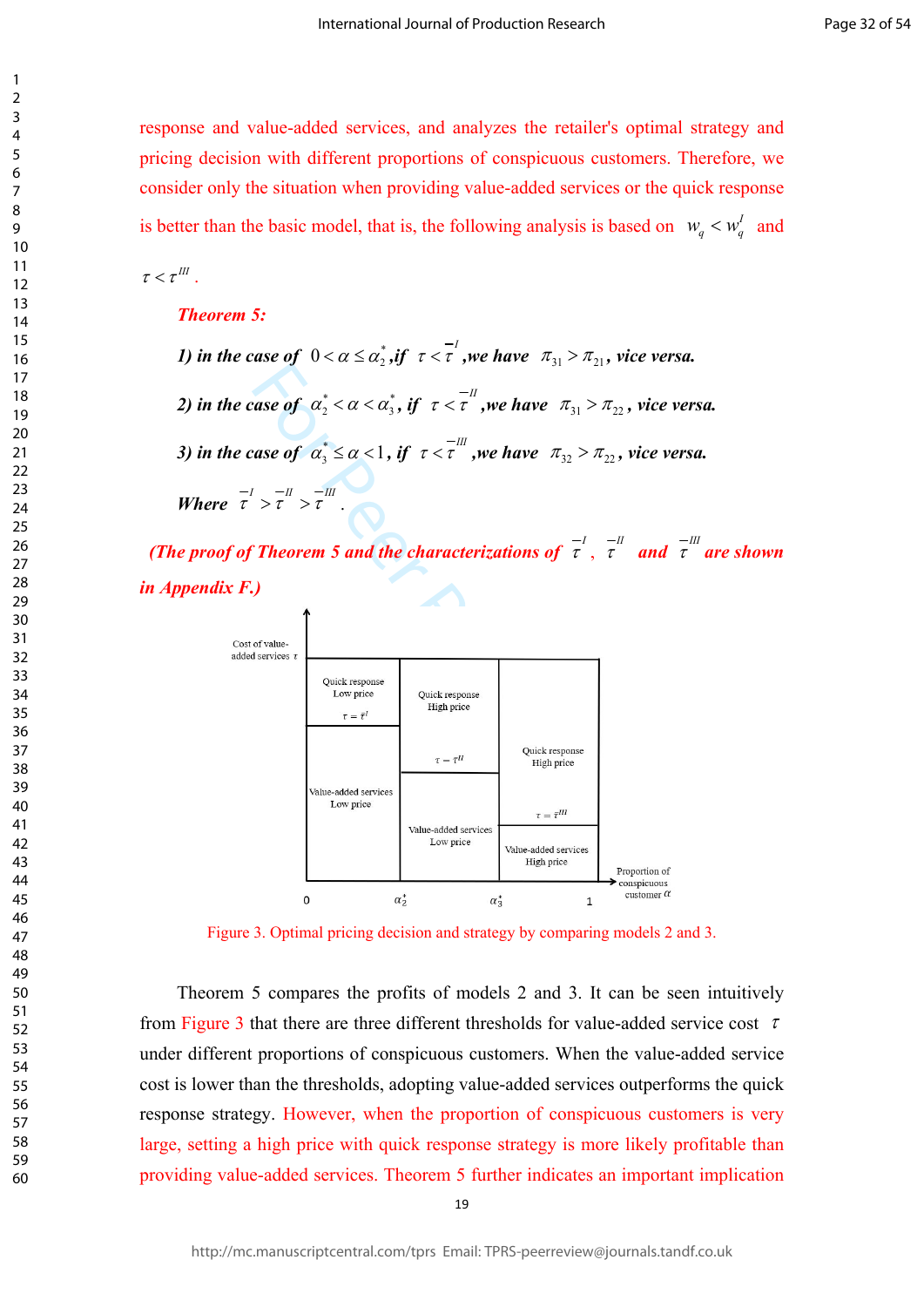$\mathbf{1}$  $\overline{2}$  $\overline{3}$  $\overline{4}$  $\overline{7}$ 

for luxury retailers, that is, when there are more conspicuous customers in the market and the value-added services are relatively costly, they should try to learn from the fast fashion and adopt quick response, just like Sandro and Maje did.

# **6 Numerical simulation**

In this section, we used MATLAB2016 software for numerical analysis to simulate the impact of some parameters on profits in order to discover new management findings. The basic data for the numerical analysis follows Tereyağoğlu and Veeraraghavan (2012). In this paper, the parameters are assigned as follows:  $v = 20, k = 5, s = 6, N(100.20^2), w_q = 2, e = 2, \tau = 1, \theta = 3 \text{ and } \alpha \in (0,1).$ 

## **6.1 The impact of value-added services on retailer's profits**

This part mainly analyzes the impact of the parameters on the retailer's profits in model 3 (see Figure 4) .



 As can be seen from Figure 4, the retailer's profit increases with the utility increase coefficient  $\theta$ , the service level  $\theta$ , while decreases with the cost coefficient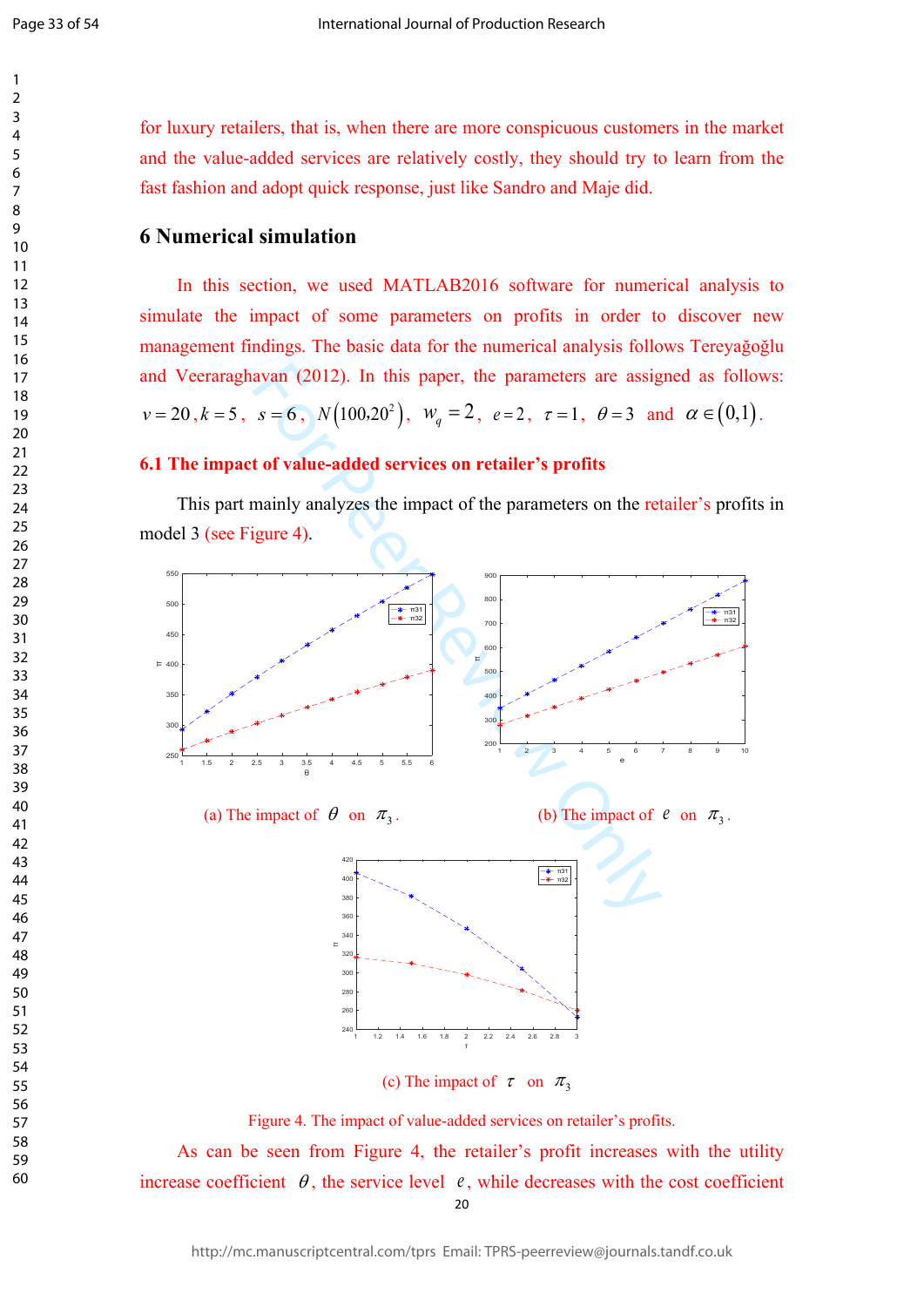of value-added service  $\tau$ . This conclusion is relatively intuitive. When  $\theta$  or  $\theta$ increases, customers' willingness to pay increases accordingly, so the retailer can specify higher prices to increase profits. While when the cost of value-added services increases, profits will decrease.

## **6.3 The impact of other parameters on profits**

 $\mathbf{1}$  $\overline{2}$  $\overline{3}$  $\overline{4}$  $\overline{7}$ 

In this section, we analyze the impact of other parameters such as sensitivity coefficient of stockout for conspicuous customers *k* , the discounted price *s*, and the difference between full price and discounted price  $p - s$  on the retailer's profits.



Figure 5. The impact of  $k$  on the retailer's profits.

It can be seen from Figure 5: with the increase of the sensitivity coefficient of stockouts for conspicuous customers,  $\pi_{11}, \pi_{21}$  and  $\pi_{31}$  remain unchanged, whereas  $\pi_{12}, \pi_{22}$  and  $\pi_{32}$  increase. This phenomenon is also consistent with reality. When the sensitivity coefficient of stockouts for conspicuous customers is high, the conspicuous customer is willing to pay more (psychologically), and thus the retailer can set a higher price to increase profits.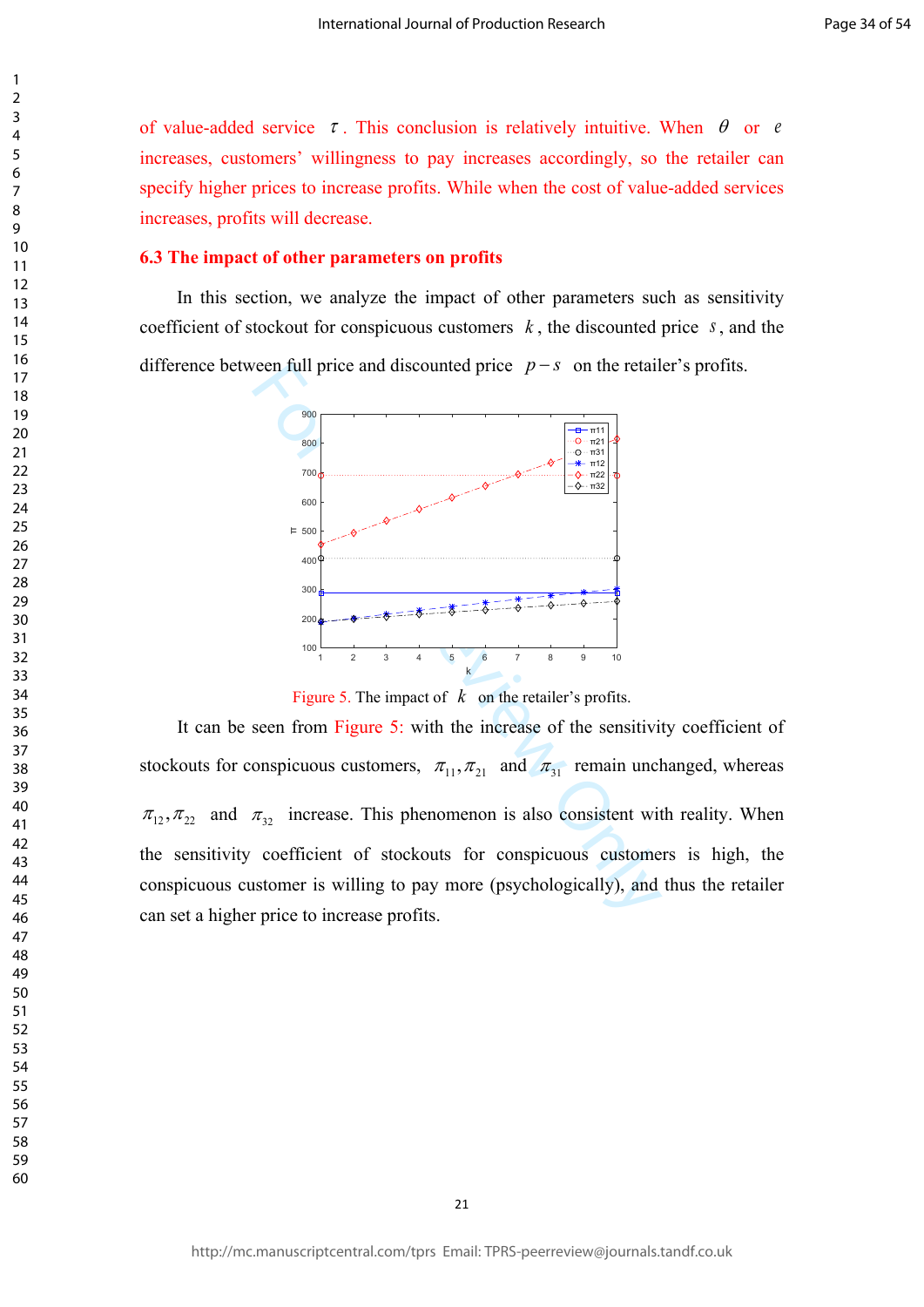$\overline{7}$ 

 $\overline{9}$ 

 $\mathbf{1}$  $\overline{2}$  $\overline{3}$  $\overline{4}$ 



Figure 6. The impact of  $s$  on the retailer's profits.

As seen from Figure 6, with an increase in the discounted price, the profits of the retailer decrease. The discounted price has the greatest impact on the profit under the quick response, and has less impact on the profits under the basic model and value-added services. This gives some inspiration to the retailer that, in the case of quick response, the retailer should set a low discounted price, which promotes rapid sales of products and capital return, while in the case of value-added services, applying a discount price will not bring any significant improvement.



http://mc.manuscriptcentral.com/tprs Email: TPRS-peerreview@journals.tandf.co.uk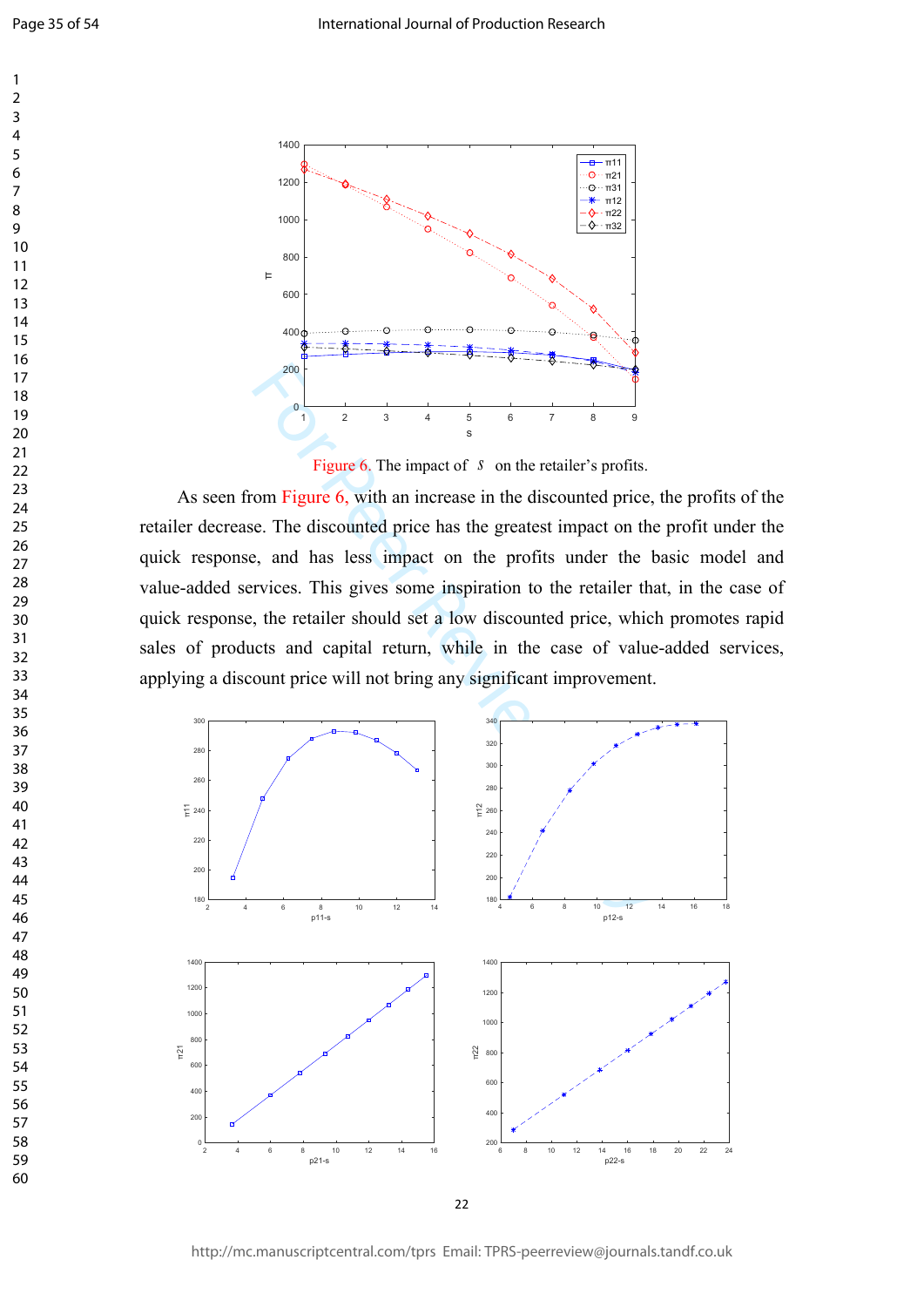

Figure 7. The impact of  $p - s$  on the retailer's profits.

Figure 7. The impact of  $p-s$  on the retailer's profits.<br>
om Figure 7, with an improvement in the  $p-s$ , the pr<br>
ifferent trends. Generally, as the increase of  $p-s$ , the<br>
seed. However, there are two exceptions in the basic As seen from Figure 7, with an improvement in the  $p - s$ , the profits in different models show different trends. Generally, as the increase of  $p - s$ , the retailer's profits will be increased. However, there are two exceptions in the basic model and the value-added services model when all customers are buying in the first period. In these two cases, the retailer's profits first increase then decrease, which suggests the retailer set a correct  $p - s$  value to maximize the profit.

# **7 Model extension**

 $\mathbf{1}$  $\overline{2}$  $\overline{3}$  $\overline{4}$  $\overline{7}$ 

Considering that value-added services and quick response are not completely mutually exclusive, there is a trend in luxury industry to adopt both strategies as long as resources allow. Therefore, we model this situation and further investigate the relationship between these two strategies.

## **7.1 Model with quick response and value-added services (model 4)**

The expected profits of the retailer in the two cases where all customers buy in the first period or only conspicuous customers buy in the first period are shown in Eqs. (7) and (8), respectively.

$$
\pi_{41}(Q) = (p - w - \tau e)E(d) - w_q E(d - Q)^+ + (s - w - \tau e)E(Q - d)^+.
$$
 (7)

$$
\pi_{42}(Q) = (p - w - \tau e)E(\alpha d) - w_q E(\alpha d - Q)^+ + (s - w - \tau e)E(Q - \alpha d)^+. \quad (8)
$$

In these two equations, three terms on the right refer to the profits by satisfying all customers (or conspicuous customer only) in the first period, the additional cost due to quick response, and the profit obtained in the second period, respectively.

Similar to the models 1, 2 and 3, there is also a threshold  $\alpha_4^*$ , making a low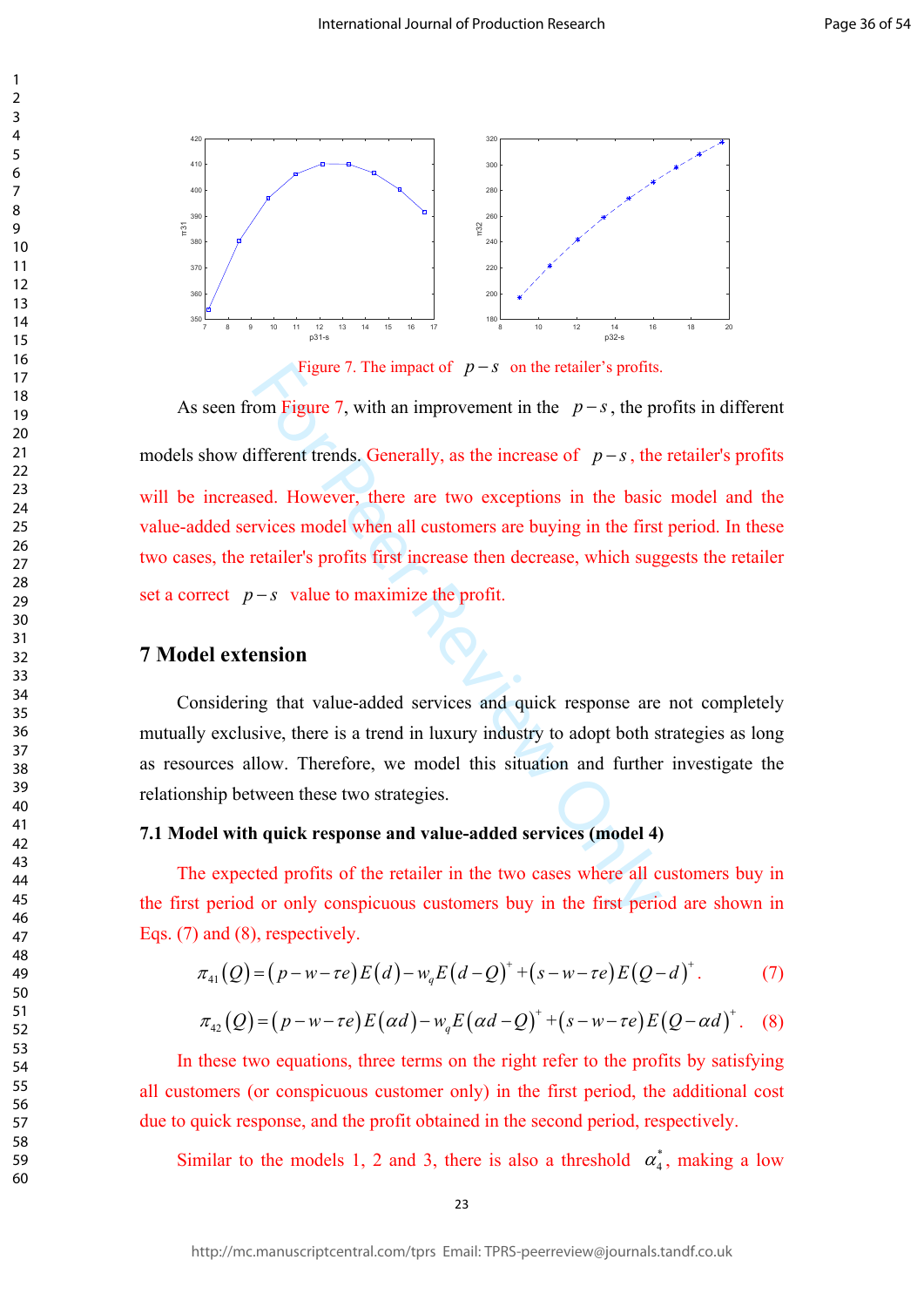$\mathbf{1}$  $\overline{2}$  $\overline{\mathbf{3}}$  $\overline{4}$  $\overline{7}$ 

price strategy is better when  $\alpha \in (0, \alpha^*_4]$ . The detailed analysis and proofs can be found in Appendix G.

## **7.2 Impact of quick response and value-added services on**  $\alpha^*$

Due to the complicated calculation results when considering two strategies at the same time, the following investigation of model extension is based on the numerical simulation with the parameter setting  $v = 20$ ,  $k = 5$ ,  $s = 6$ ,  $w = 10$ ,  $w_q = 2$ ,  $e = 2$ ,  $\tau = 1$ ,  $\theta = 3$ ,  $d \sim N(100.20^2)$ . The comparisons of  $\alpha_4^*$ ,  $\alpha_1^*$ ,  $\alpha_2^*$  and  $\alpha_3^*$  are shown in Figure 8.



Figure 8. Comparasions of  $\alpha^*$  in different models.

Through the numerical examples we know that  $\alpha_2^* < \alpha_4^* < \alpha_1^*$ , with our parameter setting. Combined with Theorem 2, we have  $\alpha_2^* < \alpha_4^* < \alpha_1^* < \alpha_3^*$ , with which we can suggest the optimal pricing decisions for the retailer in four models, as shown in Figure 9.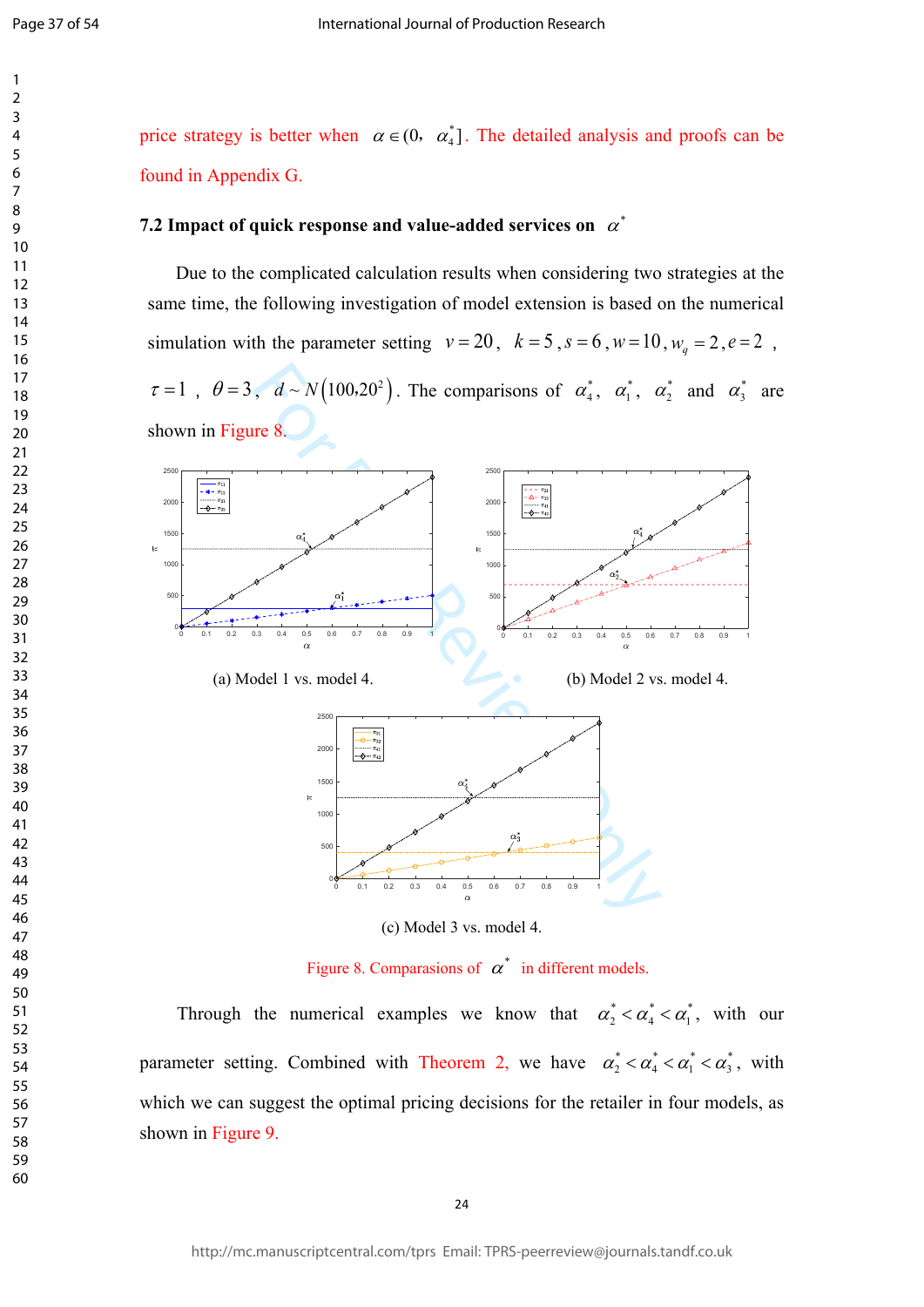

Figure 9. Optimal pricing decisions in four models.

#### *Observation 1:*

# *The range of*  $\alpha$  *to adopt a high price strategy is largest in the model 2 with quick response, while it is smallest in the model 3 with value-added services.*

**Example 2018 CONTERT ACTS CONTROLLER CONTROLLER CONTROLLER CONTROLLER CONTROLLER CONTROLLER CONTROLLER CONTROLLER CONTROLLER CONTROLLER CONTROLLER CONTROLLER CONTROLLER CONTROLLER CONTROLLER CONTROLLER CONTROLLER CONTROL** When the retailer adopts a high price strategy, only conspicuous customers will purchase in the first period. Recall that a high price strategy is optimal only when the proportion of conspicuous customers is high. Observation 1 shows that, the range of  $\alpha$  to adopt a high price strategy is the largest in model 2. It further explains the important conclusion of this paper, that is, the quick response could induce the retailer to adopt high price while value-added services inhibit it. According to model 4, in this case quick response and value-added services bring positive and negative impacts, respectively. Therefore, we have  $\alpha_2^* < \alpha_4^* < \alpha_3^*$ .

#### **7.3 Impact of other parameters on the profit in model 4**

In this section, we simulate the impact of the utility increase coefficient  $\theta$ , the service level  $e$ , the cost coefficient of value-added service  $\tau$  and the cost of quick response  $w_q$  on the retailer's profits in model 4. The results are shown in Figure 10.

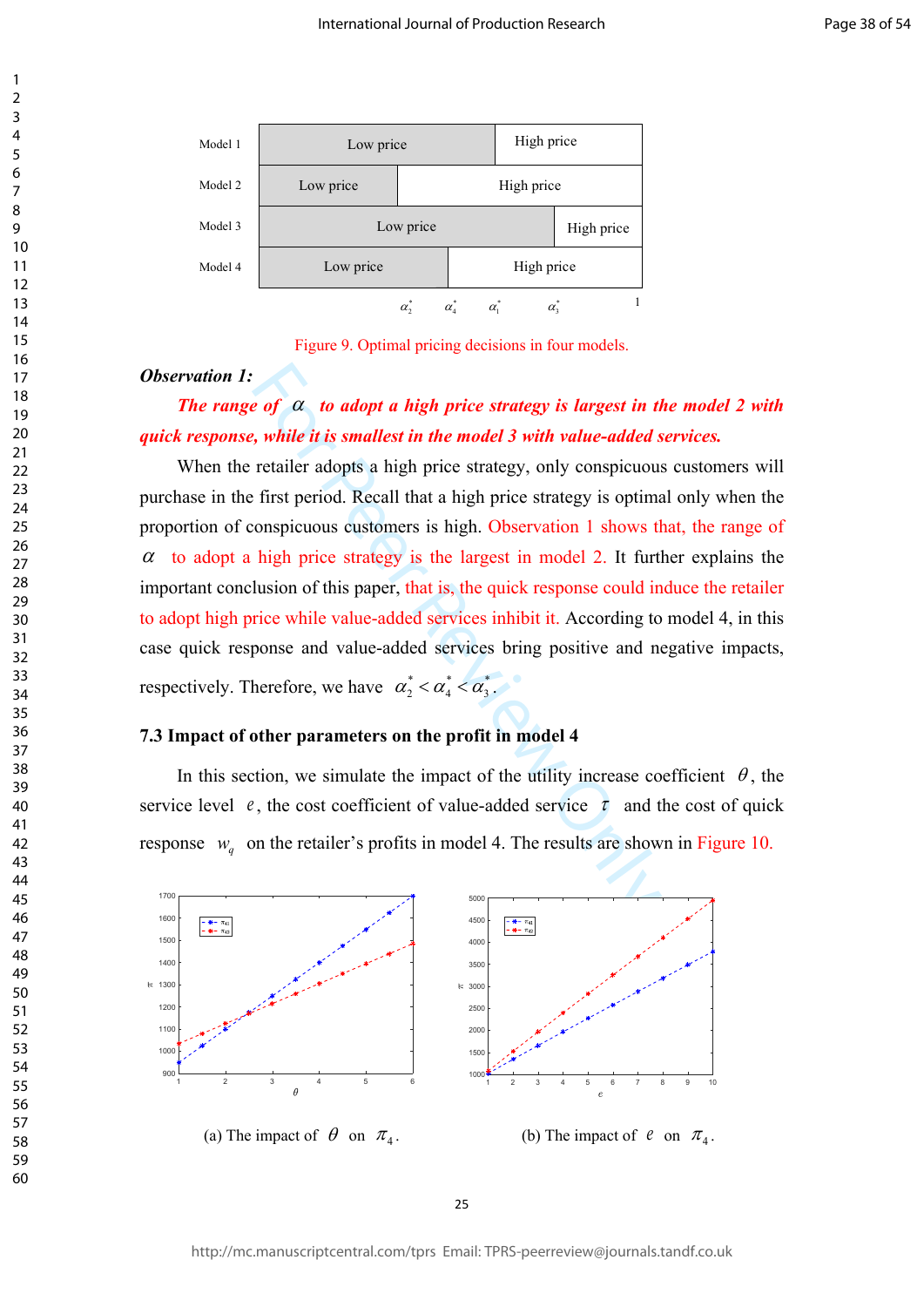$\overline{7}$  $\mathsf{o}$ 

 $\mathbf{1}$  $\overline{2}$  $\overline{3}$  $\overline{4}$ 



Figure 10. The impact of parameters on retailers' profits in model 4.

Figure 10 shows that, the retailer's profit increases as the utility increase coefficient  $\theta$ , the service level  $\theta$ , and the cost coefficient of value-added service  $\tau$ , while decreases as the cost of quick response  $w_a$ . The effect of  $\theta$ ,  $e$  and  $w_a$  could be intutively obvious. Interestingly, the profit changes in a reverse direction with  $\tau$ . We now propose Observation 2.

#### *Observation 2:*

# *When the retailer provides both quick response and value-added services, profits decrease with the cost of quick response, but increase with the cost of value-added services.*

impact of  $\tau$  on  $\pi_4$  (d) The impact of  $u$  agure 10. The impact of parameters on retailers' profits in mode<br>
shows that, the retailer's profit increases as the<br>
the service level  $e$ , and the cost coefficient of value 26 1.5 2 2.5 3 According to the analysis of model 3, when the retailer only provides value-added services, the profits decrease with the cost of value-added services. However, when both strategies are included, profits increase with the cost of value-added services. The explanation is that in this case the retailer could increase the price and therefore reduce the negative effect of increased costs. Whereas when only value-added services are provided, increasing the price will make more customers wait till the second period to purchase, and therefore resulting in losses. Since the losses are greater than the revenue gained from increasing price, the profit decreases as the cost of value-added services increases. However, when the retailer adopts the quick response at the same time, the quick response enhances the balance between demand and sales in the first period, thereby it reduces the probability of the sales at a discount, and subsequently it reduces losses. Therefore, the revenue from the increase in price at this time will be higher than the sales loss, so that the retailer's profit will increase with the cost of value-added services. In short, quick response can amplify the benefits of value-added services by controlling the probability of the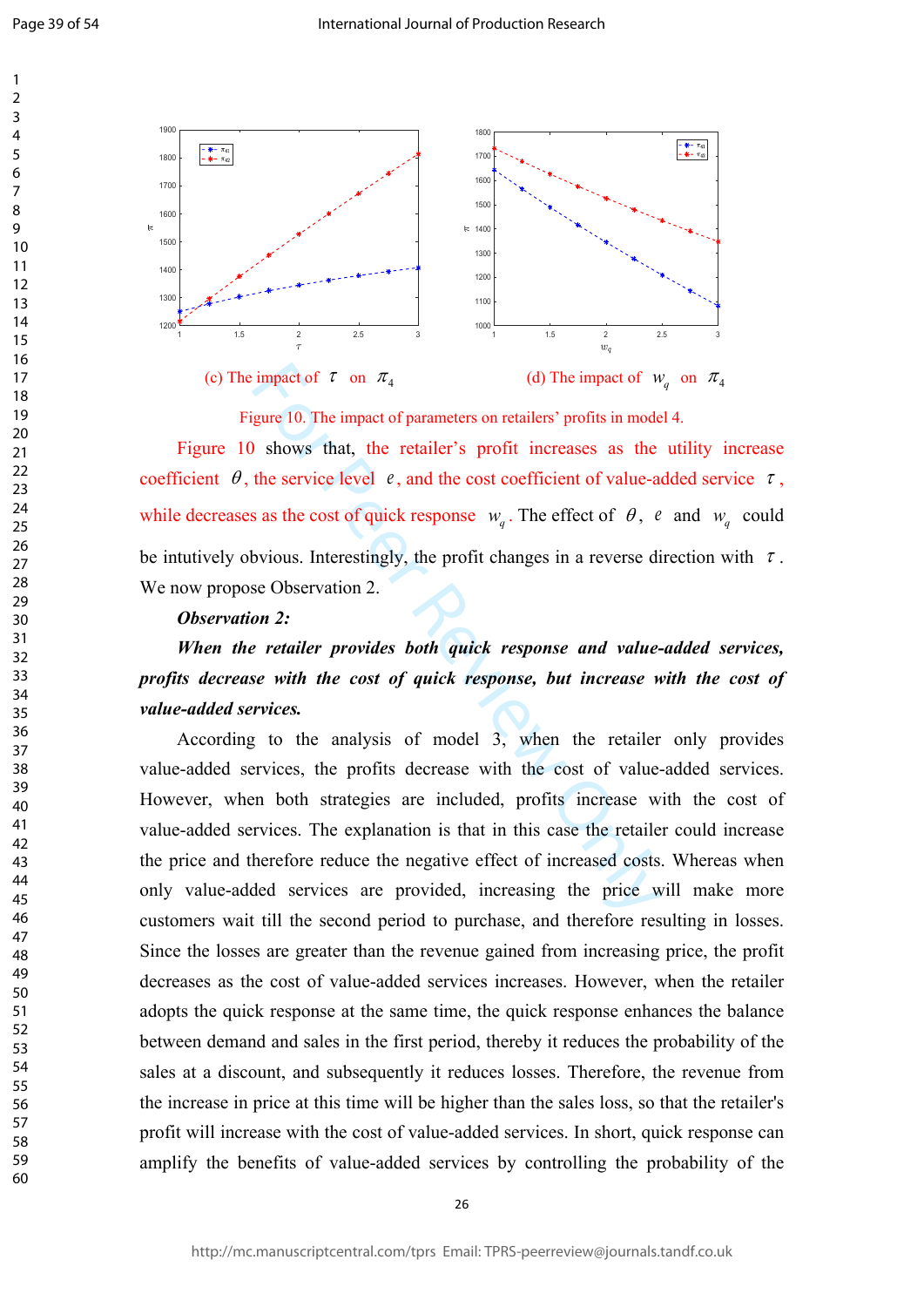$\mathbf{1}$ 

goods to be sold in the second period.

## **7.4 Comparisons of profits in the same price decision**

In this section, we compare the retailer' profits in models 2, 3 and 4. From section 7.2 we know that the optimal pricing strategies of different models are not the same. We use  $\alpha = 0.2$  to represent the situation of  $\alpha < \alpha_2^*$ , where the optimal pricing strategies of above mentioned three models are the low price strategies; and  $\alpha = 0.9$  to represent the situation of  $\alpha > \alpha_3^*$ , where the corresponding optimal pricing strategies are the high price strategies. At the same time, we make  $e = 10$  to satisfy the constraints in Theorem 5. The profits comparisons are shown in Figure 11.



Figure 11. Profits comparisons of models 2, 3 and 4.

Through the profits comparisons, we find that no matter what pricing strategy is applied, the profit of providing both strategies is always higher than the profits when only one strategy is adopted. This shows that value-added services and quick response can bring an increase in profits when costs are relatively low. Therefore, the retailer is encouraged to combine two strategies at the same time when resources such as funds and personnel are sufficient. At the same time, it can be seen that when the value-added services cost is low, providing only value-added services is more profitable than providing only quick response. The abscissas corresponding to the intersections in Figure 11 (a) and (b) are represent the  $\tau$ <sup>*II*</sup> and  $\tau$ <sup>III</sup> in the Theorem 5 respectively. We can see  $\tau$ <sup>-*III*</sup>  $\langle \tau \rangle$  in the figure, which verifies the Theorem 5.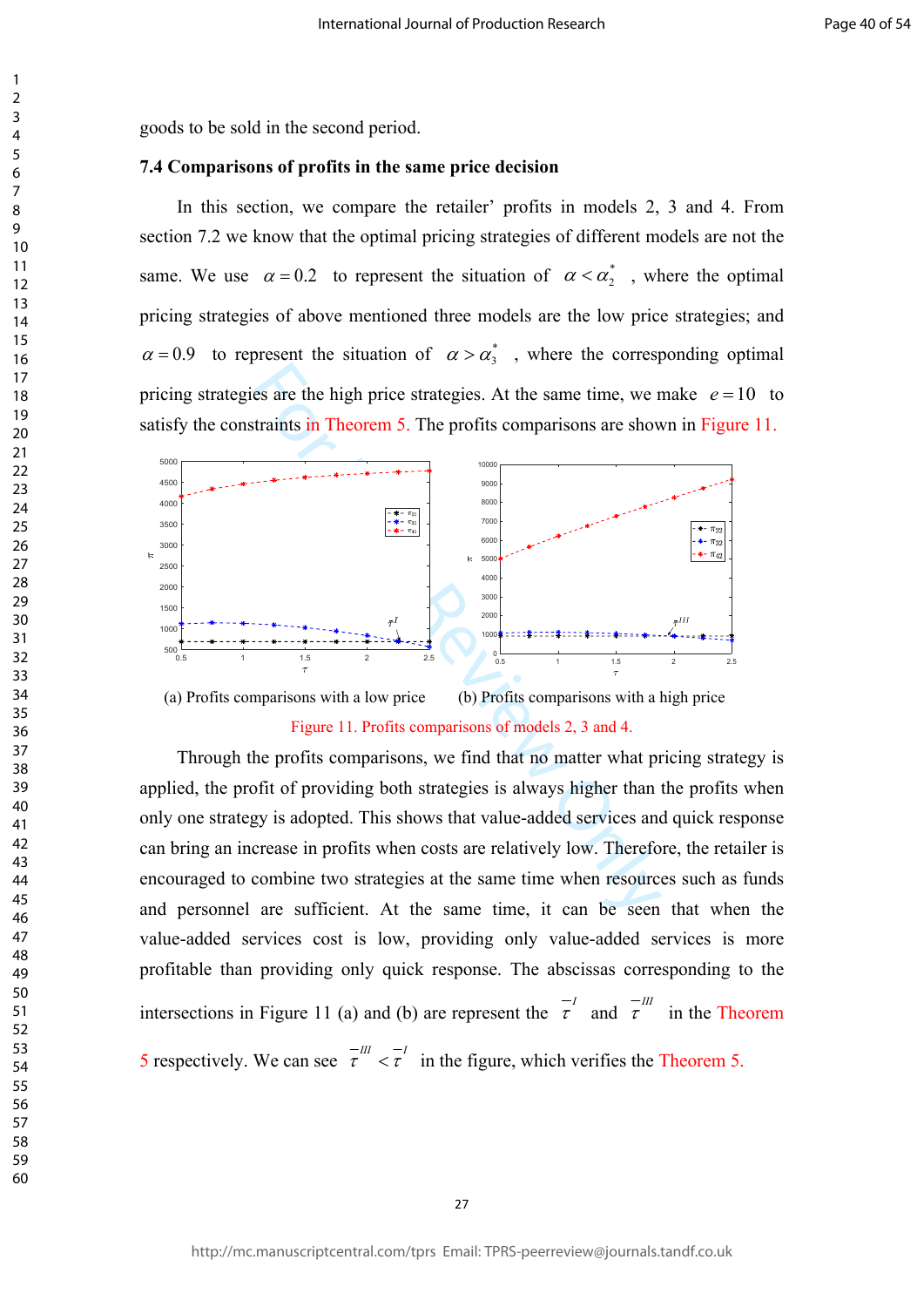$\mathbf{1}$  $\overline{2}$  $\overline{3}$  $\overline{4}$ 5 6  $\overline{7}$ 8  $\mathsf{o}$ 

# **8 Conclusion and management insights**

# **8.1 Main conclusions**

of the retailer should adopt a low<br>th price strategy. Besides, the quick response could in<br>price while value-added services inhibit it. Second<br>havior can motivate the retailer to provide quick resp<br>ortion of conspicuous cu This paper studies the retailers' optimal pricing decisions with regard to conspicuous customers in the luxury industry when the retailer can provide quick response or value-added services. The main conclusions of this paper are as follows. First, the proportion of conspicuous customers plays an important role in determining the pricing strategy in a luxury market. When the proportion of conspicuous customers is lower than a threshold, the retailer should adopt a low price strategy, otherwise a high price strategy. Besides, the quick response could induce the retailer to adopt high price while value-added services inhibit it. Second, the customer conspicuous behavior can motivate the retailer to provide quick response. Therefore, when the proportion of conspicuous customers in the market is higher, the retailer tends to adopt a combination of high price and quick response strategies. Third, in the model extension, we find that providing two strategies together can bring greater profits to the retailer when costs permit and the existence of quick response can amplify the benefits of value-added services. Specifically, the retailer's profits increase with the cost of value-added services when both strategies are provided, but the profits will decrease with the cost when only value-added services strategy is provided.

#### **8.2 Management insights**

The main conclusions of this paper include practical references for retailers who need to make decisions concerning conspicuous customers in a luxury market. First, the retailers should investigate the types of customers in the market, so as to form better pricing decisions and therefore maximize the profit according to the mix of customers. Second, considering more conspicuous customers in the market, the retailers should provide quick response, timely replenish products according to market demand, in order to reduce the possibility of goods being sold at a reduced price and obtain higher profits. Third, for the retailers with sufficient resources such as capital and manpower to adopt quick response and value-added services at the same time, both strategies should be included to maximize their profits. Moreover, when adopting a value-added services strategy, the company's out-of-stock probability in the second period should be controlled to amplify the benefits of value-added services.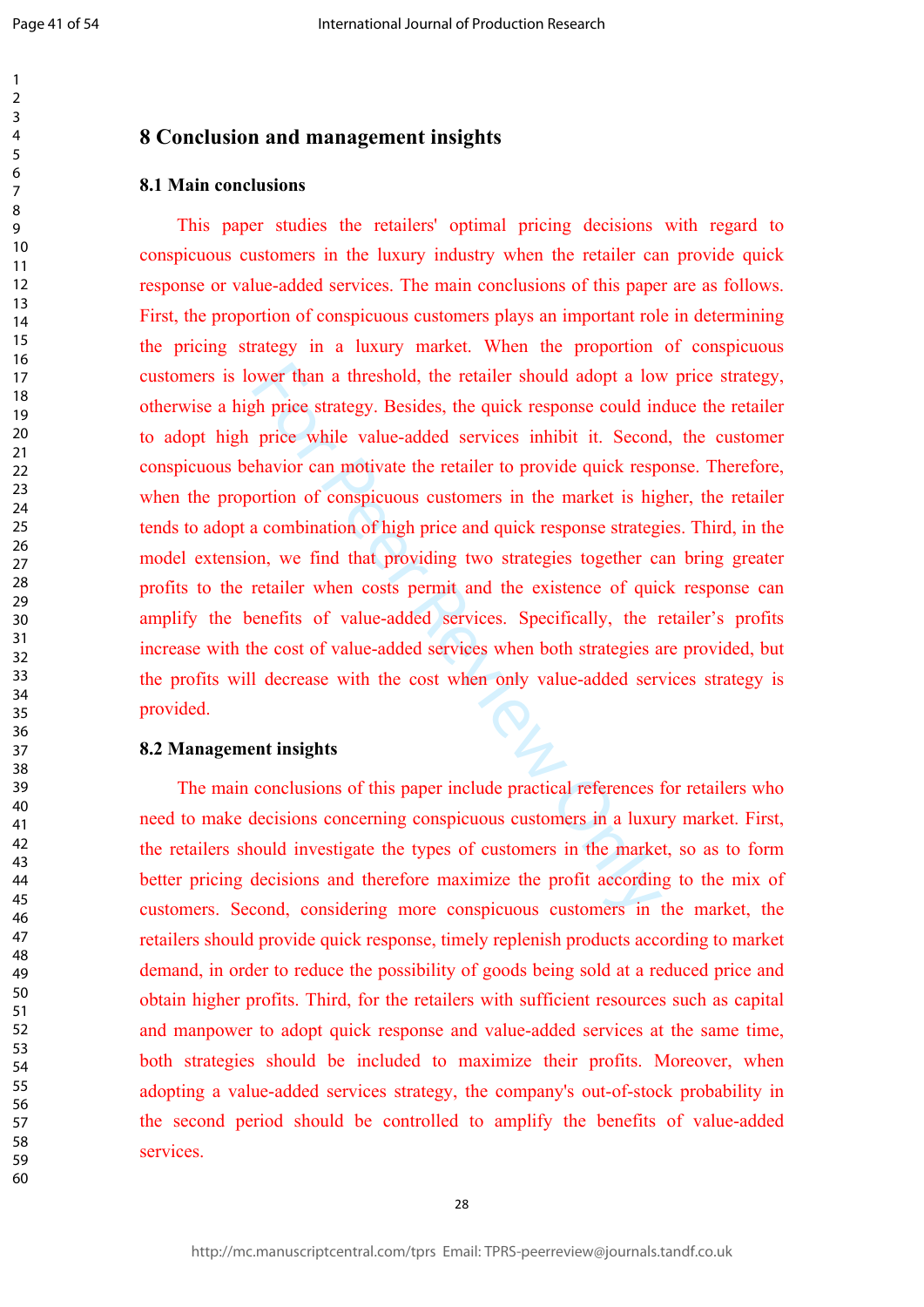## **8.3 Limitations and future study**

 $\mathbf{1}$  $\overline{2}$  $\overline{3}$  $\overline{4}$  $\overline{7}$ 

For Prince Review Only Although this paper analyzes the pricing decisions and service strategy decision for the retailers facing conspicuous customers in the luxury market, there are still some shortcomings in this paper. First, the supply chain structure considered in this paper only involves the retailer and customers; it does not consider the behavior of the supply side such as a manufacturer. In practice, the supplier's decision will also affect the retailer's pricing, and quick response also requires the support and cooperation of the supplier. Therefore, future research should extend to such supply chain structure. In addition, for the mode choices of luxury company, this paper considers the high-end luxury route and the phenomenon of transforming to "accessible luxury". The parameters are relatively simple in the two models. The future research should collect more data to elaborate the choice behavior of the retailer and the customers, in particular the conspicuous customers, to further improve the retailer's decisions.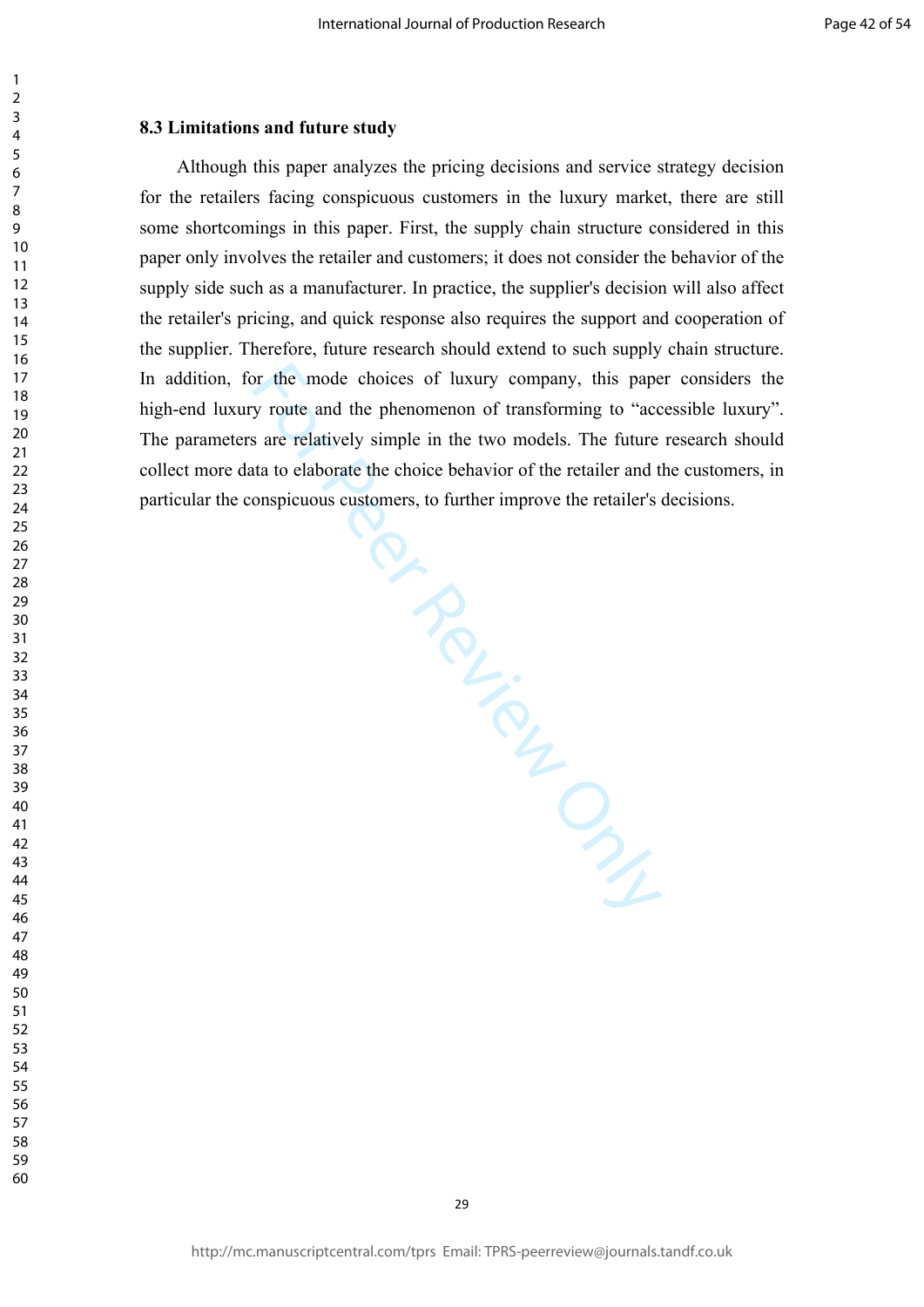$\mathbf{1}$  $\overline{2}$  $\overline{3}$  $\overline{4}$ 5 6  $\overline{7}$ 8 9

# **References**

Adegeest, D. A. 2018. "Half of Global Luxury Shoppers Buy at Discount." *Fashion United*, February 1.

https://fashionunited.com/news/retail/half-of-global-luxury-shoppers-buy-at-discount/201808 0122643.

- Aviv, Y., and A. Pazgal. 2008. "Optimal Pricing of Seasonal Products in The Presence of Forward-Looking Consumers." *Manufacturing & Service Operations Management* 10 (3): 339-359.
- Bianca, S. 2017. "Burberry's 'See Now Buy Now' Fashion Show Revolutionizes The Pace of Luxury Retail." *Forbes,* February 28. https://www.forbes.com/sites/biancasalonga/201 7/02/28/burberrys-buy-now-see-now-february-show-revolutionizes-the-pace-of-luxury-retail/ #22ff342555ae.
- Bonnie Luxury Care Training. 2014. "Value-Added Services in Luxury Care Stores Win in Innovation." *Sina*, September 19. [http://blog.sina.com.cn/s/blog\\_c073337d0102v7w1.html.](http://blog.sina.com.cn/s/blog_c073337d0102v7w1.html)
- Example 18 Sec Frow Buy Now Tashion Show economic<br>Retail." *Forbes,* February 28. https://www.forbes.com/sites/<br>Sec. Sec From Sec-Prove-February-show-revolutionizes-the-pace<br>Sae.<br>Care Training. 2014. "Value-Added Services Burberry. 2019. "Transparency in The Supply Chain Modern Slavery Statements." *Burberry,* Accessed June 2, 2019. https://us.burberry.com/legal-cookies/transparency-in-the-supply-chainmodern-slavery-state ments/.
- Cachon, G., and R. Swinney. 2009. "Purchasing, Pricing, and Quick Response in The Presence of Strategic Consumers." *Management Science* 55 (3):497-511.
- Cachon, G., P. Rard, and R. Swinney. 2011. "The Value of Fast Fashion: Quick Response, Enhanced Design, and Strategic Consumer Behavior." *Management Science* 57 (4):778-795.
- Chiang, W. K., and Y. Feng. 2007. "The Value of Information Sharing in The Presence of Supply Uncertainty and Demand Volatility." *International Journal of Production Research* 45 (6):1429-1447.
- Chiu, C., T. M. Choi, X. Dai, B. Shen, and J. Zheng. 2018. "Optimal Advertising Budget Allocation in Luxury Fashion Markets with Social Influences." *Production & Operations Management* 27 (8):1611-1629.
- Choi, T. M., and P. S. Chow. 2008. "Mean-Variance Analysis of Quick Response Program." *International Journal of Production Economics* 114 (2): 456-475.
- Coase, R. H. 1972. "Durability and Monopoly." *Journal of Law & Economics* 15 (1):143-149.
- Deloitte. 2017. "Global Powers of Luxury Goods 2017." *Deloitte*, Accessed November 20, 2019. https://www2.deloitte.com/global/en/pages/consumer-business/articles/gx-cb-global-powersof-luxury-goods.html.
- Deloitte. 2018. "Global Powers of Luxury Goods 2018." *Deloitte*, Accessed November 20, 2019. https://www2.deloitte.com/cn/zh/pages/about-deloitte/articles/pr-global-powers-of-luxury-go ods-2018.html.
- Dumrongsiri, A., M. Fan, A. Jain, and [K. Moinzadeh](http://xueshu.baidu.com/s?wd=author%3A%28Kamran%20Moinzadeh%29%20P.O.%20Box%20353200%2C%20University%20of%20Washington%20Business%20School%2C%20Seattle%2C%20WA%2098195-3200%2C%20United%20States&tn=SE_baiduxueshu_c1gjeupa&ie=utf-8&sc_f_para=sc_hilight%3Dperson). 2008. "A Supply Chain Model with Direct and Retail Channels." *European Journal of Operational Research* 187 (3):691-718.
- Feng, L., K. Govindan, and C. Li. 2017. "Strategic Planning: Design and Coordination for Dual-Recycling Channel Reverse Supply Chain Considering Consumer Behavior." *European Journal of Operational Research* 260 (2): 601-612.
- 30 Feng, T., and Y. Zhang. 2017. "Modeling Strategic Behavior in The Competitive Newsvendor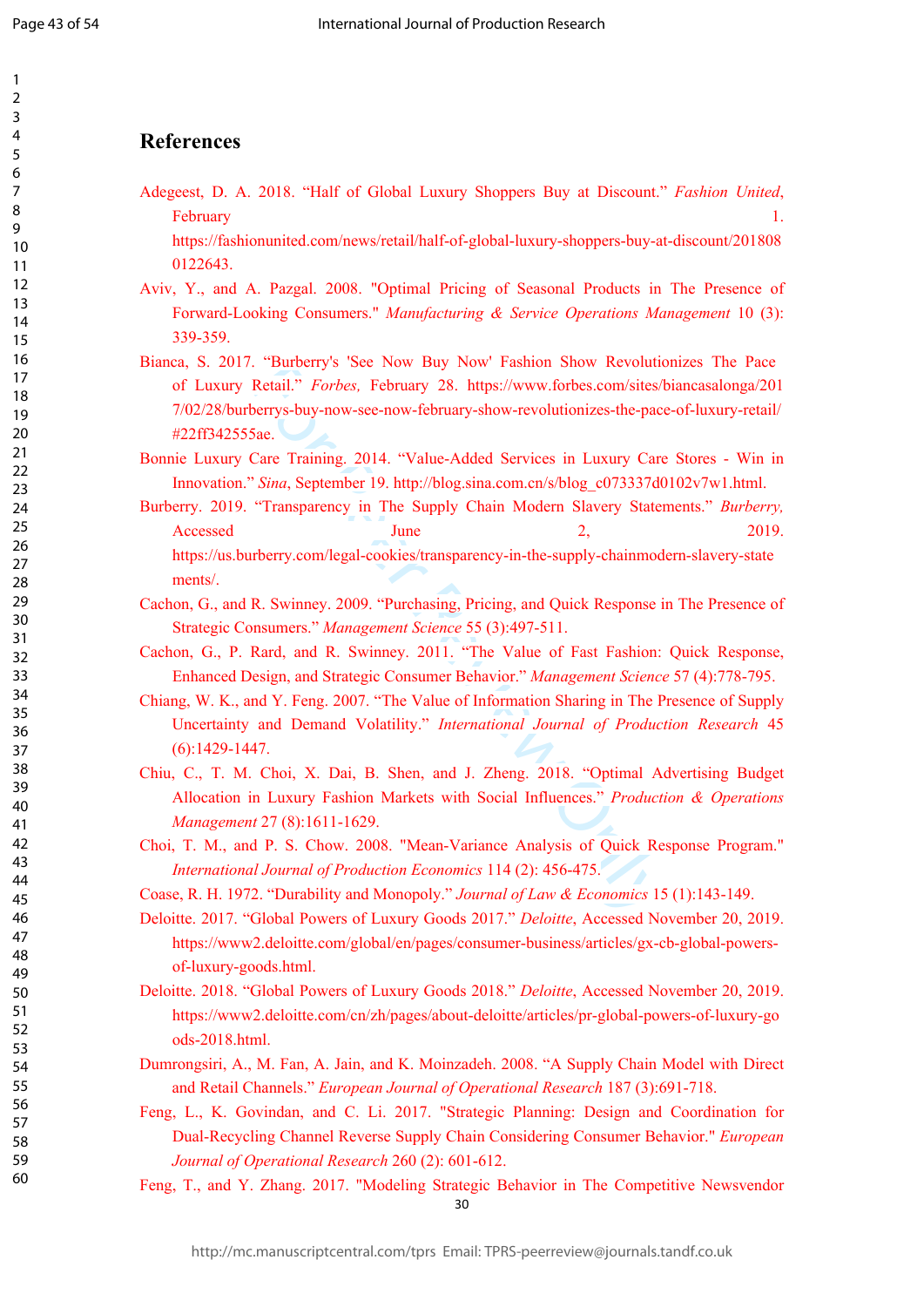Problem: An Experimental Investigation." *Production & Operations Management* 26 (7): 1383-1398.

- Ferno, B., J. Song, and X. Zheng. 2010. "Free Riding in A Multi ‐Channel Supply Chain." *Naval Research Logistics* 56 (8):745-765.
- Fisher, M., and A. Raman. 1996. "Reducing the Cost of Demand Uncertainty Through Accurate Response to Early Sales." *Operations Research* 44 (44):87-99.
- H&M Group. 2019. "Facts and Figures." *H&M,* Accessed June 2, 2019. https://about.hm.com/en/about-us/h-m-group-at-a-glance.html.
- Hitt, L. M., and E. Brynjolfsson. 1996. "Productivity, Business Profitability, and Consumer Surplus: Three Different Measures of Information Technology Value." *MIS Quarterly* 20 (2):121-142.
- Hsu, C. I., and H. C. Li. 2006. "Optimal Delivery Service Strategy for Internet Shopping with Time-Dependent Consumer Demand." *Transportation Research Part E: Logistics and Transportation Review* 42 (6):473-497.
- Huang, L., J. S. J. Song, and R. Swinney. 2017. "Managing Social Responsibility in Multitier Supply Chains". *Available at SSRN 2837332*. http://dx.doi.org/10.2139/ssrn.2837332.
- Iyer, A. V., and M. E. Bergen. 1997. "Quick Response in Manufacturer-Retailer Channels." *Management Science* 43 (4): 559-570.
- Lin, I. I., and H. S. Mahmassani. 2007. "Can Online Grocers Deliver?: Some Logistics Considerations." *Transportation Research Record Journal of the Transportation Research Board* 1817 (1): 17-24.
- Liu, J. 2017. "The Quality of Luxury Goods, The Efficiency of Fast Fashion: The Success of IPO's French Luxury Women's Group SMCP Is Such A Rise." *Luxe,* October 27. <http://luxe.co/post/70316>.
- Podoshen, J. S., L. Li, and J. Zhang. 2011. "Materialism and Conspicuous Consumption in China: A Cross ‐Cultural Examination." *International Journal of Consumer Studies* 35 (1): 17-25.
- Rohwedder, C., and K. Johnson. 2008. "Pace-Setting Zara Seeks More Speed to Fight Its Rising Cheap-Chic Rivals." *Wall Street Journal,* February 20. http://online.wsj.com/new s/articles/SB120345929019578183.
- For C. Li. 2006. "Optimal Delivery Service Strategy for Internation Research Part<br>
ion Review 42 (6):473-497.<br>
J. Song, and R. Swinney. 2017. "Managing Social Response." Available at SSRN 2837332. http://dx.doi.org/10.2139 Shen, Z. J. M., and X. Su. 2007. "Customer Behavior Modeling in Revenue Management and Auctions: A Review and New Research Opportunities." *Production & Operations Management* 16 (6): 713-728.
- SMCP Group. 2019. "Who We Are." *SMCP*, Accessed June 2, 2019. https://www.smcp.com/en/group/who-we-are/.
- Su, X., and F. Zhang. 2008. "Strategic Customer Behavior, Commitment, and Supply Chain Performance." *Management Science* 54 (10):1759-1773.
- Tereyağoğlu, N., and S. Veeraraghavan. 2012. "Selling to Conspicuous Consumers: Pricing, Production, and Sourcing Decisions." *Management Science* 58 (12): 2168-2189.
- Yang, D., E. Qi, and Y. Li. 2015. "Quick Response and Supply Chain Structure with Strategic Consumers." *Omega* 52: 1-14.
- Ye, T., and H. Sun. 2016. "Price-Setting Newsvendor with Strategic Consumers." *Omega 63*: 103-110.
- Zhan, L., and Y. He. 2012. "Understanding Luxury Consumption in China: Consumer Perceptions of Best-Known Brands." *Journal of Business Research* 65 (10): 1452-1460.

123456789

 $\mathbf{1}$  $\overline{2}$  $\overline{3}$  $\overline{4}$ 5 6  $\overline{7}$ 8 9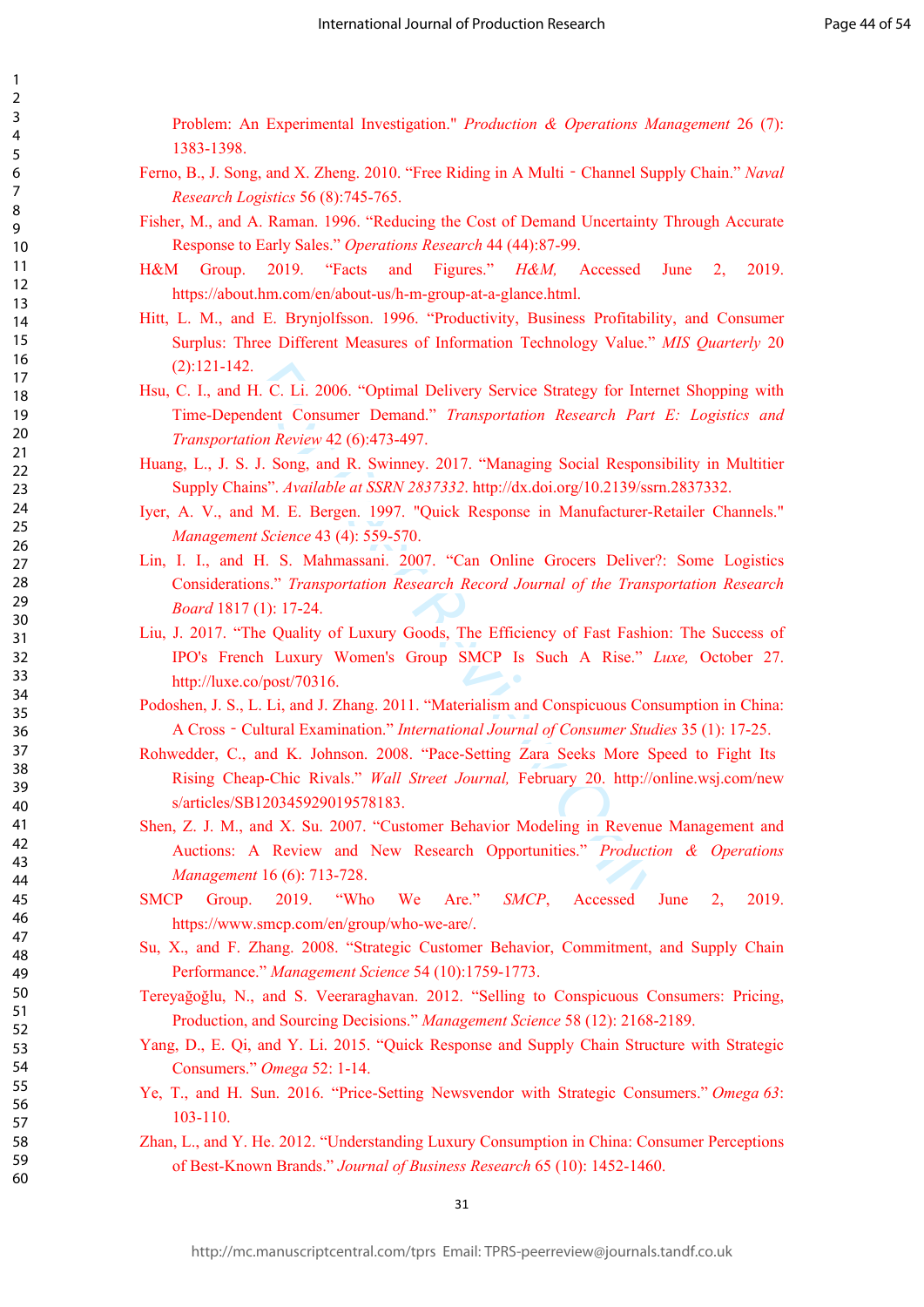$\mathbf{1}$ 

> 

Zhao, J., and L. Wang. 2015. "Pricing and Retail Service Decisions in Fuzzy Uncertainty Environments." *Applied Mathematics & Computation* 250: 580-592.

Ziani, S., F. Rahmoune, and M.S. Radjef. 2015. "Customers' Strategic Behavior in Batch Arrivals M2/M/1 Queue." *European Journal of Operational Research* 247 (3): 895-903.

For Per Review Only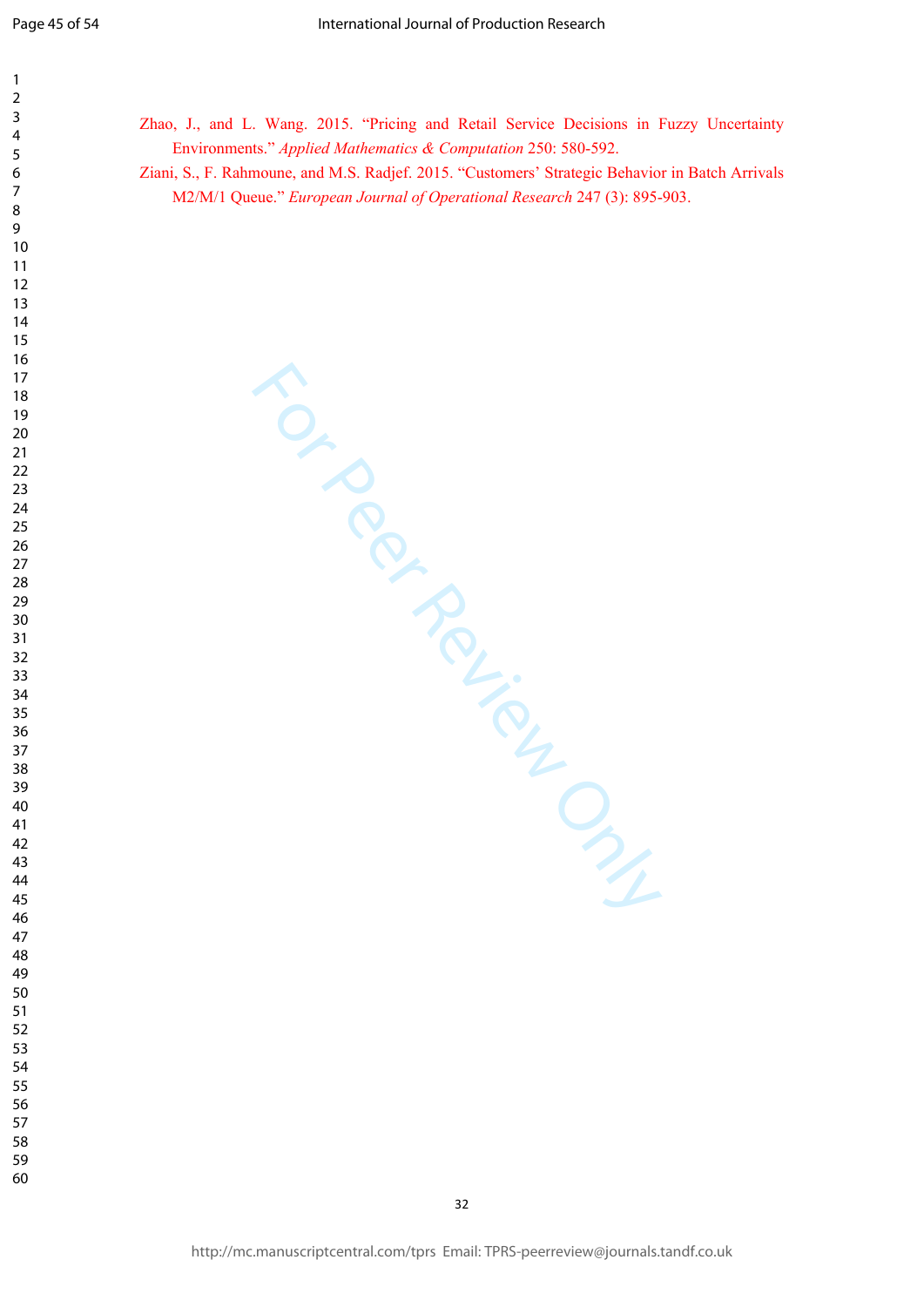# **Appendix A: Optimal equilibriums of the three models**

| Table A-1. Summary of the optimal equilibriums of the three models. |  |
|---------------------------------------------------------------------|--|
|---------------------------------------------------------------------|--|

| Model   | variables         | Case 1 (all customers purchase in the first period)                                                                                                        | Case 2 (only conspicuous customers purchase in the first period)                                                                                                                                                                                                                                                                                                                                   |
|---------|-------------------|------------------------------------------------------------------------------------------------------------------------------------------------------------|----------------------------------------------------------------------------------------------------------------------------------------------------------------------------------------------------------------------------------------------------------------------------------------------------------------------------------------------------------------------------------------------------|
| Model 1 | price             | $p_{11}^* = \sqrt{(w-s)(v-s)} + s$                                                                                                                         | $p_{12}^* = \sqrt{(w-s)(v+k-s)} + s$                                                                                                                                                                                                                                                                                                                                                               |
|         | Order<br>quantity | $Q_{11}^* = F^{-1} \left( \sqrt{\frac{w-s}{v-s}} \right)$                                                                                                  | $Q_{12}^* = \alpha \overline{F}^{-1} \left( \sqrt{\frac{w-s}{v+k-s}} \right)$                                                                                                                                                                                                                                                                                                                      |
|         | profit            | $\pi_{11}(Q) = \sqrt{(w-s)(v-s)} \int_{0}^{r^{-1}(\sqrt{\frac{w-s}{v-s}})} xf(x) dx$                                                                       | $\pi_{12}(Q) = \alpha \sqrt{(w-s)(v+k-s)} \int_{0}^{\overline{F}^{-1}(\sqrt{\frac{w-s}{v+k-s}})} x f(x) dx$                                                                                                                                                                                                                                                                                        |
| Model 2 | price             | $p_{21}^* = \frac{w-s}{w+w_a-s}(v-s)+s$                                                                                                                    | $p_{22}^* = \frac{W-S}{W+W_c-S}(v+k-s)+s$                                                                                                                                                                                                                                                                                                                                                          |
|         | order<br>quantity | $Q_{21}^* = F^{-1} \left( \frac{w - s}{w + w_a - s} \right)$                                                                                               | $Q_{22}^* = \alpha F^{-1} \left( \frac{w - s}{w + w_a - s} \right)$                                                                                                                                                                                                                                                                                                                                |
|         | profit            |                                                                                                                                                            | $\pi_{21}(Q) = \left(w+w_q-s\right)\int_0^{\bar{F}^{-1}\left(\frac{w-s}{w+w_q-s}\right)} xf(x) dx + \left(\frac{w-s}{w+w_a-s}\left(v-s\right)+s-w-w_q\right) \mu \left[\begin{array}{c} \pi_{22}(Q) = \alpha \left[\left(w+w_q-s\right)\int_0^{\bar{F}^{-1}\left(\frac{w-s}{w+w_q-s}\right)} xf(x) dx + \left(\frac{w-s}{w+w_a-s}\left(v+k-s\right)+s-w_q-w\right) \mu \right] \right] dx \right]$ |
| Model 3 | price             | $p_{31}^* = \sqrt{(w + \tau e - s)(v + \theta e - s)} + s$                                                                                                 | $p_{32}^* = \sqrt{(w + \tau e - s)(v + \theta e + k - s)} + s$                                                                                                                                                                                                                                                                                                                                     |
|         | order<br>quantity | $Q_{31}^* = F^{-1}\left(\sqrt{\frac{w+\tau e-s}{v+\theta e-s}}\right)$                                                                                     | $Q_{32}^* = \alpha \overline{F}^{-1} \left( \sqrt{\frac{w + \tau e - s}{v + \theta e + k - s}} \right)$                                                                                                                                                                                                                                                                                            |
|         | profit            | $\pi_{31}(Q) = \sqrt{(v + \theta e - s)(w + \tau e - s)} \int_{0}^{\overline{F}^{-1}\left(\sqrt{\frac{w + \tau e - s}{v + \theta e - s}}\right)} xf(x) dx$ | $\pi_{32}(Q) = \alpha \sqrt{(v + \theta e + k - s)(w + \tau e - s)} \int_{c}^{\overline{F}^{-1}(\sqrt{\frac{w + \tau e - s}{v + \theta e + k - s}})} xf(x) dx$                                                                                                                                                                                                                                     |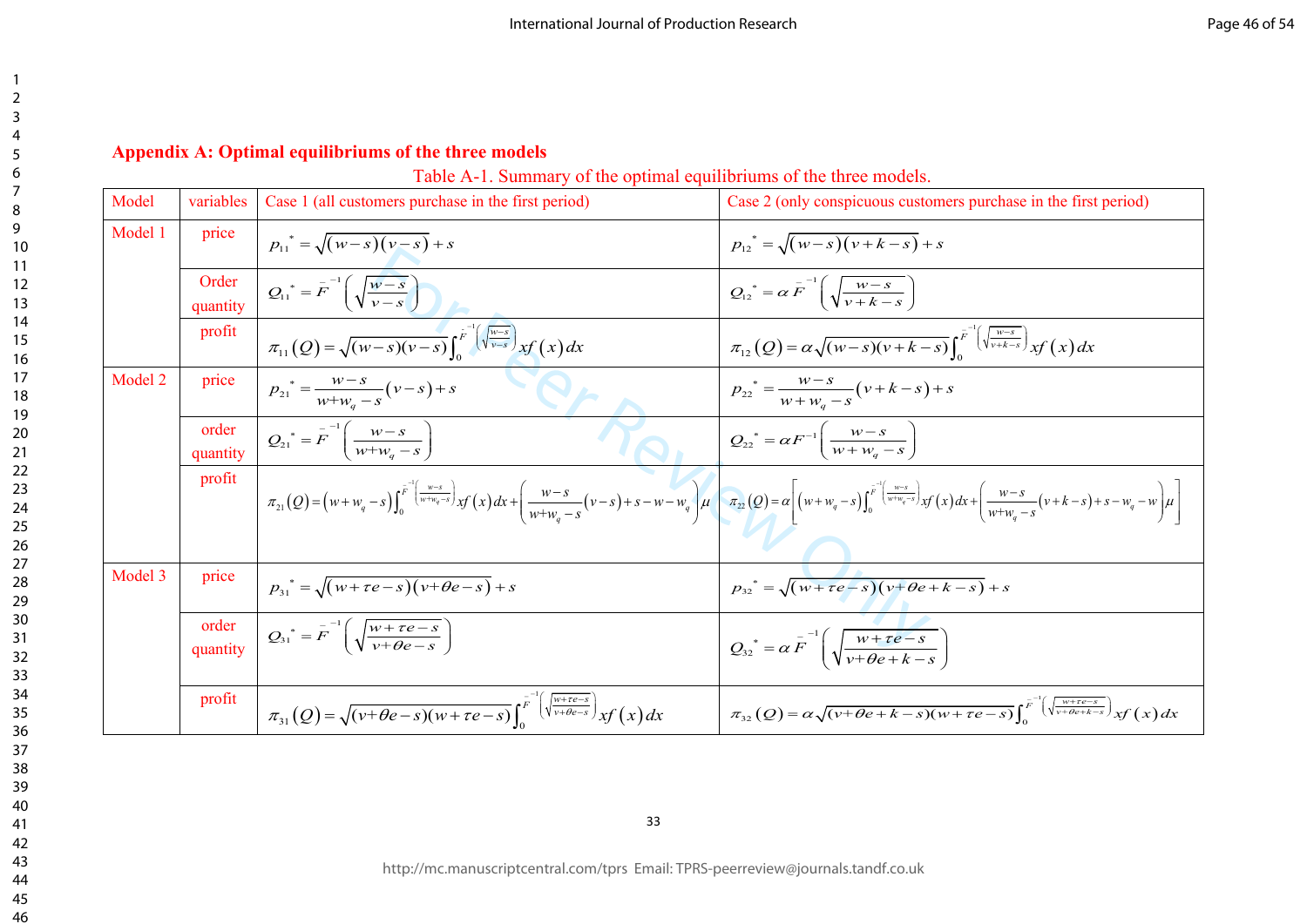$\mathbf{1}$ 

We now show the proofs of optimal equilibriums. Taking Model 1 as an example, the retailer's expected profit when all customers buy in the first period can be simplified into  $\pi_{11}(Q) = (p-s)E \min(d,Q) - (w-s)Q$ . Because  $\xi = \overline{F}(Q)$ , the price  $p = v - (v - s)(1 - \xi) = \overline{F}(Q)(v - s) + s$ . By substituting p into  $\pi_{11}(Q)$  and finding the

first derivative of the profit function, we obtain 
$$
\overline{F}(Q) = \sqrt{\frac{w-s}{v-s}}
$$
 and

$$
Q_{11}^* = \overline{F}^{-1} \left( \sqrt{\frac{w-s}{v-s}} \right)
$$
. To ensure  $Q_{11}^*$  to be positive, we should have  $w > s$ , which is often

 $\overline{f-s}$  For ensure  $Q_{11}$  to be positive, we should have  $W >$ <br>specially in the garment industry. For example, during the p<br>swill sell at a loss to reduce inventory and regain cashes. Sub-<br> $P_{11}^* = \sqrt{(w-s)(v-s)} \int_0^{\frac{1}{p}}$ true in reality, especially in the garment industry. For example, during the product promotion season, companies will sell at a loss to reduce inventory and regain cashes. Substituting the  $Q_{11}^*$ into p, we have  $p_{11}^* = \sqrt{(w-s)(v-s)} + s$ . Substituting the  $Q_{11}^*$  and  $p_{11}^*$  into  $\pi_{11}(Q)$ . we have  $\pi_{11}(Q) = \sqrt{(w-s)(v-s)} \int_{s}^{r^{-1} \left(\sqrt{w-s}\right)} xf(x) dx$ .

Similarly, the retailer's expected profit when only conspicuous customers buy in the first period can be simplified as  $\pi_{12}(Q) = \alpha(p-s)E \min\left(d, \frac{Q}{\alpha}\right) - \alpha(w-s)\frac{Q}{\alpha}$ . The price

$$
p = v + k\xi - (v - s)(1 - \xi) = F\left(\frac{Q}{\alpha}\right)(v + k - s) + s.
$$
 By substituting  $p$  into  $\pi_{12}(Q)$  and

finding the first derivative of the profit function, we obtain  $Q_{12}^* = \alpha \overline{F}^{-1} \left( \sqrt{\frac{w-s}{v+k-s}} \right)$  and

 $p_{12}^* = \sqrt{(w-s)(v+k-s)} + s$ ,  $\pi_{12}(Q) = \alpha \sqrt{(w-s)(v-s+k)} \int_{0}^{1} \left(\sqrt{w-s/(w-s)} + s\right) f(x) dx$ . The similar processes are applied to the calculation of models 2 and 3. Thus, we complete the proofs of optimal equilibriums.

## **Appendix B: Proof of Theorem 1**

It is intuitive to see that the  $\pi_{12}$ ,  $\pi_{22}$  and  $\pi_{32}$  are strictly monotonically increasing in  $\alpha$ .

Let 
$$
\pi_{i2} = \pi_{i1}
$$
,  $i = 1, 2, 3$ , then we have  $\alpha_{1}^{*} = \frac{\sqrt{v - s} \int_{0}^{\bar{F}^{-1}(\sqrt{\frac{w - s}{v - s}})} xf(x) dx}{\sqrt{v + k - s} \int_{0}^{\bar{F}^{-1}(\sqrt{\frac{w - s}{v + k - s}})} xf(x) dx}$ ,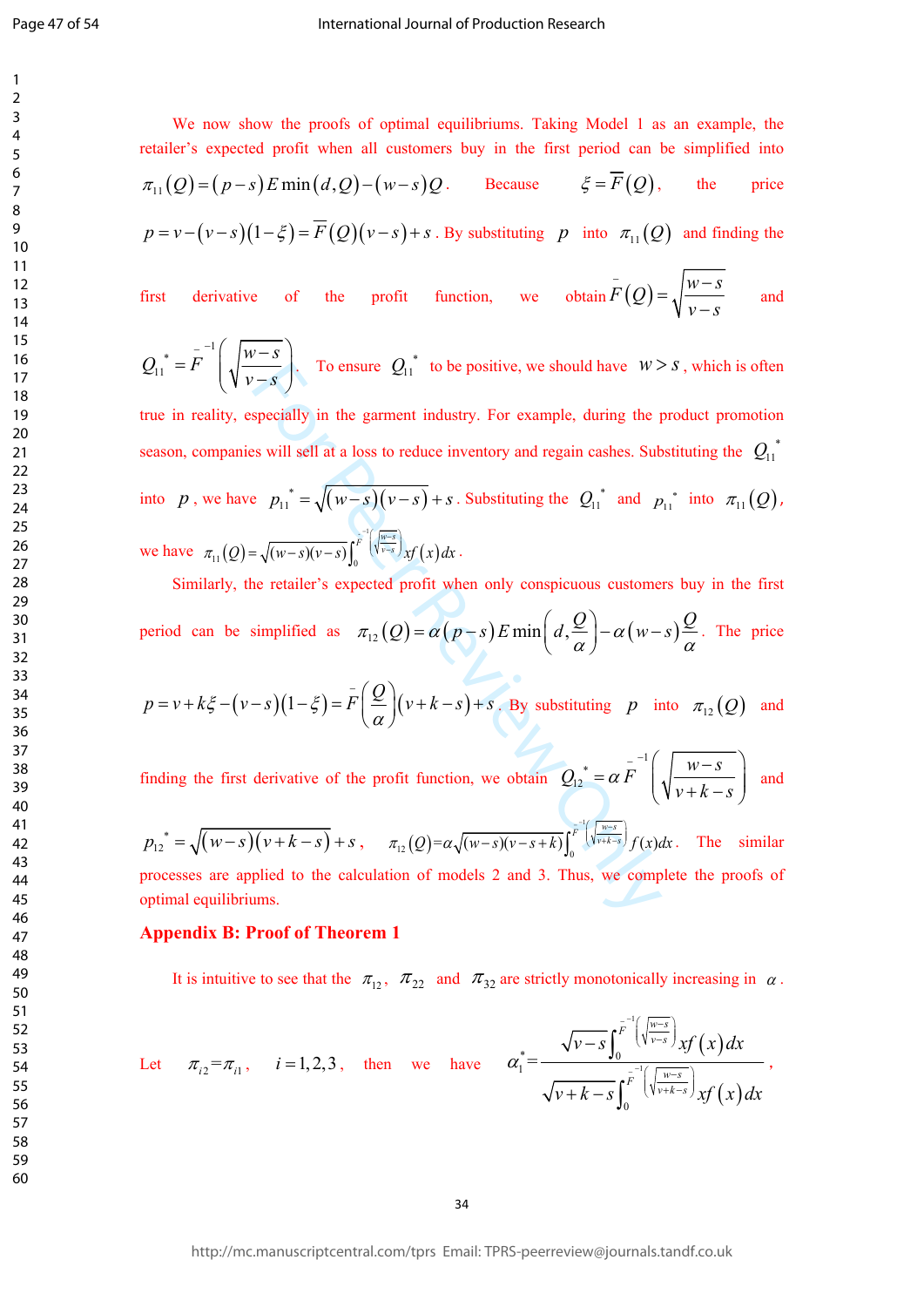$$
\alpha_{2}^{*} = \frac{\left(w + w_{q} - s\right) \int_{0}^{\overline{F}} \left(\frac{w - s}{w + w_{q} - s}\right) x f(x) dx + \left(\frac{w - s}{w + w_{q} - s} \left(v - s\right) + s - w - w_{q}\right) \mu}{\left(w + w_{q} - s\right) \int_{0}^{\overline{F}} \left(\frac{w - s}{w + w_{q} - s}\right) x f(x) dx + \left(\frac{w - s}{w + w_{q} - s} \left(v + k - s\right) + s - w_{q} - w\right) \mu}
$$
 and

 $\alpha_3^* = \frac{\sqrt{v + \theta e - s} \int_0^{\overline{F}^{-1} \left( \sqrt{\frac{w + \tau e - s}{v + \theta e}} \right)} xf(x) dx}{\sqrt{v + \theta e + k - s} \int_0^{\overline{F}^{-1} \left( \sqrt{\frac{w + \tau e - s}{v + \theta e + k - s}} \right)} xf(x) dx}$ , making when  $\alpha \in (0, \alpha_i^*], \ \pi_{i_2} \le \pi_{i_1};$  and

when  $\alpha \in (\alpha_i^*, 1)$ ,  $\pi_{i2}(Q) > \pi_{i1}(Q)$ .

 $\mathbf{1}$  $\overline{2}$  $\overline{\mathbf{3}}$  $\overline{4}$ 

Then we complete the proof of Theorem 1.

# **Appendix C: Proof of Theorem 2**

(1) We first compare the  $\alpha_1^*$  and  $\alpha_2^*$ .

when 
$$
\alpha \in (\alpha_i^*, 1)
$$
,  $\pi_{i2}(Q) > \pi_{i1}(Q)$ .  
\nThen we complete the proof of Theorem 1.  
\nAppendix C: Proof of Theorem 2  
\n(1) We first compare the  $\alpha_1^*$  and  $\alpha_2^*$ .  
\n
$$
\frac{\alpha_2^*}{\alpha_1^*} = \frac{(w+w_i-s)\int_0^{\frac{s}{r} \left(\frac{w-s}{w+w_i-s}\right)} yf(x) dx + \left(\frac{w-s}{w+w_i-s}(v-s) + s - w - w_q\right) \mu}{(w+w_i-s)\int_0^{\frac{s}{r} \left(\frac{w-s}{w+w_i-s}\right)} yf(x) dx + \left(\frac{w-s}{w+w_i-s}(v-s) + s - w - w_q\right) \mu} \times \frac{\sqrt{v+k-s}\int_0^{\frac{s}{r} \left(\frac{w-s}{w+w_i-s}\right)} yf(x) dx}{\sqrt{v-s}\int_0^{\frac{s}{r} \left(\frac{w-s}{w+s}\right)} yf(x) dx}
$$
\n
$$
< \frac{(w+w_i-s)\int_0^{\frac{s}{r} \left(\frac{w-s}{w+w_i-s}\right)} yf(x) dx + \left(\frac{w-s}{w+w_i-s}(v-s) + s - w - w_q\right) \mu}{w+w_i-s} \times \frac{\sqrt{v+k-s}}{\sqrt{v-s}}
$$
\n
$$
< \frac{v+w_i-s}{v+w_i-s}\int_0^{\frac{s}{r} \left(\frac{w-s}{w+w_i-s}\right)} yf(x) dx + \left(\frac{w-s}{w+w_i-s}(v-s) + s - w - w_q\right) \mu} \times \frac{\sqrt{v+k-s}}{\sqrt{v-s}}
$$
\n
$$
= \frac{\int_0^{\frac{s}{r} \left(\frac{w-s}{w+w_i-s}\right)} yf(x) dx + \left(\frac{w-s}{(w+w_i-s)^2}(v-s) - 1\right) \mu}{\left(\frac{w-s}{w+w_i-s}\right)} \times \frac{\sqrt{v+k-s}}{\sqrt{v-s}}
$$
\nUsing the magnifying or reducing method, when  $c > b > a > 0$ ,  $\frac{b}{c} > \frac{b-a}{c-a}$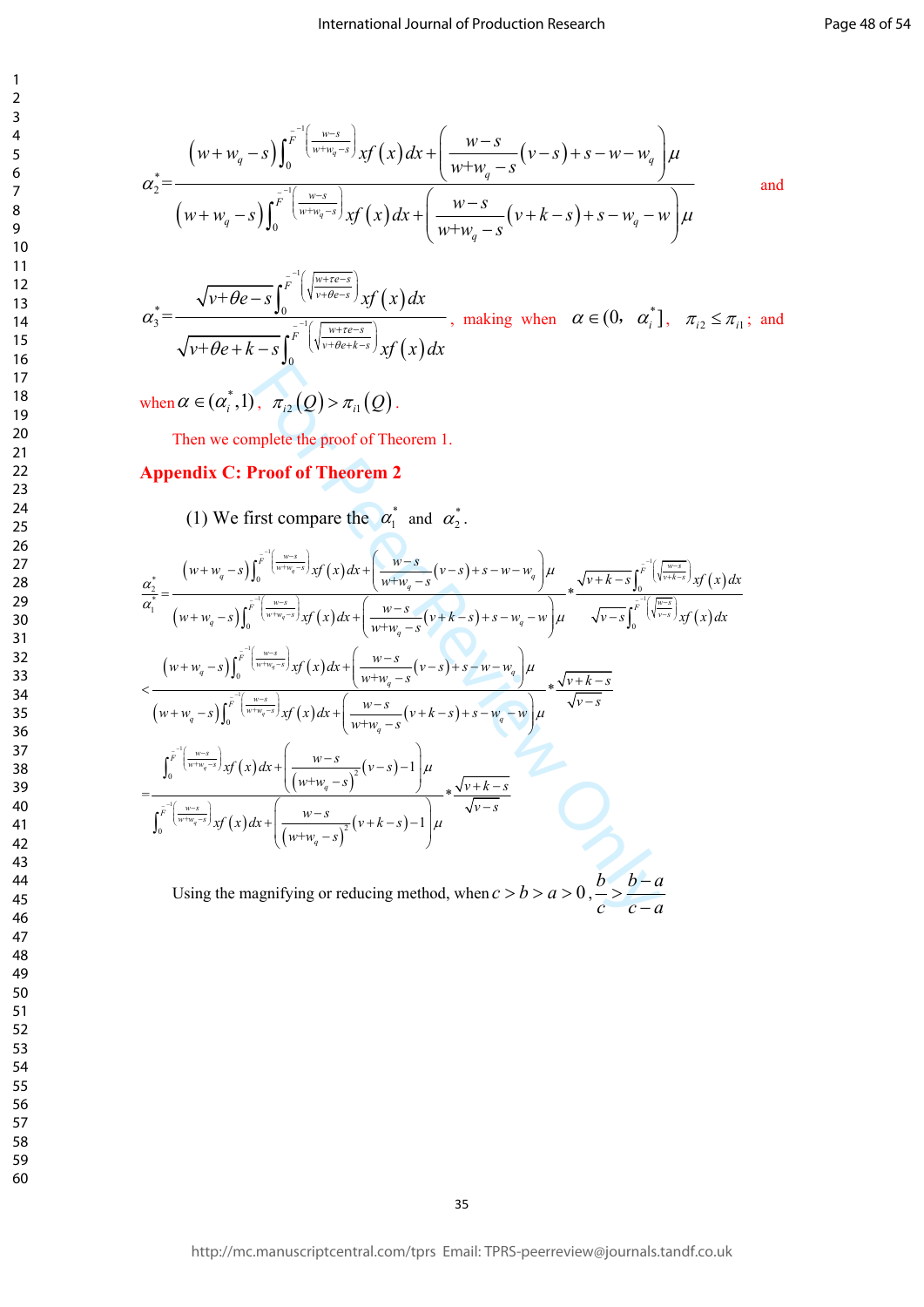$$
\frac{a_{3}^{2}}{a_{1}^{2}} < \frac{\int_{0}^{\sqrt{y} \left(\frac{w}{\sqrt{w_{3}}-y}\right)} \frac{\sqrt{y}}{\sqrt{y}\left(x\right)} dx + \frac{w-s}{\sqrt{w-s}-y^{2}} (v-s) \mu}{\sqrt{w-s}}
$$
\n
$$
= \frac{\int_{0}^{\sqrt{y} \left(\frac{w}{\sqrt{w-s}-y}\right)} \frac{\sqrt{y}}{\sqrt{y}\left(x\right)} dx + \frac{w-s}{\sqrt{w+s}-y^{2}} (\sqrt{w+s}-y) \mu \sqrt{v-s}}{\sqrt{w-s}}
$$
\n
$$
= \frac{\int_{0}^{\sqrt{y} \left(\frac{w}{\sqrt{w-s}-y}\right)} \frac{\sqrt{y}\left(x\right) dx}{\sqrt{y\left(x\right)} + \frac{w-s}{\sqrt{w-s}-y^{2}} \mu \sqrt{y-s}}}{\sqrt{w+k}-y} \frac{\sqrt{w+s}-y}{\sqrt{w+s}-y^{2}} \mu \sqrt{y-k}-z}
$$
\nComparing the numerator and denominator, that is\n
$$
\frac{\int_{0}^{\sqrt{y} \left(\frac{w}{\sqrt{w-s}-y}\right)} \frac{\sqrt{y}}{\sqrt{y}\left(x\right)} dx}{\sqrt{y\left(x\right)} + \frac{w-s}{\sqrt{y\left(x\right)} + \frac{w-s}{\sqrt{y\left(x\right)} + \frac{w-s}{\sqrt{y\left(x\right)} + \frac{w-s}{\sqrt{y\left(x\right)} + \frac{w-s}{\sqrt{y\left(x\right)} + \frac{w-s}{\sqrt{y\left(x\right)} + \frac{w-s}{\sqrt{y\left(x\right)} + \frac{w-s}{\sqrt{y\left(x\right)} + \frac{w-s}{\sqrt{y\left(x\right)} + \frac{w-s}{\sqrt{y\left(x\right)} + \frac{w-s}{\sqrt{y\left(x\right)} + \frac{w-s}{\sqrt{y\left(x\right)} + \frac{w-s}{\sqrt{y\left(x\right)} + \frac{w-s}{\sqrt{y\left(x\right)} + \frac{w-s}{\sqrt{y\left(x\right)} + \frac{w-s}{\sqrt{y\left(x\right)} + \frac{w-s}{\sqrt{y\left(x\right)} + \frac{w-s}{\sqrt{y\left(x\right)} + \frac{w-s}{\sqrt{y\left(x\right)} + \frac{w-s}{\sqrt{y\left(x\right)} + \frac{w-s}{\sqrt{y\left(x\right)} + \
$$

Comparing the numerator and denominator, that is  $\frac{\int_0^{+\sqrt{w+w_q-s}} x f(x) dx}{\sqrt{w-s}} + \frac{w-s}{\sqrt{w-s}}$  $\frac{\int_{0}^{\overline{F}^{-1} \left(\frac{w-s}{w+w_q-s}\right)} xf(x) dx}{\sqrt{v-s}} + \frac{w-s}{\left(w+w_q-s\right)^2} \mu \sqrt{v-s}$ 

and 
$$
\frac{\int_0^{\overline{F}^{-1}\left(\frac{w-s}{w+w_q-s}\right)}xf(x)dx}{\sqrt{v+k-s}} + \frac{w-s}{\left(w+w_q-s\right)^2} \mu\sqrt{v+k-s}
$$
, can be considered the size of  $\frac{1}{\sqrt{v-s}} + \sqrt{v-s}$ 

and  $\frac{1}{\sqrt{v+k-s}} + \sqrt{v+k-s}$ , calculate the square of the two, we can get

$$
\left(\frac{1}{\sqrt{v-s}} + \sqrt{v-s}\right)^2 = \frac{1}{v-s} + v-s+2, \left(\frac{1}{\sqrt{v+k-s}} + \sqrt{v+k-s}\right)^2 = \frac{1}{v+k-s} + v+k-s+2,
$$
  
So we find: 
$$
\left(\frac{1}{v+k-s} + v+k-s+2\right) - \left(\frac{1}{v-s} + v-s+2\right).
$$
 Therefore,
$$
= k + \frac{1}{v+k-s} - \frac{1}{v-s} > 0
$$

$$
\sqrt{v+k-s} \qquad (w+w_q-s)^2 \mu \sqrt{v+k-s}
$$
\nComparing the numerator and denominator, that is\n
$$
\frac{\int_0^{\overline{r}^{-1} \left(\frac{w-s}{w+w_q-s}\right)} x f(x) dx}{\sqrt{v-s}} + \frac{w-s}{(w+w_q-s)^2} \mu \sqrt{v+k-s}
$$
\nand\n
$$
\frac{\int_0^{\overline{r}^{-1} \left(\frac{w-s}{w+w_q-s}\right)} x f(x) dx}{\sqrt{v+k-s}} + \frac{w-s}{(w+w_q-s)^2} \mu \sqrt{v+k-s}
$$
\ncalculated the square of the two, we can\n
$$
\left(\frac{1}{\sqrt{v-s}} + \sqrt{v-s}\right)^2 = \frac{1}{v-s} + v-s+2, \left(\frac{1}{\sqrt{v+k-s}} + \sqrt{v+k-s}\right)^2 = \frac{1}{v+k-s} + v+k-s+2,
$$
\nSo we find:\n
$$
\left(\frac{1}{v+k-s} + v+s-s+2\right) - \left(\frac{1}{v-s} + v-s+2\right)
$$
\n
$$
= k + \frac{1}{v+k-s} - \frac{1}{v-s} > 0
$$
\n
$$
\frac{a_2^*}{a_1^*} < \frac{\int_0^{\overline{r}^{-1} \left(\frac{w-s}{w+w_q-s}\right)} x f(x) dx}{\sqrt{v+s-s}} + \frac{w-s}{(w+w_q-s)^2} \mu \sqrt{v+s}}{v+k-s}
$$
\n
$$
= 1
$$

(2) we then compare  $\alpha_1^*$  and  $\alpha_3^*$ .

We use a sub-item comparison method, first we compare the size of  $\frac{\sqrt{v-s}}{\sqrt{v+k-c}}$  and

 $\frac{\sqrt{v+\theta e-s}}{\sqrt{v+\theta e+k-s}}$ , can be considered the size of  $\frac{v-s}{v+k-s}$  and  $\frac{v+\theta e-s}{v+\theta e+k-s}$ , when  $a,b,c>0$  and

http://mc.manuscriptcentral.com/tprs Email: TPRS-peerreview@journals.tandf.co.uk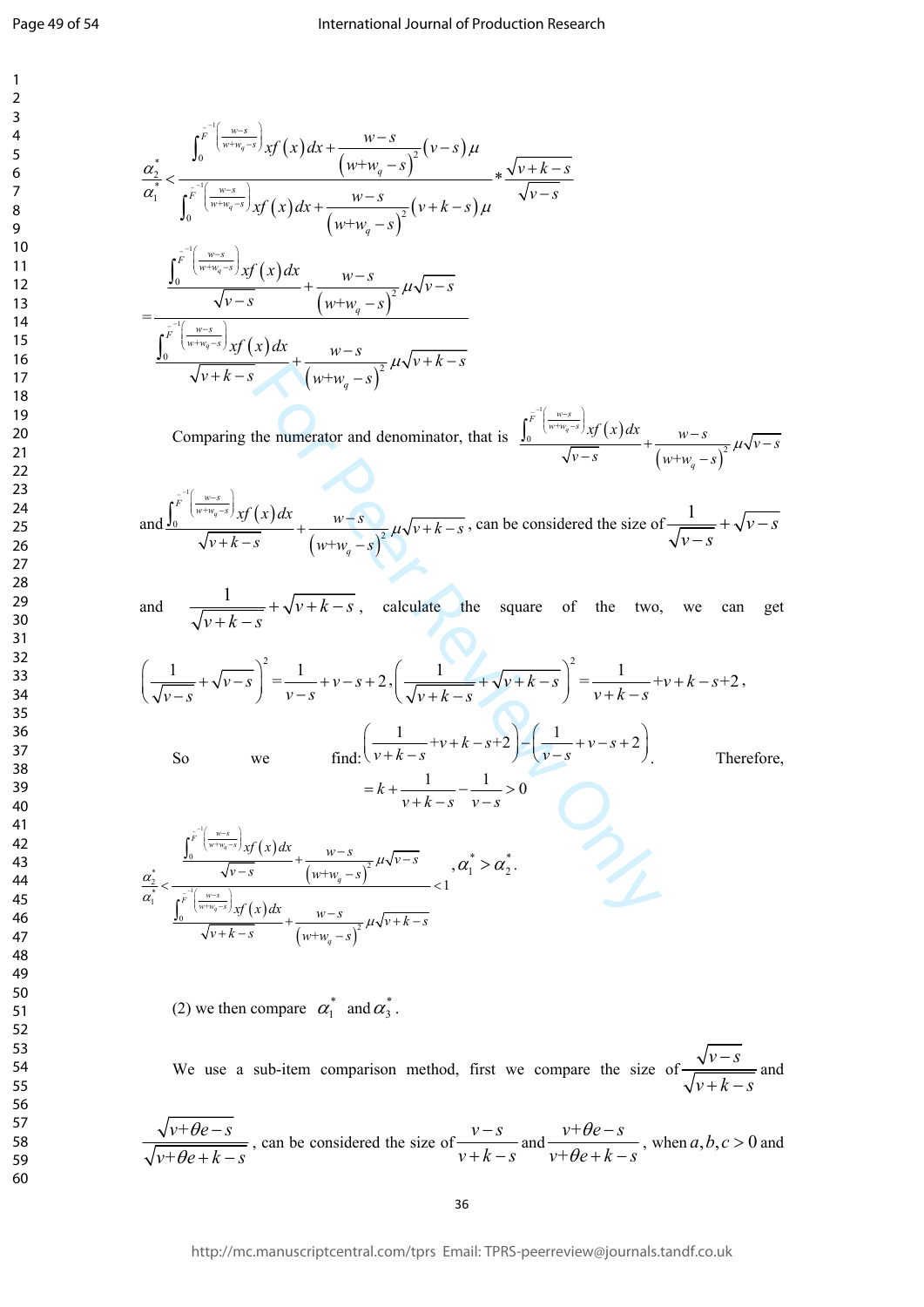$$
b < c, \frac{a+b}{a+c} > \frac{b}{c}, \text{ so } \frac{v+be-s}{v+be+k-s} > \frac{v-s}{v+k-s}.
$$
\n
$$
\text{Then we compare the size of } \frac{\int_0^{\frac{r}{b}} \left( \sqrt{\frac{w+te-s}{v+be-s}} \right) x f(x) dx}{\int_0^{\frac{r}{b}} \left( \sqrt{\frac{w+te-s}{v+be+k-s}} \right) x f(x) dx} \text{ and } \frac{\int_0^{\frac{r}{b}} \left( \sqrt{\frac{w-s}{v-s}} \right) x f(x) dx}{\int_0^{\frac{r}{b}} \left( \sqrt{\frac{w-s}{v+ke+s}} \right) x f(x) dx}.
$$
\n
$$
\text{Because } \frac{\int_0^{\frac{r}{b}} \left( \sqrt{\frac{w+te-s}{v+be+k-s}} \right) x f(x) dx}{\int_0^{\frac{r}{b}} \left( \sqrt{\frac{w-s}{v+ke-s}} \right) x f(x) dx}.
$$

of 
$$
\int_0^A xf(x) dx
$$
 is a monotonically increasing function, the monotonicity of  
\n
$$
\int_0^{\frac{r}{F}^{-1}\left(\sqrt{\frac{w+re-s}{v+\theta e-s}}\right)} xf(x) dx
$$
\nis same with  $\frac{\sqrt{\frac{w+re-s}{v+\theta e-s}}}{\sqrt{\frac{w+re-s}{v+\theta e+k-s}}}$ , we can compare the size of  
\n
$$
\sqrt{\frac{w+re-s}{v+\theta e+k-s}}
$$
\n
$$
\sqrt{\frac{w+re-s}{v+\theta e+k-s}}
$$

$$
b < c, \frac{a+b}{a+c} > \frac{b}{c}, \frac{b}{w+c} = s
$$
\n
$$
\frac{b-a}{w+c} = \frac{b-a}{c}, \frac{b-a}{w+c} = s
$$
\nThen we compare the size of\n
$$
\int_{0}^{\pi} \left( \frac{\sqrt{b-a}}{\sqrt{b-a}x} \right) f(x) dx
$$
\n
$$
\int_{0}^{\pi} \left( \frac{\sqrt{b-a}}{\sqrt{b-a}x} \right) f(x) dx
$$
\n
$$
\int_{0}^{\pi} \left( \frac{\sqrt{b-a}}{\sqrt{b-a}x} \right) f(x) dx
$$
\n
$$
\int_{0}^{\pi} \left( \frac{\sqrt{b-a}}{\sqrt{b-a}x} \right) f(x) dx
$$
\n
$$
\int_{0}^{\pi} \left( \frac{\sqrt{b-a}x}{\sqrt{b-a}x} \right) f(x) dx
$$
\n
$$
\int_{0}^{\pi} \left( \frac{\sqrt{b-a}x}{\sqrt{b-a}x} \right) f(x) dx
$$
\n
$$
\int_{0}^{\pi} \left( \frac{\sqrt{b-a}x}{\sqrt{b-a}x} \right) f(x) dx
$$
\n
$$
\int_{0}^{\pi} \left( \frac{\sqrt{b-a}x}{\sqrt{b-a}x} \right) f(x) dx
$$
\n
$$
\int_{0}^{\pi} \left( \frac{\sqrt{b-a}x}{\sqrt{b-a}x} \right) f(x) dx
$$
\n
$$
\int_{0}^{\pi} \left( \frac{\sqrt{b-a}x}{\sqrt{b-a}x} \right) f(x) dx
$$
\n
$$
\int_{0}^{\pi} \left( \frac{\sqrt{b-a}x}{\sqrt{b-a}x} \right) f(x) dx
$$
\n
$$
\int_{0}^{\pi} \left( \frac{\sqrt{b-a}x}{\sqrt{b-a}x} \right) f(x) dx
$$
\n
$$
\int_{0}^{\pi} \left( \frac{\sqrt{b-a}x}{\sqrt{b-a}x} \right) f(x) dx
$$
\n
$$
\int_{0}^{\pi} \left( \frac{\sqrt{b-a}x}{\sqrt{b-a}x} \right) f(x) dx
$$
\n
$$
\int_{0}^{\pi} \left( \frac{\sqrt{b-a}x}{\sqrt{b-a}x} \right) f
$$

Using the magnifying or reducing method, when *a*, *b*, *c* > 0 and  $b < c$ ,  $\frac{a+b}{a+c} > \frac{b}{c}$ , so

$$
\sqrt{\frac{v+\theta e+k-s}{v+\theta e-s}}>\sqrt{\frac{v+k-s}{v-s}}.\text{ So }\frac{\int_0^{\overline{F}^{-1}\left(\sqrt{\frac{w+re-s}{v+\theta e-s}}\right)}xf(x)dx}{\int_0^{\overline{F}^{-1}\left(\sqrt{\frac{w+re-s}{v+\theta e+k-s}}\right)}xf(x)dx}<\frac{\int_0^{\overline{F}^{-1}\left(\sqrt{\frac{w-s}{v-s}}\right)}xf(x)dx}{\int_0^{\overline{F}^{-1}\left(\sqrt{\frac{w-s}{v+k-s}}\right)}xf(x)dx}.
$$

$$
\operatorname{So} \alpha_3^* = \frac{\sqrt{v + \theta e - s} \int_0^{\overline{F}^{-1} \left( \sqrt{\frac{w + re - s}{v + \theta e - s}} \right)} x f(x) dx}{\sqrt{v + \theta e + k - s} \int_0^{\overline{F}^{-1} \left( \sqrt{\frac{w + re - s}{v + \theta e + k - s}} \right)} x f(x) dx} > \alpha_1^* = \frac{\sqrt{v - s} \int_0^{\overline{F}^{-1} \left( \sqrt{\frac{w - s}{v - s}} \right)} x f(x) dx}{\sqrt{v + k - s} \int_0^{\overline{F}^{-1} \left( \sqrt{\frac{w - s}{v + k - s}} \right)} x f(x) dx},
$$

 $\alpha_1^* < \alpha_3^*$  is established. Therefore, we have  $\alpha_2^* < \alpha_1^* < \alpha_3^*$ . Then we complete the proof of Theorem 2.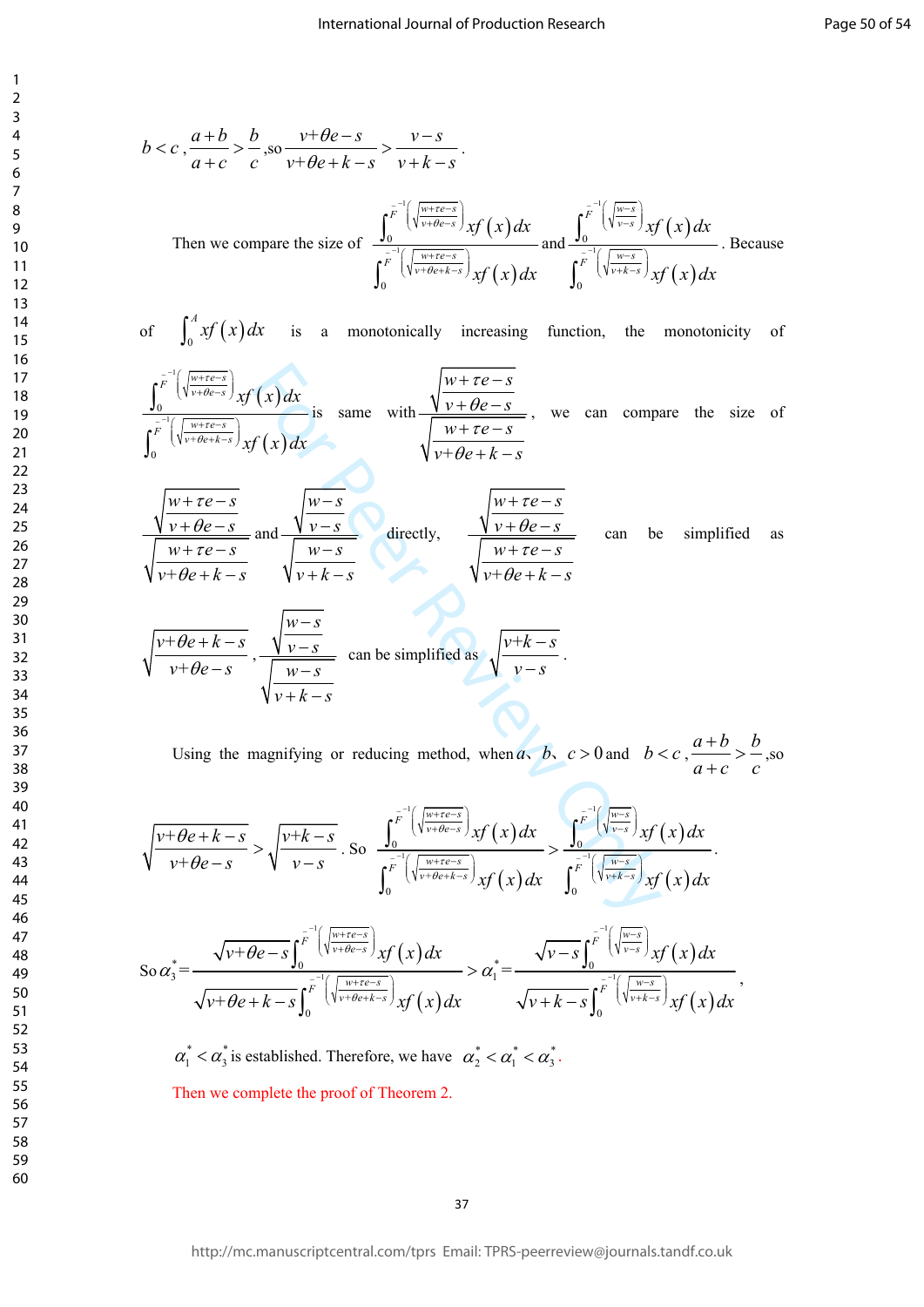#### **Appendix D: Proof of Theorem 3.**

# **1) The proof of the first part of Theorem 3: when**  $0 < \alpha \leq \alpha_2^*$  **:**

Under this range of  $\alpha$ , the best pricing strategies of model 1 and 2 are both low price strategies. So we only need to compare the  $\pi_{11}(Q)$  and  $\pi_{21}(Q)$ . Making  $\pi_{11}(Q) = \pi_{21}(Q)$ , we have  $w_a^j = \sqrt{(w-s)(v-s)} - (w-s)$ .

We take the first derivative of  $\pi_{21}(Q)$  with respect to  $w_q$ , then we get  $\frac{\partial \pi_{21}(Q)}{\partial w_q} = E \min\left(d, Q\right) - \frac{(v-s)(w-s)\mu}{(w+w_q-s)^2} - \mu < 0$ , which shows that  $\pi_{21}(Q)$  decreases

in  $W_q$ . So, we have  $W_q = W_q^I$ , When  $W_q < W_q^I$ , we have  $\pi_{21}(Q) > \pi_{11}(Q)$ ; when  $w_q > w_q^I$ ,  $\pi_{21}(Q) < \pi_{11}(Q)$ ; and when  $w_q = w_q^I$ ,  $\pi_{21}(Q) = \pi_{11}(Q)$ .

**2)** The proof of the third part of Theorem 3: when  $\alpha_1^* < \alpha < 1$ :

 $\sin(d, Q) - \frac{(v-s)(w-s)\mu}{(w+w_q-s)^2} - \mu < 0$ , which shows that  $\sinh(M, Q) - \frac{(v-s)(w-s)\mu}{(w+w_q-s)^2} - \mu < 0$ , when  $w_q \leq w'_q$ , we have  $\pi_{21}(Q)$ <br>  $P(\cos \pi_{11}(Q)) \leq \pi_{11}(Q)$ ; and when  $w_q = w'_q$ ,  $\pi_{21}(Q) = \pi_{11}(Q)$ .<br>
f of the third part of Theo Similarly, let  $\pi_{12}(Q) = \pi_{22}(Q)$ , we have  $w_a^{\mu\nu} = \sqrt{(w-s)(v+k-s)} - (w-s)$ . And  $\frac{\partial \pi_{22}(Q)}{\partial w_q} = E \min\left(d, Q\right) - \frac{\left(\nu + k - s\right)\left(w - s\right)\mu}{\left(w + w_q - s\right)^2} - \mu < 0$ , which shows  $\pi_{22}(Q)$  decreases in

 $w_q$ . So, we have  $w_q = w_q^{\text{III}}$ , When  $w_q < w_q^{\text{III}}$ , we have  $\pi_{22}(Q) > \pi_{12}(Q)$ ; when  $w_q > w_q^{\text{III}}$ ,  $\pi_{22}(Q) < \pi_{12}(Q)$ ; and when  $w_q = w_q^{\text{III}}$ ,  $\pi_{22}(Q) = \pi_{12}(Q)$ .

# **3**) The proof of the second part of Theorem 3: when  $\alpha_2^* < \alpha < \alpha_1^*$ :

When  $\alpha_2^* < \alpha < \alpha_1^*$ , we have  $\pi_{21} < \pi_{22}$  and  $\pi_{11} < \pi_{12}$ . And According to the first two parts we know, regardless of  $\alpha$ , when  $w_q = w_q^I$ , we have  $\pi_{21}(Q) = \pi_{11}(Q)$  and  $\pi_{21} = \pi_{11} < \pi_{22}$ . When  $w_a = w_a^{\mu\nu}$ , we have  $\pi_{11} < \pi_{22} = \pi_{12}$ . Recall that  $\pi_{22}(Q)$  decrease in  $W_q$  and  $W_q^I < W_q^{III}$ , so there must be  $W_q = W_q^I$  and  $W_q^I < W_q^{II} < W_q^{III}$ , making when  $W_q < W_q^I$ , we have  $\pi_{22}(Q) > \pi_{11}(Q)$ ; when  $w_q > w_q^H$ , we have  $\pi_{22}(Q) < \pi_{11}(Q)$  and when  $w_q = w_q^H$ ,  $\pi_{22}(Q) = \pi_{11}(Q)$ ,  $w_{2}^{H}$  satisfies the equation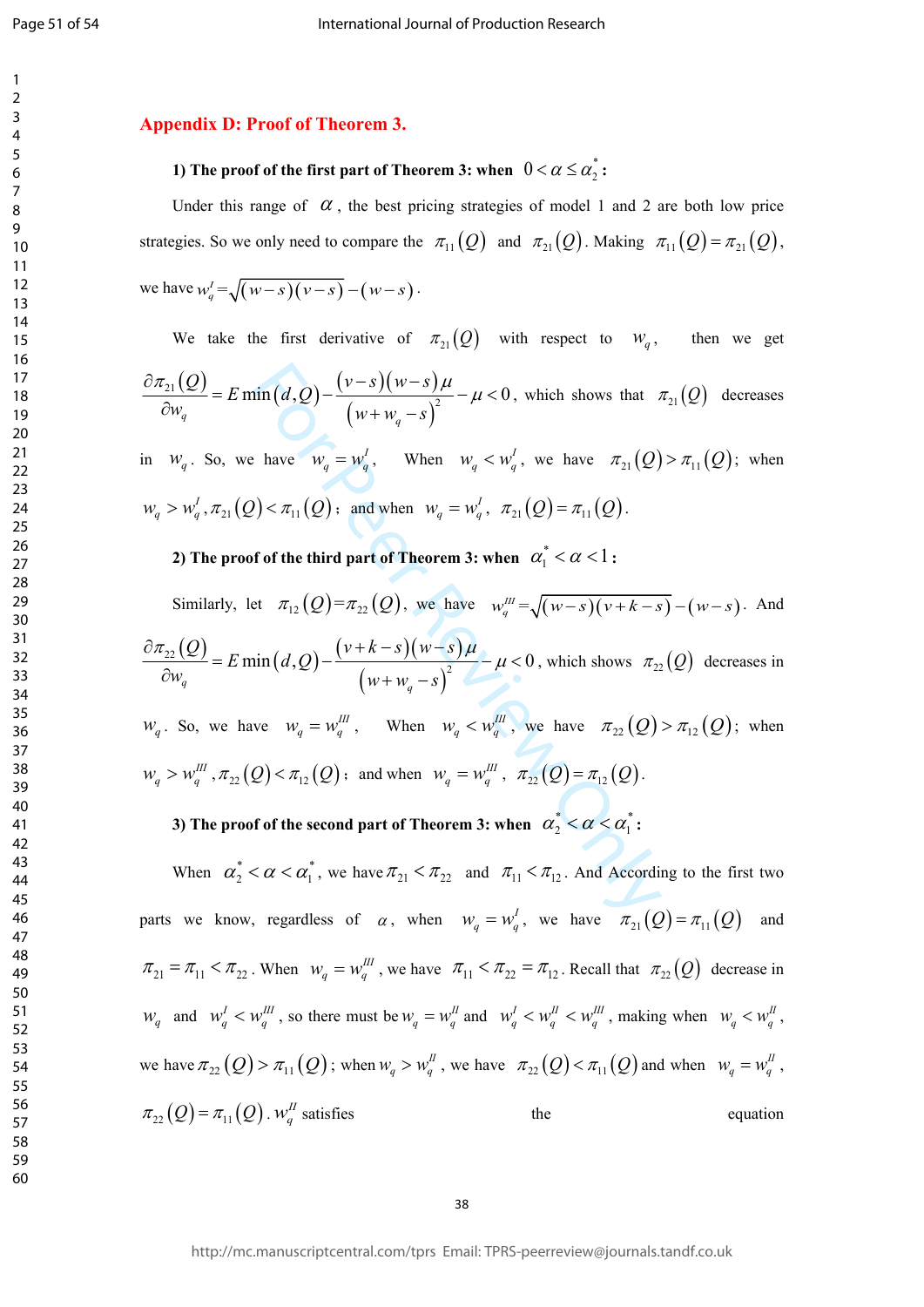$$
\alpha\left[\left(w+w_q^{\mu}-s\right)\int_0^{\overline{F}^{\mu}\left(\frac{w-s}{w+w_q^{\mu}-s}\right)}xf(x)dx+\left(\frac{w-s}{w+w_q^{\mu}-s}\left(v+k-s\right)+s-w_q^{\mu}-w\right)\mu\right]=\sqrt{v-s}\int_0^{\overline{F}^{\mu}\left(\sqrt{\frac{w-s}{v-s}}\right)}xf(x)dx
$$

Then we complete the proof of Theorem 3.

 $\mathbf{1}$  $\overline{2}$  $\overline{\mathbf{3}}$  $\overline{4}$  $\mathsf{Q}$ 

#### **Appendix E: Proof of Theorem 4**

# **1)** The proof of the first part of Theorem 4: when  $0 < \alpha \leq \alpha_1^*$ :

According to Table 2, we have  $\pi_{11}(Q) = \sqrt{(w-s)(v-s)} \int_0^{\frac{r}{F}^{-1}(\sqrt{\frac{w-s}{v-s}})} xf(x) dx$ ,

 $\pi_{31}(Q) = \sqrt{(v + \theta e - s)(w + \tau e - s)} \int_0^{\overline{F}^{-1} \left(\sqrt{\frac{w + \tau e - s}{v + \theta e - s}}\right)} x f(x) dx$ . It can be seen that  $\pi_{31}$  decreases

in 
$$
\tau
$$
. Therefore, let  $\pi_{31} = \pi_{11}$ , there is  $\tau^I$  satisfy 
$$
\frac{\int_0^{\overline{F}^{-1}\left(\sqrt{\frac{w+\tau^I e^{-s}}{v+\theta e^{-s}}}\right)}xf(x)dx}{\int_0^{\overline{F}^{-1}\left(\sqrt{\frac{w-s}{v-s}}\right)}xf(x)dx} = \frac{\sqrt{v-s}}{\sqrt{v+\theta e^{-s}}}.
$$

Making when  $\tau < \tau^1$ , we have  $\pi_{31} > \pi_{11}$ , vice versa.

# **2)** The proof of the third part of Theorem 4: when  $\alpha_3^* \leq \alpha < 1$  :

Similarly,  $\pi_{32}$  decreases in  $\tau$ . So, let  $\pi_{32} = \pi_{12}$ , we have and only have  $\tau = \tau^{III}$ , which

According to Table 2, we have 
$$
\pi_{11}(Q) = \sqrt{(w-s)(v-s)} \int_0^{v-s} y f(x) dx
$$
,  
\n
$$
\pi_{31}(Q) = \sqrt{(v+\theta e-s)(w+re-s)} \int_0^{\overline{r}} \int_0^{\frac{v}{v+\theta e-s}} \int_0^{\frac{v}{v+\theta e-s}} y f(x) dx
$$
. It can be seen that  $\pi_{31}$  decreases  
\nin  $\tau$ . Therefore, let  $\pi_{31} = \pi_{11}$ , there is  $\tau'$  satisfy  $\frac{\int_0^{\overline{r}} \int_0^{\frac{v}{v+\theta e-s}} \int_0^{\frac{v}{v+\theta e-s}} y f(x) dx}{\int_0^{\overline{r}} \int_0^{\frac{v}{v+\theta e-s}} \int_0^{\frac{v}{v}} f(x) dx} = \frac{\sqrt{v-s}}{\sqrt{v+\theta e-s}}$ .  
\nMaking when  $\tau < \tau'$ , we have  $\pi_{31} > \pi_{11}$ , vice versa.  
\n2) The proof of the third part of Theorem 4; when  $\alpha_3^* \leq \alpha < 1$ :  
\nSimilarly,  $\pi_{32}$  decreases in  $\tau$ . So, let  $\pi_{32} = \pi_{12}$ , we have and only have  $\tau = \tau^m$ , which  
\nsatisfies  $\frac{\int_0^{\overline{r}} \int_0^{\frac{v}{v+\theta e+s}} \int_0^{\frac{v}{v+\theta e+s}} y f(x) dx}{\int_0^{\overline{r}} \int_0^{\frac{v}{v+\theta e+s}} \int_0^{\frac{v}{v+\theta e+s}} \int_0^{\frac{v}{v+\theta e+k-s}} \frac{1}{\sqrt{v+\theta e+k-s}}$ . Making when  $\tau < \tau^m$ , we have  
\n $\pi_{32} > \pi_{12}$ , vice versa.

 $\pi_{32} > \pi_{12}$ , vice versa.

# **3**) The proof of the second part of Theorem 4: when  $\alpha_1^* < \alpha < \alpha_3^*$  :

When  $\tau = \tau^I$ , we have  $\pi_{31}(\tau^I) = \pi_{11} < \pi_{12}$ . And when  $\tau = \tau^{III}$ , we have  $\pi_{31}(\tau^{III}) > \pi_{32}(\tau^{III}) = \pi_{12}$ . Therefore, we know  $\pi_{31}(\tau^{I}) < \pi_{31}(\tau^{III})$ . Recall that  $\pi_{31}$ decreases in  $\tau$ , and  $\pi_{12}$  is changeless in  $\tau$ . Therefore, we have  $\tau^I > \tau^{III}$ , and there must have  $\tau^{II} \in (\tau^I, \tau^{III})$ , making  $\pi_{31} = \pi_{12}$ . And when  $\tau < \tau^{II}$ , we have  $\pi_{31} > \pi_{12}$ , vice versa.  $\tau^{II}$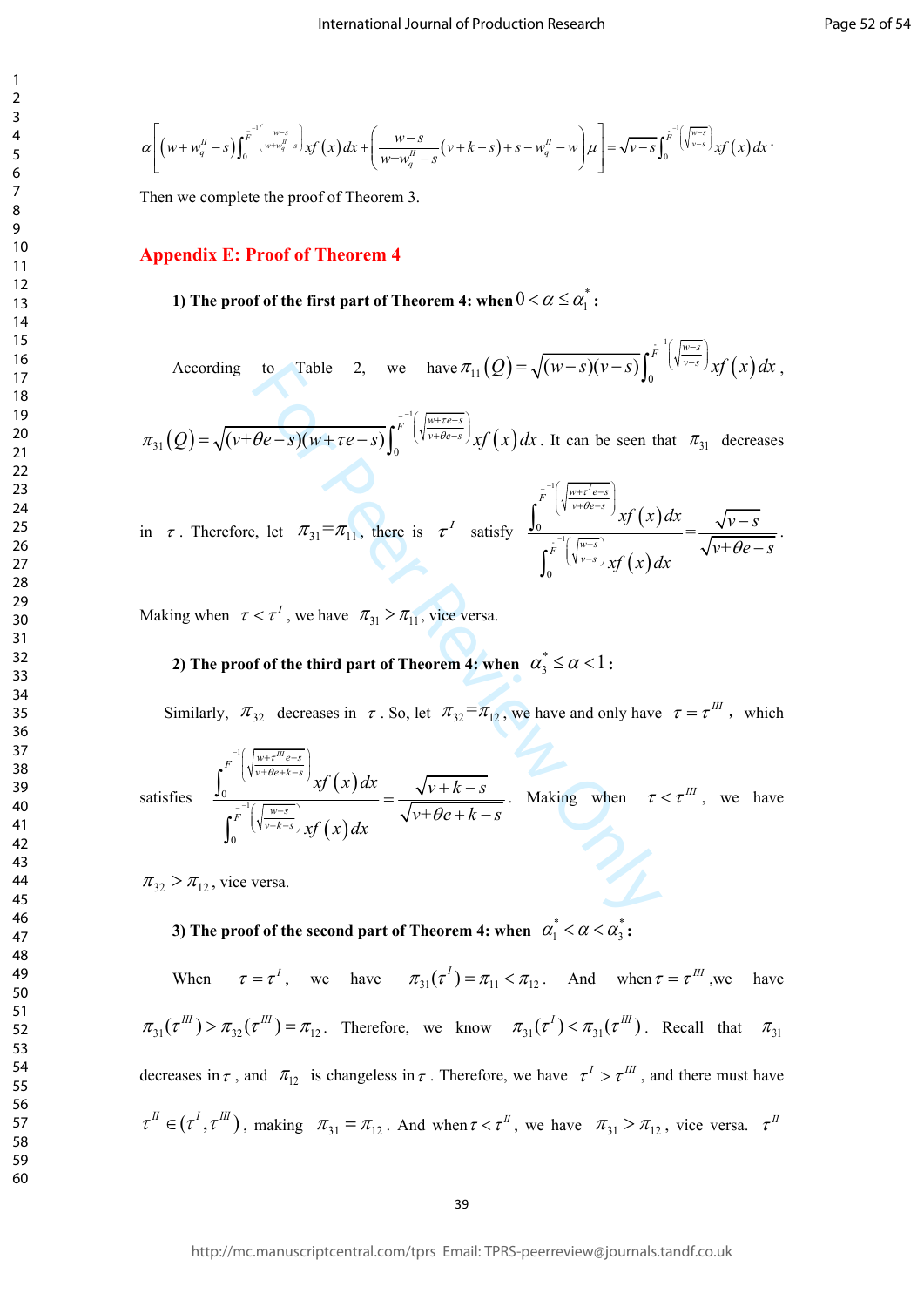Page 53 of 54

 $\mathbf{1}$  $\overline{2}$  $\overline{3}$  $\overline{4}$  $\overline{7}$  $\mathsf{Q}$ 

satisfies 
$$
\frac{\int_0^{\overline{F}^{-1}\left(\sqrt{\frac{w+\overline{r}^m e-s}{v+\theta e+k-s}}\right)}xf(x)dx}{\int_0^{\overline{F}^{-1}\left(\sqrt{\frac{w-s}{v+k-s}}\right)}xf(x)dx} = \frac{\sqrt{v+k-s}}{\sqrt{v+\theta e+k-s}}.
$$

Then we complete the proof of Theorem 4.

#### **Appendix F: Proof of Theorem 5**

The proof process is similar to Appendix E. and the  $\tau$ ,  $\tau$  and  $\tau$  satisfy the following equations, respectively:

$$
\sqrt{(v+\theta e-s)(w+\tau^2 e-s)} \int_0^{\overline{F}^{-1}\left(\sqrt{\frac{w+\tau^2 e-s}{v+\theta e-s}}\right)} xf(x) dx = (w+w_q-s) \int_0^{\overline{F}^{-1}\left(\frac{w-s}{w+w_q-s}\right)} xf(x) dx + \left(\frac{w-s}{w+w_q-s}(v-s)+s-w-w_q\right) \mu^2
$$
  

$$
\sqrt{(v+\theta e-s)(w+\tau^2 e-s)} \int_0^{\overline{F}^{-1}\left(\sqrt{\frac{w+\tau^2 e-s}{v+\theta e-s}}\right)} xf(x) dx = \alpha \left[ (w+w_q-s) \int_0^{\overline{F}^{-1}\left(\frac{w-s}{w+w_q-s}\right)} xf(x) dx + \left(\frac{w-s}{w+w_q-s}(v+k-s)+s-w_q-w\right) \mu^2 \right]
$$

$$
\alpha \sqrt{\nu+\theta e+k-s} \int_0^{\overline{F}^{-1}\left(\sqrt{\frac{w+\overline{e}^w}{v+\theta e+k-s}}\right)} x f(x) dx = \alpha \left[ \left(w+w_q-s\right) \int_0^{\overline{F}^{-1}\left(\frac{w-s}{w+w_q-s}\right)} x f(x) dx + \left(\frac{w-s}{w+w_q-s}\left(v+k-s\right)+s-w_q-w\right) \mu \right]
$$

# **Appendix G: Analysis and proof of model 4**

the period;  $\int_{\vec{r}}^{\vec{r}} e^{-s} s \int_{0}^{\vec{r}} \left[ \sqrt{\frac{w \cdot \vec{r}}{w \cdot t \cdot \theta \cdot \vec{r}}} x f(x) dx = (w + w_q - s) \int_{0}^{\vec{r}} \left( \frac{w \cdot s}{w \cdot \vec{r} \cdot \theta \cdot \vec{r}} \right) x f(x) dx +$ <br>  $\int_{\vec{r}}^{\vec{r}} e^{-s} \int_{0}^{\vec{r}} \left( \sqrt{\frac{w \cdot \vec{r}}{w \cdot \theta \cdot \vec{r}}} x f(x) dx = a \left[ (w + w_q - s) \int$ Model extension analyzes the retailer's optimal pricing strategy when adopting quick response and value-added services at the same time. Similar in model 3, the retailer has two pricing options: (1) Set a low price as  $v+\theta e-(v+\theta e-s)(1-\xi)$ , with which, both the conspicuous customers and ordinary customers will buy in the first period; (2) Set a high price as  $v+\theta e+k\xi-(v+\theta e-s)(1-\xi)$ , with which, the conspicuous customers will purchase in the first period and the ordinary customers will wait until the second period. The retailer has two ordering opportunities in the first period. The unit cost of the first order is  $W$ , whereas the unit cost of the secondary order is  $W + W_q$ , where  $W_q$  refers to the extra cost due to quick response.

When the retailer wants all customers to buy in the first period, the expected profit of the retailer can can be simplified as:  $\pi_{41}(Q) = (w+w_q + \tau e - s) \min(d, Q) - (w+\tau e - s)Q + (p-w-\tau e - w_q)\mu$ . Subsituting the  $p = v + \theta e - (v + \theta e - s)(1 - \overline{F}(Q))$  into it and finding the first derivative of the profit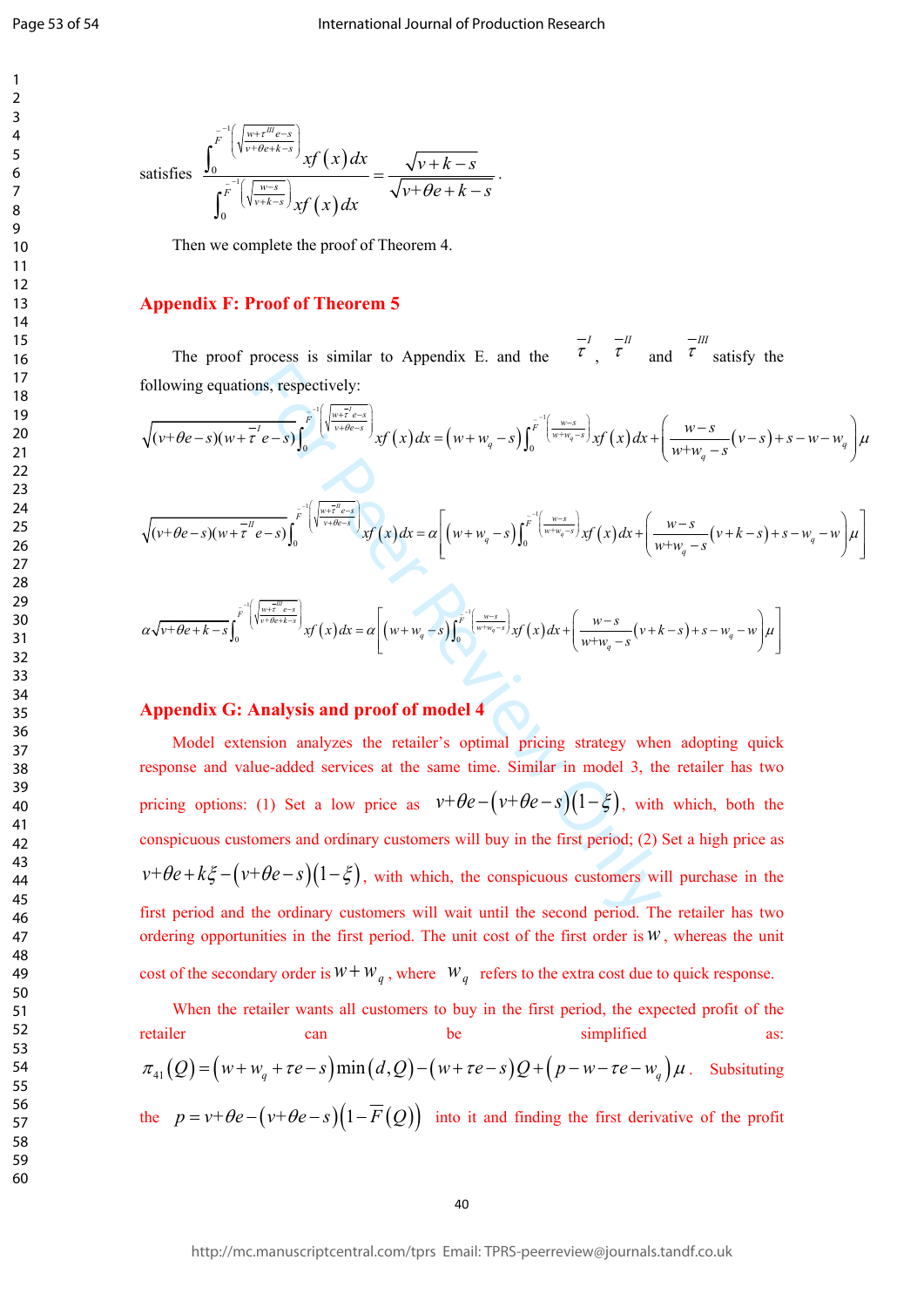function, we obtain: 
$$
\overline{F}(Q) = \frac{w + \tau e - s}{w + \tau e + w_q - s}
$$
. Thus,  $Q_{41}^* = \overline{F}^{-1} \left( \frac{w + \tau e - s}{w + \tau e + w_q - s} \right)$  and

$$
p_{41}^* = \frac{(w + \tau e - s)(v - s + \theta e)}{w + \tau e + w_q - s} + s.
$$

When only the conspicuous customers purchase in the first period, the profit function of the retailer is: **is: is: is: is: is: is: is: is: is: is: is: is: is: is: is: is: is: is: is: is: is: is: is: is: is: is: is: is: is: is: is: is: is: is: is:** 

$$
\pi_{42}(Q) = \alpha \big( w + w_q + \tau e - s \big) \min \bigg( d, \frac{Q}{\alpha} \bigg) - \alpha \big( w + \tau e - s \big) \frac{Q}{\alpha} + \alpha \big( p - w - \tau e - w_q \big) \mu \,.
$$

Substituting 
$$
p = v + \theta e + k \xi - (v + \theta e - s)(1 - \xi) = \overline{F} \left( \frac{Q}{\alpha} \right) (v + \theta e + k - s) + s
$$
 into it and

finding the first derivative of the profit function, we obtain:  $Q_{42}^* = \alpha \overline{F}^{-1} \left( \frac{w + \tau e - s}{w + \tau e + w_q - s} \right)$ 

and 
$$
p_{42}^* = \frac{(w + \tau e - s)(v + k - s + \theta e)}{w + \tau e + w_q - s} + s
$$
.

,

We then obtain the profit when all customers purchase in the first period and the profit when only conspicuous customers purchase in the first period:

$$
\pi_{41} = \left(w + w_q - s + \tau e\right) \int_0^{\overline{F}^{-1}\left(\frac{w + \tau e - s}{w + \tau e + w_q - s}\right)} x f\left(x\right) dx + \left(\frac{(w - s + \tau e)(v - s + \theta e)}{w + w_q - s + \tau e} + s - w - \tau e - w_q\right) \mu
$$

$$
\pi_{42} = \alpha \Big( w + w_q - s + \tau e \Big) \int_0^{\overline{F}^{-1} \Big( \frac{w + \tau e - s}{w + \tau e + w_q - s} \Big)} xf(x) dx + \alpha \Big( \frac{(w - s + \tau e)(v - s + k + \theta e)}{w + w_q - s + \tau e} + s - w - \tau e - w_q \Big) \mu.
$$

Comparing the profits under low and high price strategy, we propose Theorem A-1:

 $v+\theta e+k\xi-(v+\theta e-s)(1-\xi)=\overline{F}\left(\frac{Q}{\alpha}\right)(v+\theta e+k-s)+$ <br>
derivative of the profit function, we obtain:  $Q_{42}^* = \alpha \overline{F}^{-1}\left(\frac{1}{2}+\theta e+k-s\right)+\pi e+\omega_{q}-s$ <br>  $\overline{F}+re-\overline{F}$ <br>  $\overline{F}+\overline{F}e+\omega_{q}-s$ <br>
ain the profit when all customers purcha *Theorem A-1: There exists a conspicuous customer proportion*  $\alpha_4^*$ *, when*  $\alpha \in (0, \alpha_4^*]$ , *we have*  $\pi_{42}(Q) \leq \pi_{41}(Q)$  and the retailer should set a low price to let all customers *purchase in the first period; when*  $\alpha \in (\alpha_4^* , 1)$  , we have  $\pi_{42}(Q) > \pi_{41}(Q)$  and the retailer *should set a high price to let only conspicuous customers purchase in the first period.*

The proof of Theorem A-1 is as follows. We can easily know that the  $\pi_{42}(Q)$  is strictly monotonically increasing in  $\alpha$ . Let  $\pi_{4}(\mathcal{Q}) = \pi_{41}(\mathcal{Q})$ , than we have

 $\mathbf{1}$